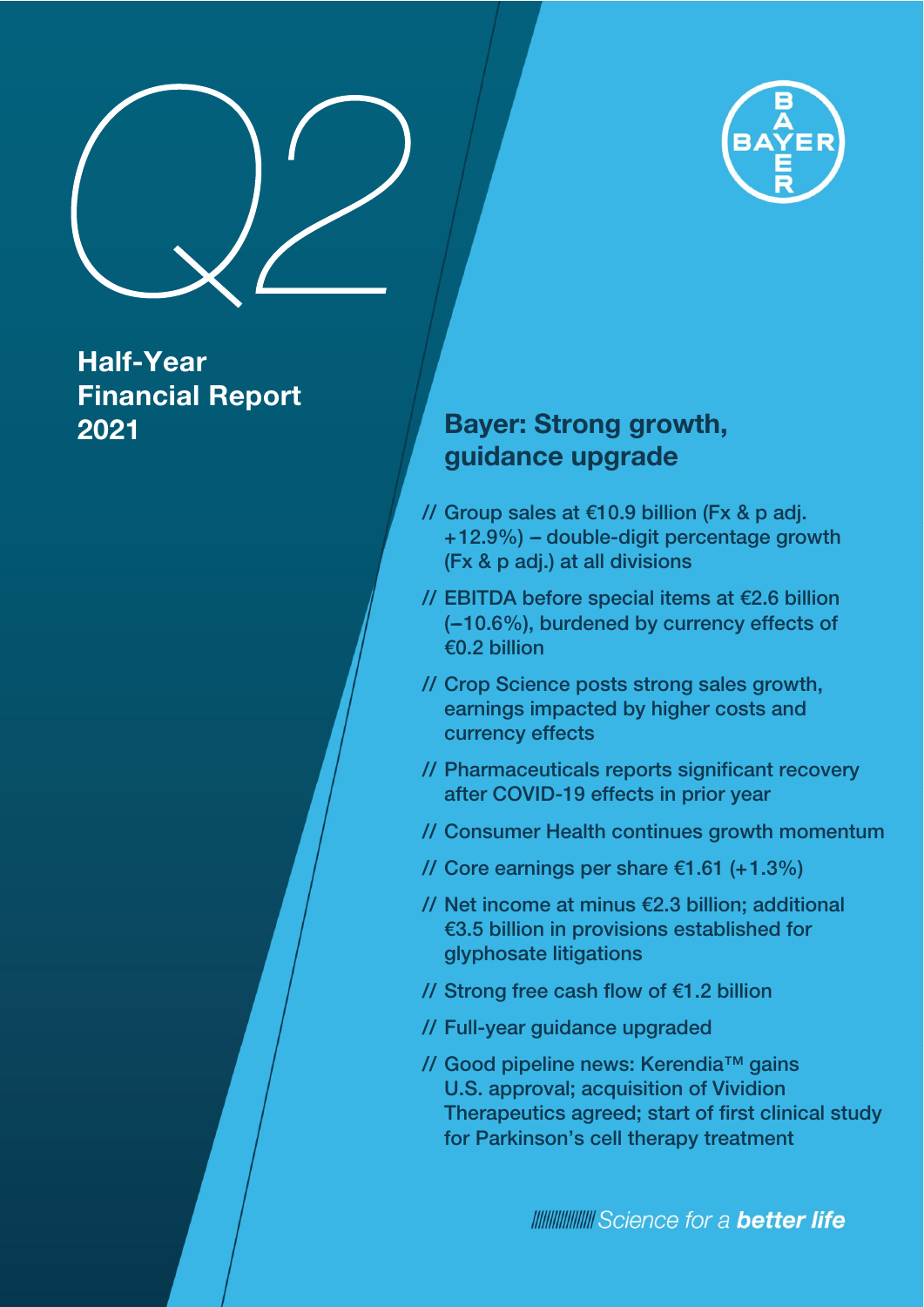### **Contents**

| 2.  |                                                                                                 |  |
|-----|-------------------------------------------------------------------------------------------------|--|
|     |                                                                                                 |  |
|     |                                                                                                 |  |
|     |                                                                                                 |  |
|     |                                                                                                 |  |
| 3.  | Report on Future Perspectives and on Opportunities and Risks_________________________________23 |  |
| 3.1 |                                                                                                 |  |
|     |                                                                                                 |  |

### [Condensed Consolidated Interim Financial Statements as of June 30, 2021 \\_\\_\\_\\_\\_\\_\\_\\_\\_\\_\\_\\_\\_\\_\\_\\_\\_\\_\\_\\_ 26](#page-25-0)

| Bayer Group Consolidated Income Statements __________                               | 26  |
|-------------------------------------------------------------------------------------|-----|
| <b>Bayer Group Consolidated Statements of Comprehensive Income_</b>                 | 27  |
| Bayer Group Consolidated Statements of Financial Position ________________          | 28  |
| Bayer Group Consolidated Statements of Cash Flows                                   | 29  |
| Bayer Group Consolidated Statements of Changes in Equity                            | -30 |
| Notes to the Condensed Consolidated Interim Financial Statements of the Bayer Group | -31 |
|                                                                                     | 46  |
|                                                                                     |     |

|                                                                                                                                                                                                                                      | 48 |
|--------------------------------------------------------------------------------------------------------------------------------------------------------------------------------------------------------------------------------------|----|
|                                                                                                                                                                                                                                      | 49 |
|                                                                                                                                                                                                                                      | 49 |
| Masthead <b>Executive Structure of the Structure Structure of the Structure of the Structure of the Structure of the Structure of the Structure of the Structure of the Structure of the Structure of the Structure of the Struc</b> | 49 |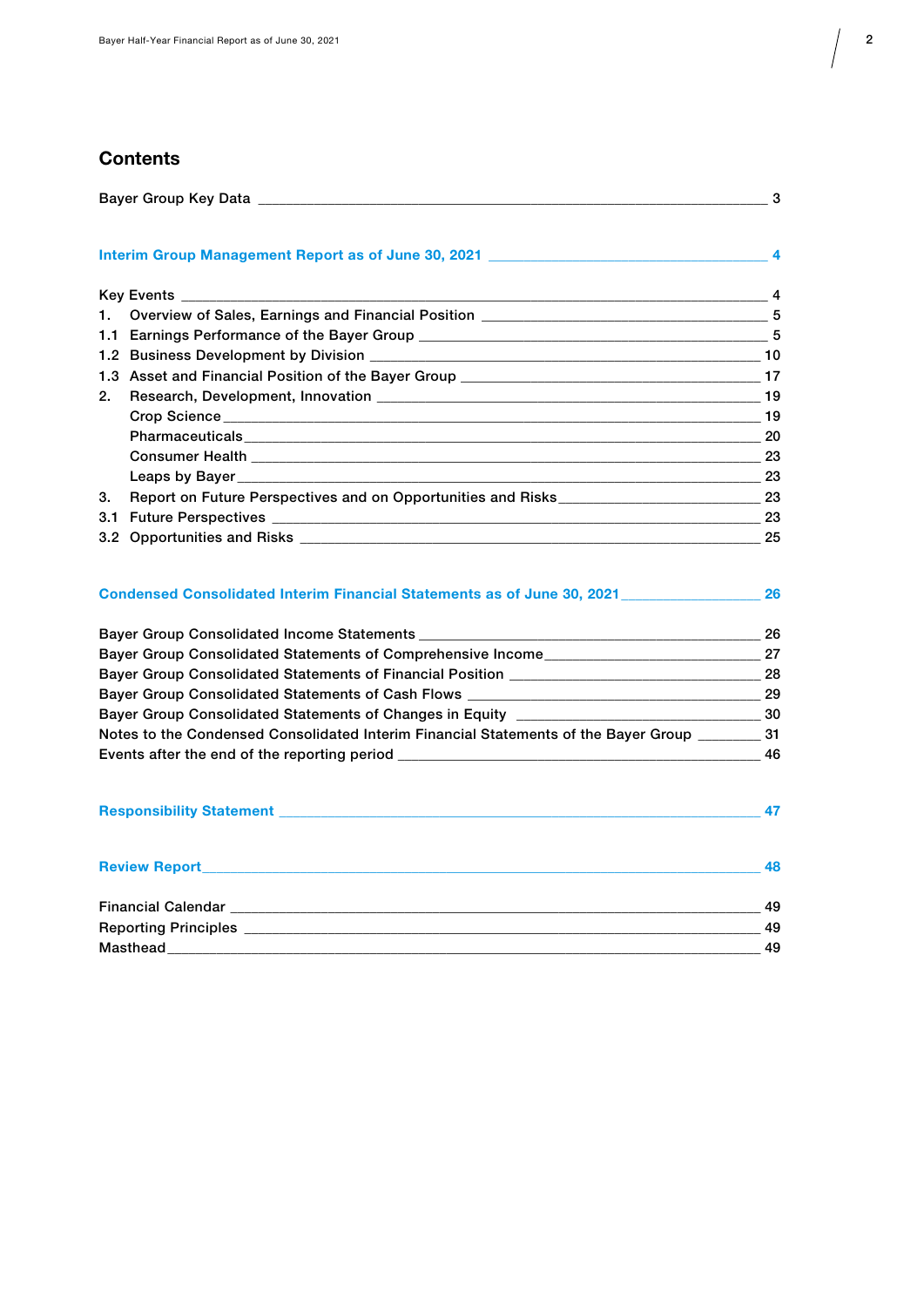### <span id="page-2-0"></span>Bayer Group Key Data

|                                                                                                      |           |          |                  | Change % |           |          |                  | Change % |
|------------------------------------------------------------------------------------------------------|-----------|----------|------------------|----------|-----------|----------|------------------|----------|
|                                                                                                      |           |          |                  | Fx. & p  |           |          |                  | Fx. & p  |
| $\epsilon$ million                                                                                   | Q2 2020   |          | Q2 2021 Reported | adj.     | H1 2020   |          | H1 2021 Reported | adj.     |
| <b>Sales</b>                                                                                         | 10,054    | 10,854   | $+8.0$           | $+12.9$  | 22,899    | 23,182   | $+1.2$           | $+7.2$   |
| Change in sales <sup>1</sup>                                                                         |           |          |                  |          |           |          |                  |          |
| Volume                                                                                               | $+0.6%$   | $+11.3%$ |                  |          | $+3.8%$   | $+6.7%$  |                  |          |
| Price                                                                                                | $-3.1%$   | + 1.6%   |                  |          | $-1.8%$   | $+0.5%$  |                  |          |
| Currency                                                                                             | $-2.0%$   | $-5.2%$  |                  |          | $-0.8%$   | $-6.4%$  |                  |          |
| Portfolio                                                                                            | $-1.7%$   | $+0.3%$  |                  |          | $-1.5%$   | $+0.4%$  |                  |          |
| Sales by region                                                                                      |           |          |                  |          |           |          |                  |          |
| Europe / Middle East / Africa                                                                        | 2,942     | 3,245    | $+10.3$          | $+12.3$  | 7,180     | 7,318    | $+1.9$           | $+5.3$   |
| North America                                                                                        | 3,858     | 4,066    | $+5.4$           | $+13.0$  | 9,175     | 8,964    | $-2.3$           | $+4.6$   |
| Asia/Pacific                                                                                         | 2,159     | 2,302    | $+6.6$           | $+9.9$   | 4,271     | 4,481    | $+4.9$           | $+8.1$   |
| Latin America                                                                                        | 1,095     | 1,241    | $+13.3$          | $+20.5$  | 2,273     | 2,419    | $+6.4$           | $+22.1$  |
| EBITDA <sup>1</sup>                                                                                  | (9,604)   | (891)    | $-90.7$          |          | (5,828)   | 3,278    |                  |          |
| Special items <sup>1</sup>                                                                           | (12,487)  | (3, 468) |                  |          | (13, 102) | (3, 417) |                  |          |
| EBITDA before special items <sup>1</sup>                                                             | 2,883     | 2,577    | $-10.6$          |          | 7,274     | 6,695    | $-8.0$           |          |
| EBITDA margin before special items <sup>1</sup>                                                      | 28.7%     | 23.7%    |                  |          | 31.8%     | 28.9%    |                  |          |
| EBIT <sup>1</sup>                                                                                    | (10, 784) | (2, 281) | $-78.8$          |          | (8, 285)  | 802      |                  |          |
| Special items <sup>1</sup>                                                                           | (12, 511) | (3,901)  |                  |          | (13, 150) | (3,886)  |                  |          |
| EBIT before special items <sup>1</sup>                                                               | 1,727     | 1,620    | $-6.2$           |          | 4,865     | 4,688    | $-3.6$           |          |
| <b>Financial result</b>                                                                              | (276)     | (99)     | $-64.1$          |          | (928)     | (447)    | $-51.8$          |          |
| Net income<br>(from continuing and discontinued operations)                                          | (9,548)   | (2, 335) | - 75.5           |          | (8,059)   | (246)    | -96.9            |          |
| Earnings per share <sup>1</sup> from continuing<br>and discontinued operations $(\epsilon)$          | (9.72)    | (2.38)   | $-75.5$          |          | (8.20)    | (0.25)   | $-97.0$          |          |
| Core earnings per share <sup>1</sup><br>from continuing operations $(\epsilon)$                      | 1.59      | 1.61     | $+1.3$           |          | 4.26      | 4.20     | $-1.4$           |          |
| Net cash provided by (used in) operating activities<br>(from continuing and discontinued operations) | 2,414     | 1,997    | -17.3            |          | 2,185     | (768)    |                  |          |
| Free cash flow                                                                                       | 1,402     | 1,152    | $-17.8$          |          | 609       | (2,074)  |                  |          |
| Net financial debt (at end of period)                                                                | 35,993    | 34,361   | $-4.5$           |          | 35,993    | 34,361   | $-4.5$           |          |
| Cash flow-relevant capital expenditures<br>(from continuing and discontinued operations)             | 585       | 493      | -15.7            |          | 976       | 822      | -15.8            |          |
| Research and development expenses                                                                    | 1,167     | 1,638    | $+40.4$          |          | 2,469     | 2,836    | $+14.9$          |          |
| Depreciation, amortization and impairment<br>losses/loss reversals                                   | 1,180     | 1,390    | $+17.8$          |          | 2,457     | 2,476    | $+0.8$           |          |
| Number of employees <sup>2</sup><br>(at end of period)                                               | 101,168   | 99,439   | $-1.7$           |          | 101,168   | 99,439   | $-1.7$           |          |
| Personnel expenses<br>(including pension expenses)                                                   | 2,423     | 2,931    | $+21.0$          |          | 5,183     | 5,751    | + 11.0           |          |

Fx & p adj. = currency- and portfolio-adjusted

1 For definition see Annual Report 2020, A 2.3 "Alternative Performance Measures Used by the Bayer Group."

2 Employees calculated as full-time equivalents (FTEs)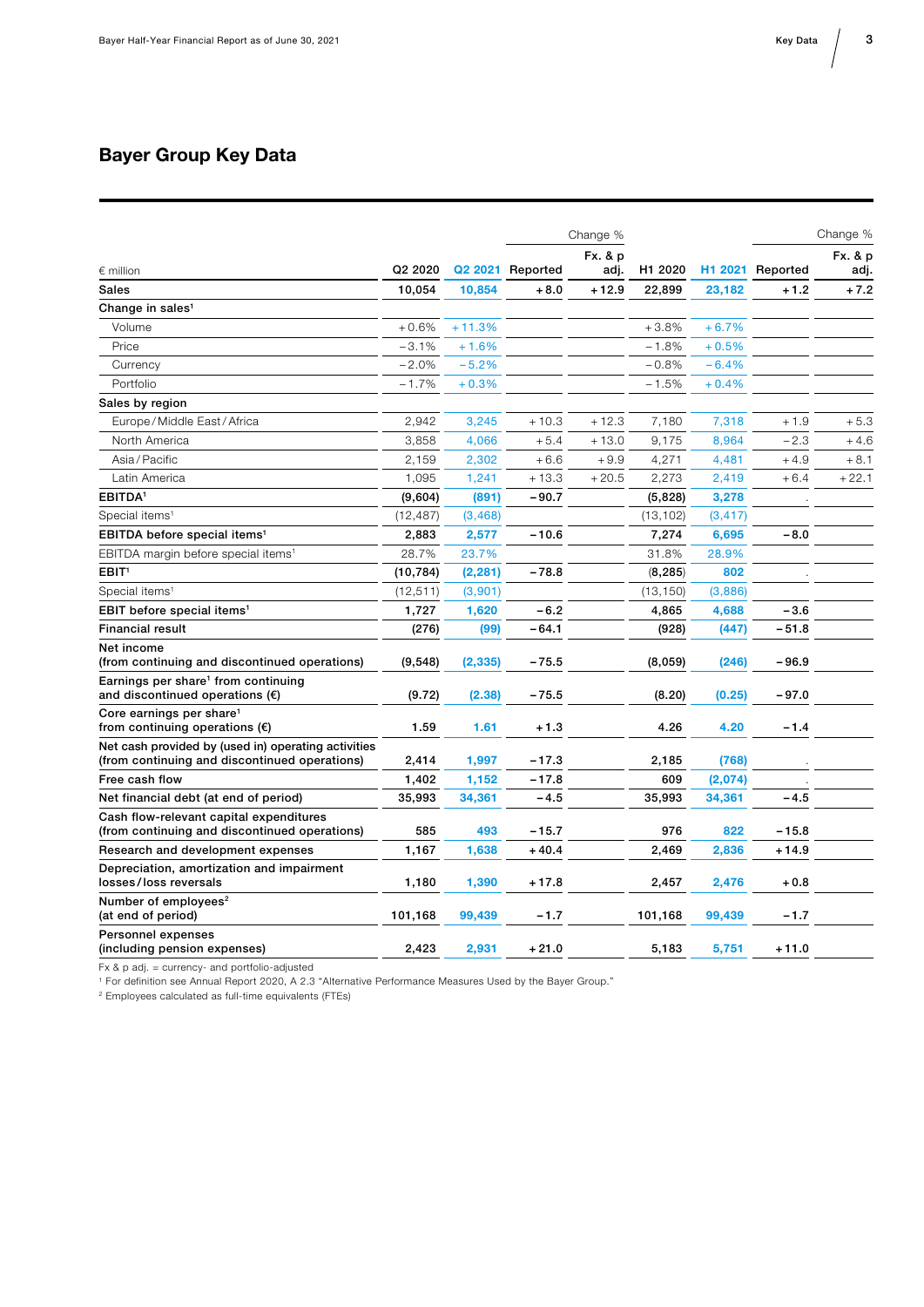# <span id="page-3-0"></span>Interim Group Management Report as of June 30, 2021

### Key Events

#### Approval granted for Kerendia™ (finerenone) in the United States and Verquvo™ (vericiguat) in the European Union and Japan

In July, the U.S. Food and Drug Administration (FDA) approved finerenone for the treatment of adult patients with chronic kidney disease and type 2 diabetes under the brand name Kerendia™.

Also in July, the European Commission approved vericiguat in the European Union for the treatment of symptomatic chronic heart failure in adult patients under the brand name Verquvo™. We also obtained approval for Verquvo™ in Japan in June.

For further details, see Chapter 2. Research, Development, Innovation – Pharmaceuticals.

#### Acquisitions agreed to strengthen the oncology portfolio

In June, we concluded an agreement to acquire Noria Therapeutics Inc. and PSMA Therapeutics Inc. to broaden our oncology platform of targeted alpha therapies. Through this acquisition, we will obtain exclusive rights to a differentiated alpha radionuclide therapy based on actinium-225 and a small molecule targeting the prostate-specific membrane antigen.

#### Acquisition of Vividion Therapeutics, Inc. agreed, strengthening our drug discovery capabilities

In August, we announced that we had entered into an agreement to acquire the U.S. biopharmaceutical company Vividion Therapeutics, Inc. Through the acquisition, we will gain access to a cutting-edge chemoproteomics platform that is able to identify previously unknown binding pockets in undruggable targets to generate first-in-class novel compounds in indications of high unmet medical need. Vividion's technology has already proven its applicability pre-clinically in oncology and immune-related diseases, with potential to expand into additional therapeutic areas.

As part of the acquisition, we will make an upfront payment of US\$1.5 billion along with success-based milestone payments of up to US\$0.5 billion. Closing of the transaction is contingent on customary closing conditions and is expected to take place in third quarter of 2021.

#### Crop Science launches Carbon Initiative in Europe

At the end of June, our Crop Science Division initiated the European launch of its global Carbon Initiative program for the agricultural industry, after it had already kicked off in the United States and Brazil in 2020. The decarbonization program is aimed at permanently reducing  $CO<sub>2</sub>$  emissions in the agricultural value chain. As part of this initiative, farmers are given incentives to adopt climate-friendly practices to increase the resilience and sustainability of the food system.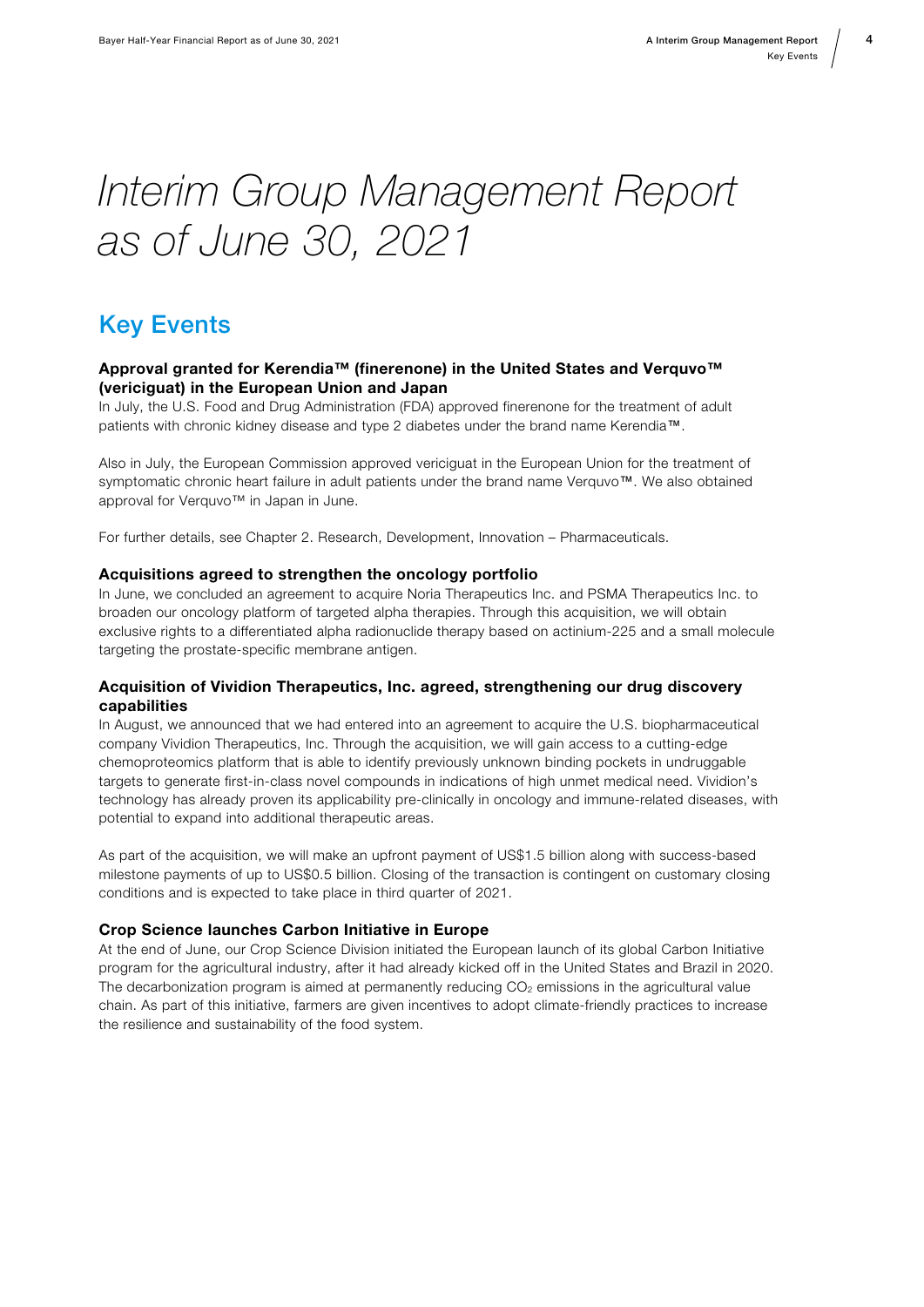#### <span id="page-4-0"></span>Updated plan announced to resolve glyphosate litigations – Bayer now more in control going forward

At the end of May, we announced a series of measures to resolve potential future glyphosate litigation, combining both legal and commercial actions. The responsible court had previously denied the motion to approve the class settlement agreement.

In July, we provided an update on the progress made and announced additional details to provide clarity for investors. We have developed two scenarios based on a potential ruling by the Supreme Court of the United States in the Hardeman case.

- // If the Supreme Court accepts the petition, which we plan to file in August, for review and rules in our favor, it would effectively end potential future litigation.
- // The second scenario assumes that the Supreme Court either refuses to hear the Hardeman case or issues a ruling in favor of the plaintiff, in which case we would activate our own claims administration program. We have implemented corresponding accounting measures for this scenario, resulting in a discounted allocation to provisions for litigations of €3.5 billion in the second quarter of 2021 on top of the existing provisions.

We are confident that this provides an effective path to manage and address any risks from potential future Roundup™ litigation, while simultaneously giving Bayer more control going forward. We continue to believe there is no reason for safety concerns in connection with these products. See the Legal Risks section of the Notes for further details.

### 1. Overview of Sales, Earnings and Financial Position<sup>1</sup>

#### 1.1 Earnings Performance Second quarter of 2021 Group sales

Group sales in the second quarter of 2021 increased by 12.9% (Fx & portfolio adj.) to €10,854 million (Q2 2020: €10,054 million; reported: + 8.0%) after the prior-year period had been significantly impacted by the restrictions introduced in response to COVID-19. Sales in all divisions increased by a double-digit percentage after adjusting for currency and portfolio effects. Negative currency effects impacted sales by €524 million. Sales in Germany amounted to €554 million (Q2 2020: €528 million).

Crop Science achieved encouraging sales growth, with strong gains registered in Latin America and Asia / Pacific in particular. Business also expanded considerably in North America. Pharmaceuticals posted a significant increase in sales, with the division benefiting from a robust recovery from the COVID-19 restrictions in the women's healthcare, ophthalmology and radiology businesses, and also achieving substantial gains for other products, such as Xarelto™. Business at Consumer Health expanded significantly, with growth in all regions and categories.

#### EBITDA before special items

Group EBITDA before special items fell by 10.6% to €2,577 million. This figure included a negative currency effect of €153 million and allocations to provisions for variable compensation of €411 million, after the second quarter of 2020 had seen the reversal of €56 million in provisions for variable compensation due to COVID-19 effects.

Crop Science posted a decline in EBITDA before special items due to an increase in the cost of goods sold and negative currency effects. The increase in EBITDA before special items at Pharmaceuticals was largely attributable to the division's very good sales performance. At Consumer Health, EBITDA before special items was up substantially against the prior-year period, mainly due to its positive business performance.

<sup>1</sup> For definition of alternative performance measures see Annual Report 2020, A 2.3 "Alternative Performance Measures Used by the Bayer Group."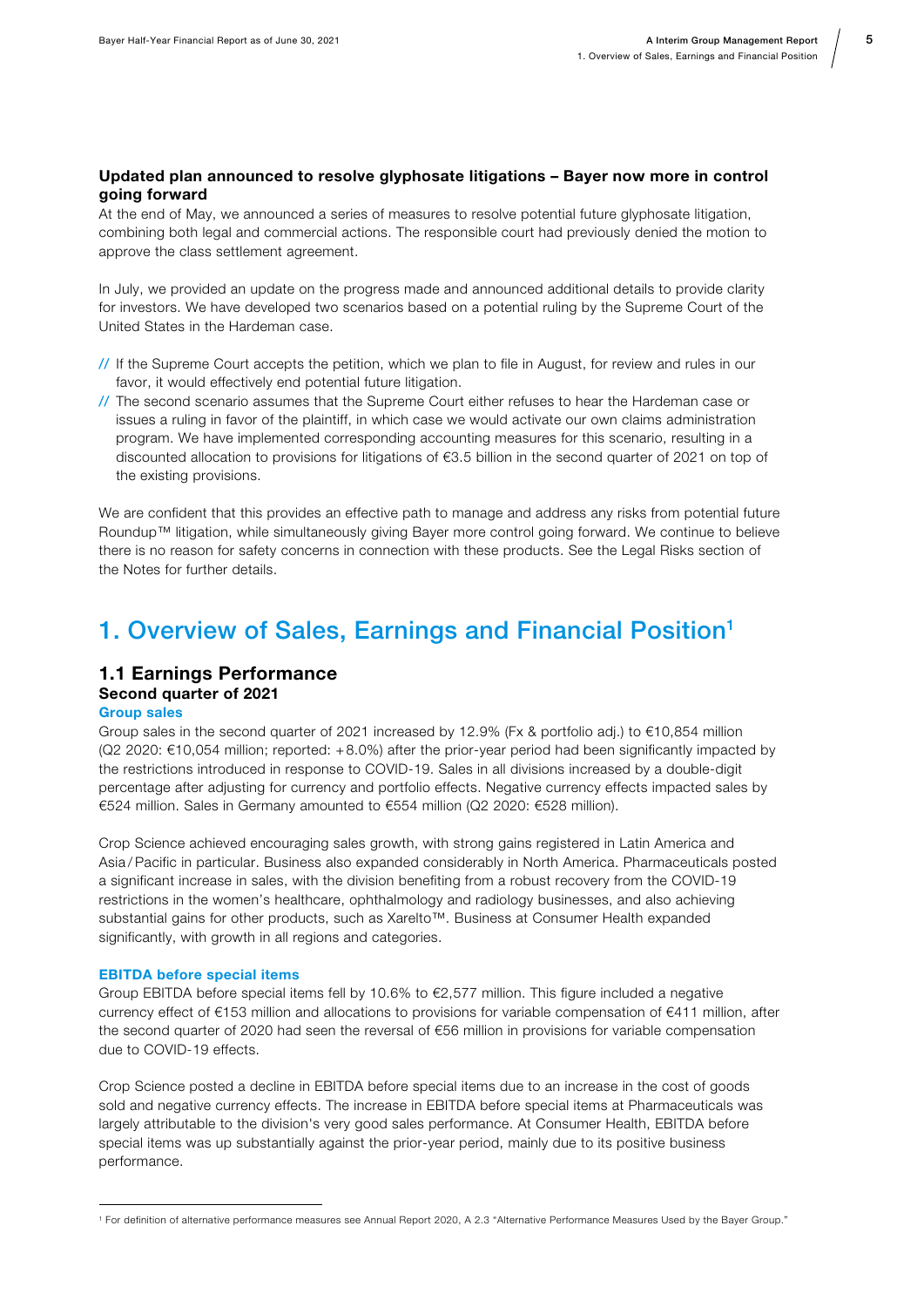#### Depreciation, amortization and impairments

Depreciation, amortization and impairment losses – net of impairment loss reversals – amounted to €1,390 million (Q2 2020: €1,180 million), with intangible assets accounting for €1,025 million (Q2 2020: €665 million) and property, plant and equipment for €365 million (Q2 2020: €515 million). There were net impairment losses of €458 million (Q2 2020: €36 million), including €466 million (Q2 2020: €9 million) on intangible assets, after unscheduled impairment testing resulted in the recognition of net impairment losses of €437 million on intangible assets in the Crop Science Division. These concerned the Corn Seed & Traits cash-generating unit, with an impairment loss of €818 million, mainly on account of changes in the interest rate and currency environment. In addition, an impairment loss reversal of €381 million was recognized for the glyphosate unit, primarily as a result of improved business prospects.

Net impairment losses of €427 million (Q2 2020: €24 million) were included in special items.

#### EBIT and special items

EBIT of the Bayer Group came in at minus €2,281 million (Q2 2020: minus €10,784 million) after net special charges of €3,901 million (Q2 2020: €12,511 million) that mainly resulted from the discounted allocation to provisions in connection with the glyphosate litigations as well as the net impairment losses at the Crop Science Division mentioned above. Other special charges were attributable to an allocation to provisions related to the accelerated transformation of the company announced the previous fall. There were special gains in the Pharmaceuticals Division from a patent dispute involving Jivi™ and from the sale of a building in Berlin. EBIT before special items declined by 6.2% to €1,620 million (Q2 2020: €1,727 million).

| Special Items by Category <sup>1,2</sup>      |                                                |                                    |                                    |                                    |                                      |                                      |                                      |                          |
|-----------------------------------------------|------------------------------------------------|------------------------------------|------------------------------------|------------------------------------|--------------------------------------|--------------------------------------|--------------------------------------|--------------------------|
| $\epsilon$ million                            | <b>EBIT</b><br>Q <sub>2</sub> 20 <sub>20</sub> | <b>EBIT</b><br>Q <sub>2</sub> 2021 | <b>EBIT</b><br>H <sub>1</sub> 2020 | <b>EBIT</b><br>H <sub>1</sub> 2021 | <b>EBITDA</b><br>Q <sub>2</sub> 2020 | <b>EBITDA</b><br>Q <sub>2</sub> 2021 | <b>EBITDA</b><br>H <sub>1</sub> 2020 | <b>EBITDA</b><br>H1 2021 |
| Total special items                           | (12, 511)                                      | (3,901)                            | (13, 150)                          | (3,886)                            | (12, 487)                            | (3, 468)                             | (13, 102)                            | (3, 417)                 |
| Restructuring                                 | (286)                                          | (212)                              | (496)                              | (301)                              | (289)                                | (210)                                | (498)                                | (292)                    |
| of which in the Reconciliation                | (183)                                          | (144)                              | (312)                              | (210)                              | (171)                                | (144)                                | (300)                                | (210)                    |
| Acquisition/integration                       | (3)                                            |                                    | (26)                               | (4)                                | (3)                                  | 7)                                   | (26)                                 | (4)                      |
| of which in the Reconciliation                |                                                |                                    |                                    | (1                                 |                                      | '1)                                  |                                      | (1)                      |
| <b>Divestments</b>                            | (7)                                            | 78                                 | (21)                               | 68                                 | (7)                                  | 78                                   | (21)                                 | 68                       |
| of which in the Reconciliation                | (4)                                            |                                    | (13)                               |                                    | (4)                                  |                                      | (13)                                 |                          |
| Litigations/legal risks                       | (12,051)                                       | (3,334)                            | (12, 419)                          | (3, 193)                           | (12,051)                             | (3, 334)                             | (12, 419)                            | (3, 193)                 |
| of which in the Reconciliation                | (814)                                          | 45                                 | (827)                              | 59                                 | (814)                                | 45                                   | (827)                                | 59                       |
| Impairment losses/loss reversals <sup>3</sup> | (163)                                          | (433)                              | (187)                              | (463)                              | (137)                                | (2)                                  | (138)                                | (3)                      |
| Other                                         |                                                |                                    |                                    |                                    |                                      |                                      |                                      |                          |

The following special items were taken into account in calculating EBIT and EBITDA:

1 For definition see Annual Report 2020, A 2.3 "Alternative Performance Measures Used by the Bayer Group."

<sup>2</sup> Prior to December 31, 2020, special items pertaining to the integration of Monsanto Functions were reported in the category "acquisition and integration costs." Effective January 1, 2021, these special items have been included in the category "restructuring." The prior-year figures have been restated accordingly.

<sup>3</sup> Where not already included in the other special items categories

A 1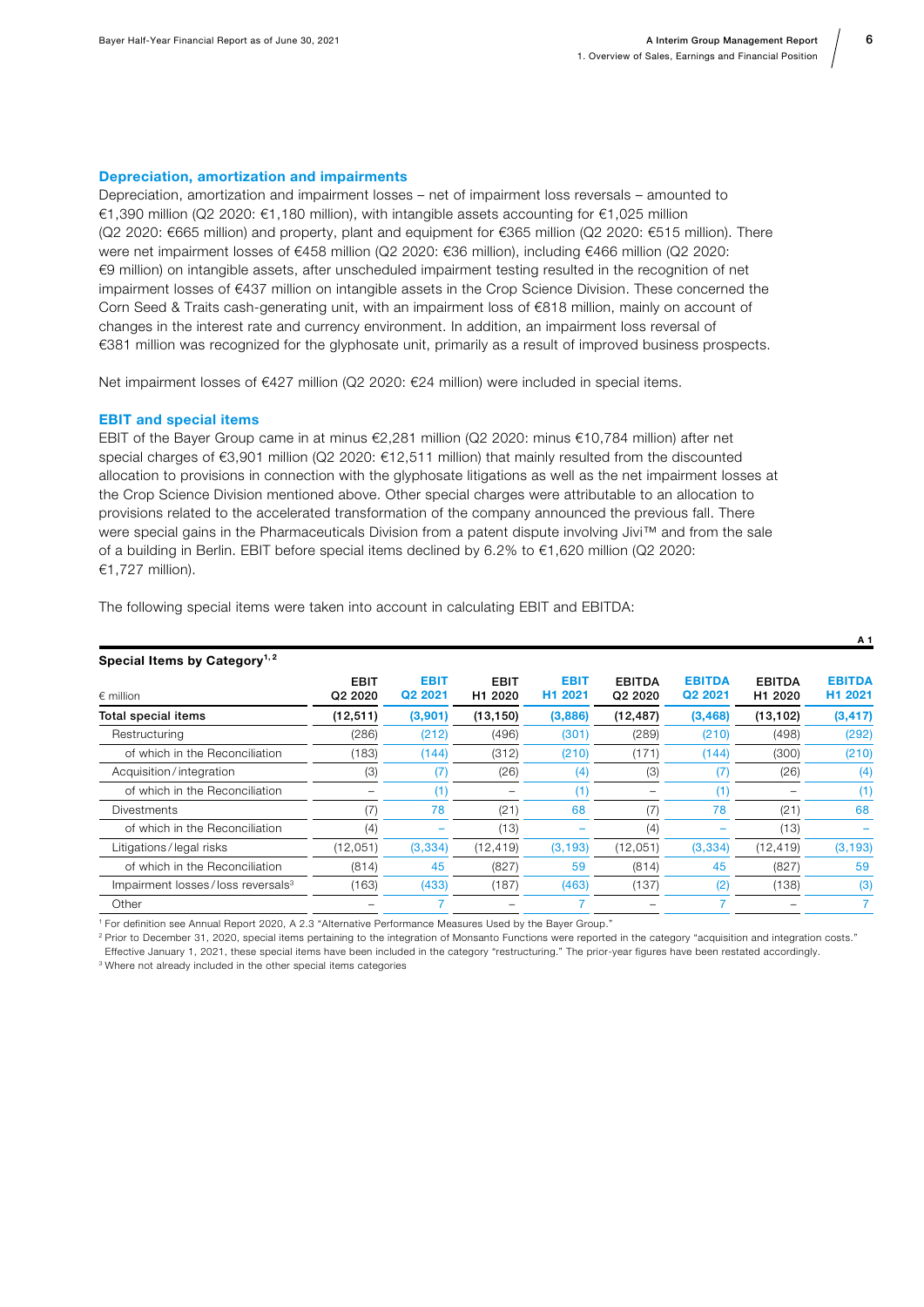| <b>EBIT</b><br>Q <sub>2</sub> 2020 | <b>EBIT</b><br>Q <sub>2</sub> 20 <sub>21</sub> | <b>EBIT</b><br>H <sub>1</sub> 2020 | <b>EBIT</b><br>H <sub>1</sub> 2021 | <b>EBITDA</b><br>Q <sub>2</sub> 20 <sub>20</sub> | <b>EBITDA</b><br>Q2 2021 | <b>EBITDA</b><br>H <sub>1</sub> 2020 | <b>EBITDA</b><br>H1 2021 |
|------------------------------------|------------------------------------------------|------------------------------------|------------------------------------|--------------------------------------------------|--------------------------|--------------------------------------|--------------------------|
| (12,511)                           | (3,901)                                        | (13, 150)                          | (3,886)                            | (12, 487)                                        | (3, 468)                 | (13, 102)                            | (3, 417)                 |
| (207)                              | (288)                                          | (299)                              | (324)                              | (196)                                            | (28)                     | (210)                                | (29)                     |
| (25)                               | 77                                             | 9                                  | 65                                 | (25)                                             | (32)                     | (45)                                 | (44)                     |
| (10)                               | (279)                                          | (30)                               | (271)                              | (10)                                             | 5                        | (30)                                 | 13                       |
| (189)                              | (173)                                          | (359)                              | (255)                              | (188)                                            | (173)                    | (358)                                | (255)                    |
| (12,080)                           | (3, 238)                                       | (12, 471)                          | (3, 101)                           | (12,068)                                         | (3, 240)                 | (12, 459)                            | (3, 102)                 |
|                                    |                                                |                                    |                                    |                                                  |                          |                                      |                          |

1 For definition see Annual Report 2020, A 2.3 "Alternative Performance Measures Used by the Bayer Group."

#### Income from discontinued operations after income taxes

Income from discontinued operations after income taxes amounted to €0 million (Q2 2020: €71 million).

#### Net income

After a financial result of minus €99 million (Q2 2020: minus €276 million), income before income taxes amounted to minus €2,380 million (Q2 2020: minus €11,060 million). The financial result mainly comprised income of €209 million from investments in affiliated companies (Q2 2020: €54 million), which primarily included gains from the remeasurement of a Leaps investment, and net interest expense of €253 million (Q2 2020: €344 million). The financial result included net special gains of €16 million (Q2 2020: €67 million). After income from income taxes of €52 million (Q2 2020: €1,450 million) and accounting for noncontrolling interest, net income amounted to minus €2,335 million (Q2 2020: minus €9,548 million).

#### Core earnings per share

Core earnings per share came in at €1.61 (+1.3%; Q2 2020: €1.59), with the improvement in the financial result having a positive effect. Earnings per share (total) amounted to minus €2.38 (Q2 2020: minus €9.72), mainly due to the special charges related to the glyphosate litigations.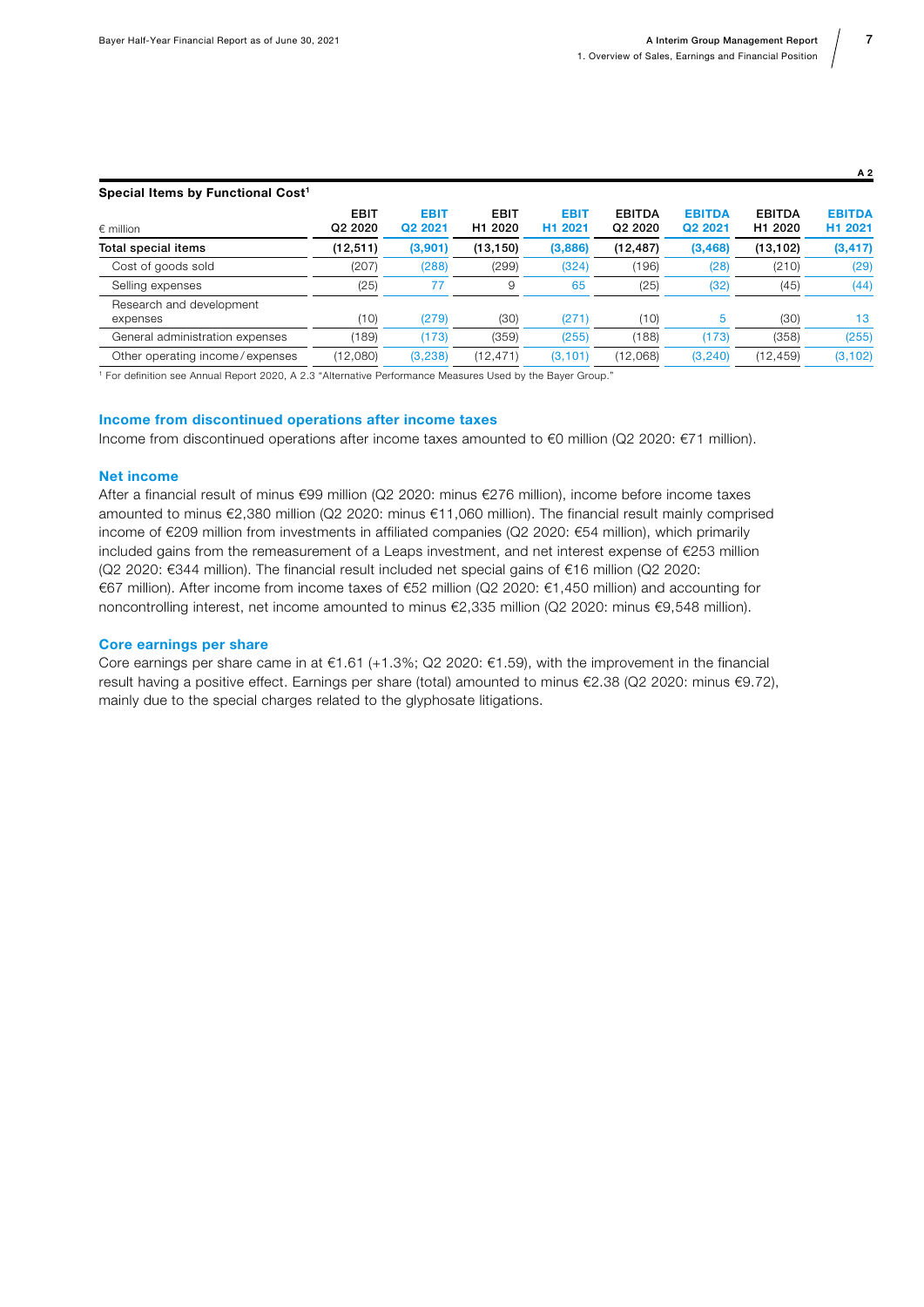| Core Earnings per Share <sup>1</sup>                                                                                         |           |          |          |         |
|------------------------------------------------------------------------------------------------------------------------------|-----------|----------|----------|---------|
| $\epsilon$ million                                                                                                           | Q2 2020   | Q2 2021  | H1 2020  | H1 2021 |
| EBIT (as per income statements)                                                                                              | (10, 784) | (2, 281) | (8, 285) | 802     |
| Amortization and impairment losses/loss reversals on goodwill and other intangible<br>assets                                 | 664       | 1,025    | 1,431    | 1,697   |
| Impairment losses/loss reversals on property, plant and equipment, and accelerated<br>depreciation included in special items | 25        | 3        | 105      | 46      |
| Special items (other than accelerated depreciation, amortization and<br>impairment losses/loss reversals)                    | 12,487    | 3,468    | 13,102   | 3,417   |
| Core EBIT                                                                                                                    | 2,392     | 2,215    | 6,353    | 5,962   |
| Financial result (as per income statements)                                                                                  | (276)     | (99)     | (928)    | (447)   |
| Special items in the financial result <sup>2</sup>                                                                           | (67)      | (16)     | 92       | (53)    |
| Income taxes (as per income statements)                                                                                      | 1,450     | 52       | 971      | (593)   |
| Special items in income taxes                                                                                                |           |          |          |         |
| Tax effects related to amortization, impairment losses/loss reversals and special items                                      | (1,925)   | (563)    | (2, 291) | (734)   |
| Income after income taxes attributable to noncontrolling interest<br>(as per income statements)                              | (9)       | (7)      | (8)      | (8)     |
| Above-mentioned adjustments attributable to noncontrolling interest                                                          |           |          | (1)      |         |
| Core net income from continuing operations                                                                                   | 1,565     | 1,582    | 4,188    | 4,127   |
| Shares (million)                                                                                                             |           |          |          |         |
| Weighted average number of shares                                                                                            | 982.42    | 982.42   | 982.42   | 982.42  |
| €                                                                                                                            |           |          |          |         |
| Core earnings per share from continuing operations                                                                           | 1.59      | 1.61     | 4.26     | 4.20    |
| <sup>1</sup> For definition see Annual Report 2020, A 2.3 "Alternative Performance Measures Used by the Bayer Group."        |           |          |          |         |

2 Primarily comprising changes in the fair value of our interests in Elanco and Covestro

#### Personnel expenses and employee numbers

The number of employees in the Bayer Group as of the closing date declined by 1.7% year on year to 99,439 (June 30, 2020: 101,168). Personnel expenses increased by 21.0% to €2,931 million in the second quarter (Q2 2020: €2,423 million). This was partly attributable to higher allocations to provisions for variable compensation.

#### First half of 2021

#### Group sales

Group sales in the first half of 2021 rose by 7.2% (Fx & portfolio adj.) to €23,182 million (H1 2020: €22,899 million; reported: +1.2%). There was a negative currency effect of €1,462 million. Sales in Germany amounted to €1,215 million (H1 2020: €1,271 million).

Sales at the Crop Science Division increased substantially, with growth in all regions. The Pharmaceuticals Division registered an increase in sales due to a normalization in the frequency and course of treatments in the areas that were particularly impacted by the pandemic in the previous year and to further operational growth. We also reported sales in the area of cell and gene therapy for the first time, with these sales recorded as a portfolio effect. Sales also rose in the Consumer Health Division, as the growth momentum carried over from the previous year. Continued strong demand for nutritional supplements in particular led to significant gains.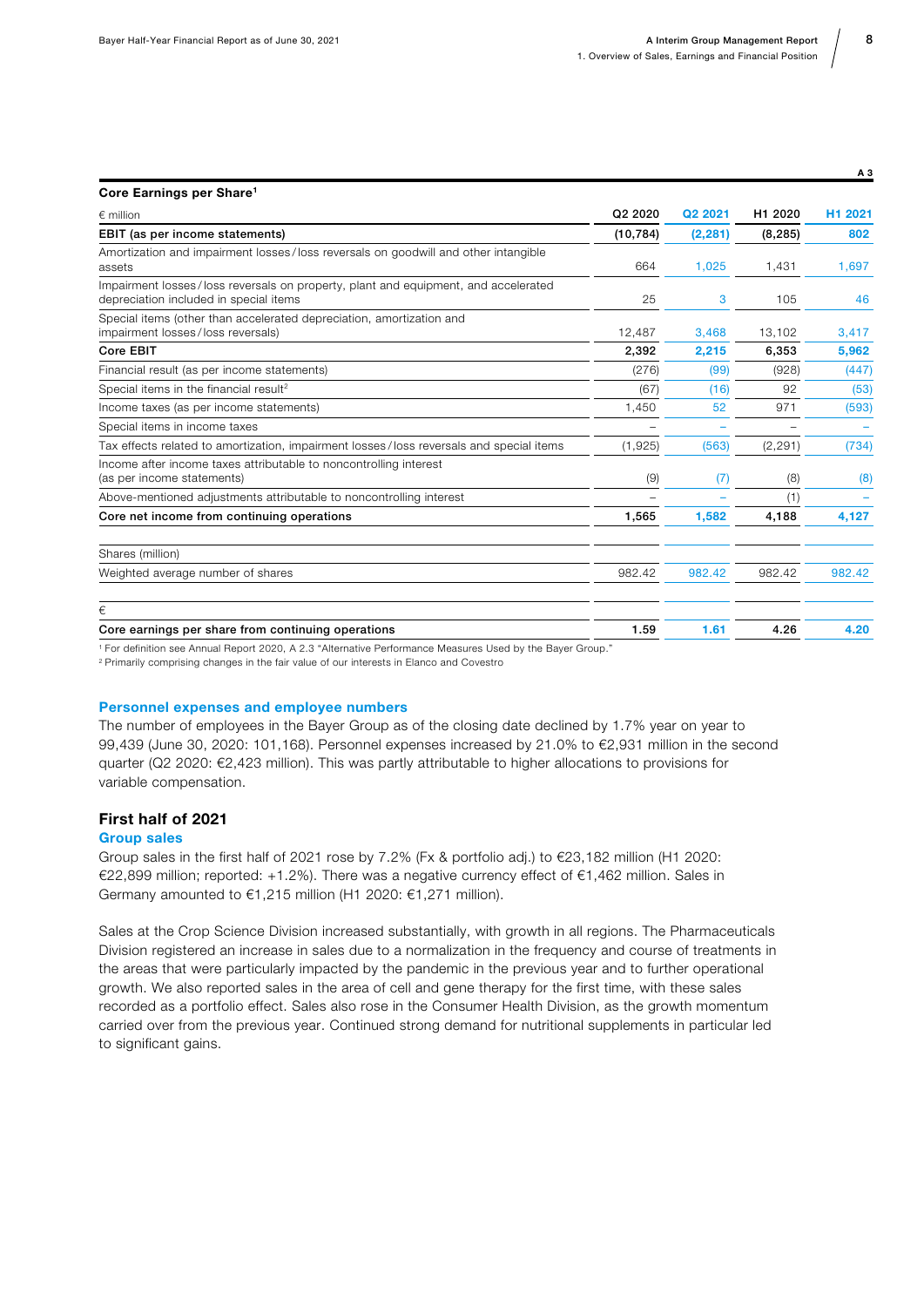#### EBITDA before special items

EBITDA before special items of the Bayer Group fell by 8.0% to €6,695 million (H1 2020: €7,274 million), diminished by negative currency effects of €490 million and allocations to provisions for variable compensation of €777 million (H1 2020: allocations of €243 million).

At Crop Science, EBITDA before special items declined due to an increase in the cost of goods sold and negative currency effects. EBITDA before special items at Pharmaceuticals declined year on year, mainly as a result of negative currency effects and an increase in the cost of goods sold. Consumer Health posted an encouraging increase in EBITDA before special items due to the positive development of business.

#### Depreciation, amortization and impairments

Depreciation, amortization and impairment losses – net of impairment loss reversals – amounted to €2,476 million in the first six months of 2021 (H1 2020: €2,457 million). They comprised €1,697 million (H1 2020: €1,432 million) in amortization and impairments on intangible assets and €779 million (H1 2020: €915 million) in depreciation and impairments on property, plant and equipment. Impairment losses, net of impairment loss reversals, totaled €524 million (H1 2020: €81 million) and included €487 million in net impairment losses on intangible assets (H1 2020: net impairment loss reversals of €26 million) that were primarily attributable to the net impairment loss in the Crop Science Division detailed above.

Impairment losses of €463 million (H1 2020: €47 million), net of impairment loss reversals, and accelerated depreciation of €6 million (H1 2020: €1 million) were included in special items.

#### EBIT and special items

EBIT of the Bayer Group in the first half of 2021 was €802 million (H1 2020: minus €8,285 million) after net special charges of €3,886 million (H1 2020: €13,150 million). The special charges mainly related to the discounted allocation to provisions for the glyphosate litigations as well as to the net impairment losses at the Crop Science Division mentioned above. Special charges relating to restructuring also had a negative impact. By contrast, we registered a special gain from a patent dispute involving the pharmaceutical product Jivi™. EBIT before special items declined by 3.6% to €4,688 million (H1 2020: €4,865 million).

#### Income from discontinued operations after income taxes

Income from discontinued operations after income taxes was €0 million (H1 2020: €191 million).

#### Net income

After a financial result of minus €447 million (H1 2020: minus €928 million), income before income taxes in the first six months of the year came in at €355 million (H1 2020: minus €9,213 million). The financial result especially comprised income of €217 million from investments in affiliated companies (H1 2020: loss of €112 million), net interest expense of €521 million (H1 2020: €708 million) and interest cost of €37 million (H1 2020: €66 million) for pension and other provisions, as well as an exchange loss of €171 million (H1 2020: €41 million). The financial result included net special gains of €53 million (H1 2020: net special charges of €92 million) that mainly resulted from the change in the fair value of our interests in Covestro and Elanco. After income tax expense of €593 million (H1 2020: tax income of €971 million), income after income taxes was minus €238 million (H1 2020: minus €8,242 million). Adjusted for income from discontinued operations after income taxes and income attributable to noncontrolling interest, net income came to minus €246 million (H1 2020: minus €8,059 million).

#### Core earnings per share

Core earnings per share declined by 1.4% to €4.20 (H1 2020: €4.26), while earnings per share (total) came in at minus €0.25 (H1 2020: minus €8.20).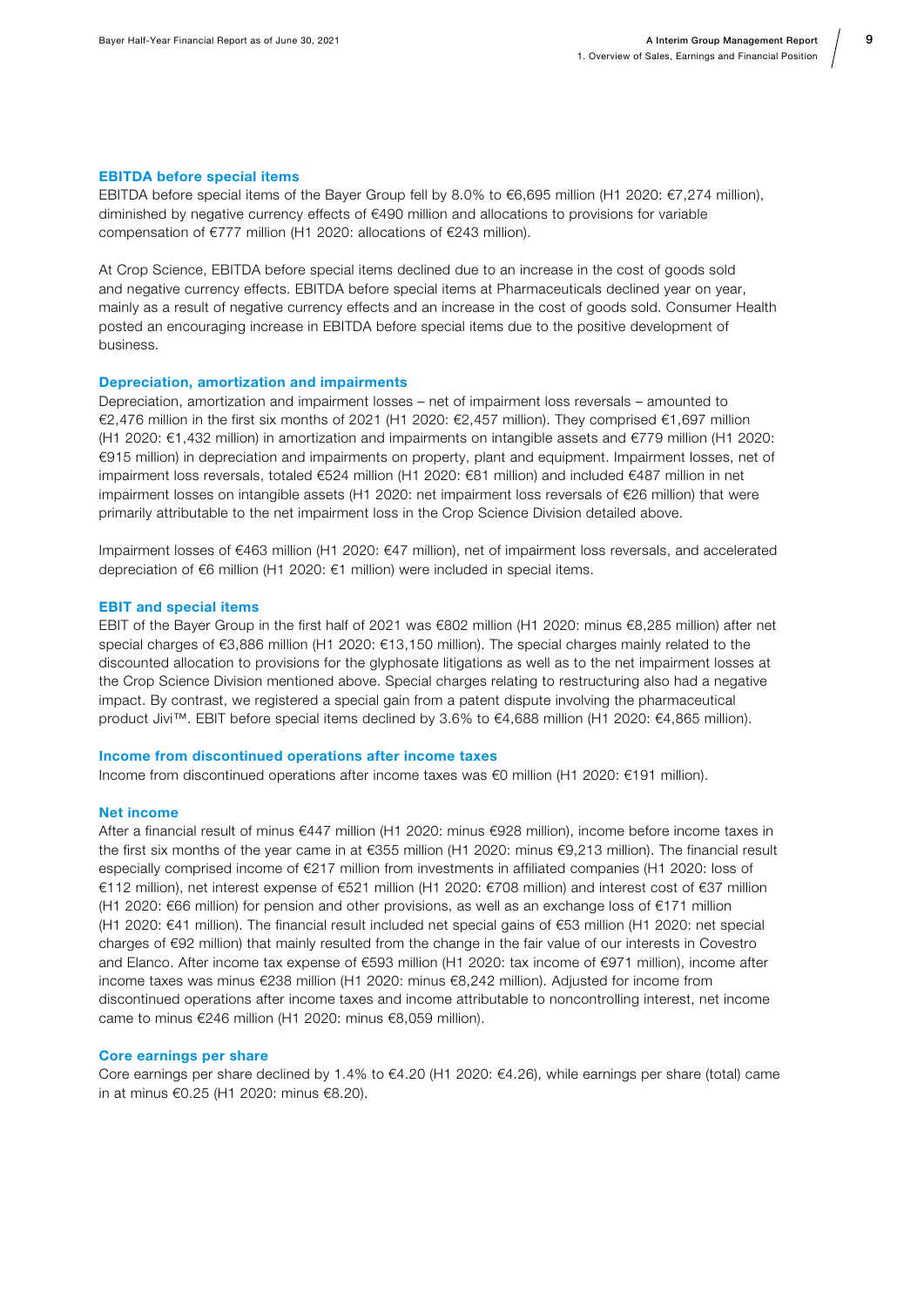#### <span id="page-9-0"></span>1.2 Business Development by Division Crop Science

#### Key Data – Crop Science

|                                                        |                                 |          |         | Change % <sup>1</sup> |           |          |          | Change % <sup>1</sup> |
|--------------------------------------------------------|---------------------------------|----------|---------|-----------------------|-----------|----------|----------|-----------------------|
| $∈$ million                                            | Q <sub>2</sub> 20 <sub>20</sub> | Q2 2021  |         | Reported Fx & p adj.  | H1 2020   | H1 2021  | Reported | Fx & p adj.           |
| <b>Sales</b>                                           | 4,802                           | 5,021    | $+4.6$  | $+10.6$               | 11,636    | 11,667   | $+0.3$   | $+8.1$                |
| Change in sales <sup>1</sup>                           |                                 |          |         |                       |           |          |          |                       |
| Volume                                                 | $+3.5%$                         | $+7.4%$  |         |                       | $+4.6%$   | $+5.8%$  |          |                       |
| Price                                                  | $-0.3%$                         | $+3.2%$  |         |                       | 0.0%      | $+2.3%$  |          |                       |
| Currency                                               | $-2.9%$                         | $-6.0%$  |         |                       | $-1.0%$   | $-7.8%$  |          |                       |
| Portfolio                                              | 0.0%                            | 0.0%     |         |                       | 0.0%      | 0.0%     |          |                       |
| Sales by region                                        |                                 |          |         |                       |           |          |          |                       |
| Europe / Middle East / Africa                          | 958                             | 1.003    | $+4.7$  | $+6.4$                | 2,852     | 2,884    | $+1.1$   | $+5.5$                |
| North America                                          | 2,501                           | 2,532    | $+1.2$  | $+9.6$                | 6,214     | 5,963    | $-4.0$   | $+4.0$                |
| Asia/Pacific                                           | 575                             | 627      | $+9.0$  | $+12.5$               | 991       | 1,142    | $+15.2$  | $+19.3$               |
| Latin America                                          | 768                             | 859      | $+11.8$ | $+17.7$               | 1,579     | 1,678    | $+6.3$   | $+22.0$               |
| EBITDA <sup>1</sup>                                    | (8, 822)                        | (2, 496) | $-71.7$ |                       | (6, 412)  | (69)     | $-98.9$  |                       |
| Special items <sup>1</sup>                             | (10, 187)                       | (3, 514) |         |                       | (10, 388) | (3,535)  | $-66.0$  |                       |
| EBITDA before special items <sup>1</sup>               | 1,365                           | 1,018    | $-25.4$ |                       | 3,976     | 3,466    | $-12.8$  |                       |
| EBITDA margin before special items <sup>1</sup>        | 28.4%                           | 20.3%    |         |                       | 34.2%     | 29.7%    |          |                       |
| EBIT <sup>1</sup>                                      | (9,600)                         | (3, 483) | $-63.7$ |                       | (8, 100)  | (1,730)  | $-78.6$  |                       |
| Special items <sup>1</sup>                             | (10, 212)                       | (3,945)  |         |                       | (10, 491) | (3,997)  | $-61.9$  |                       |
| EBIT before special items <sup>1</sup>                 | 612                             | 462      | $-24.5$ |                       | 2,391     | 2,267    | $-5.2$   |                       |
| Net cash provided by (used in)<br>operating activities | 1,537                           | 1,734    | $+12.8$ |                       | (224)     | (2, 403) |          |                       |
| Cash-flow relevant capital<br>expenditures             | 322                             | 187      | $-41.9$ |                       | 485       | 303      | $-37.5$  |                       |
| Research and development expenses                      | 511                             | 819      | $+60.3$ |                       | 1,071     | 1,282    | $+19.7$  |                       |
|                                                        |                                 |          |         |                       |           |          |          |                       |

Fx & p adj. = currency- and portfolio-adjusted

1 For definition see Annual Report 2020, A 2.3 "Alternative Performance Measures Used by the Bayer Group."

#### Second quarter of 2021

#### Sales

Crop Science posted a 10.6% increase in sales (Fx & portfolio adj.) to €5,021 million in the second quarter of 2021. Sales grew in all regions, with double-digit gains in Latin America and Asia / Pacific. We also registered significant sales growth in North America.

- // Business at Corn Seed & Traits expanded in all regions, and especially in Latin America thanks to volume increases. The growth in sales in North America was attributable to higher prices.
- // Herbicides posted double-digit percentage growth in all regions due to increased volumes and prices, and especially in North America, where business benefited from higher volumes for our XtendiMax™ product and increased selling prices for Roundup™.
- // Sales also rose substantially at Fungicides, mainly as a result of higher volumes in Latin America for our Fox Xpro™ product and in North America due to the launch of new products such as Delaro Complete™.
- // The sales increase at Soybean Seed & Traits was mainly driven by volume gains in North America.
- // Sales at Insecticides declined in the Europe / Middle East / Africa region following a loss of registrations for thiacloprid-based crop protection products. By contrast, sales developed positively in the Asia / Pacific and Latin America regions as a result of expanded volumes.
- // Environmental Science registered a significant increase in sales, particularly in North America due to strong demand for Roundup™.
- // Sales at Vegetable Seeds continued to increase in the Asia / Pacific and Latin America regions thanks to expanded volumes.
- // Sales in the reporting unit "Other" declined, due especially to earlier product returns in our cotton seed business in North America, which in the prior year had come in the third quarter.

A 4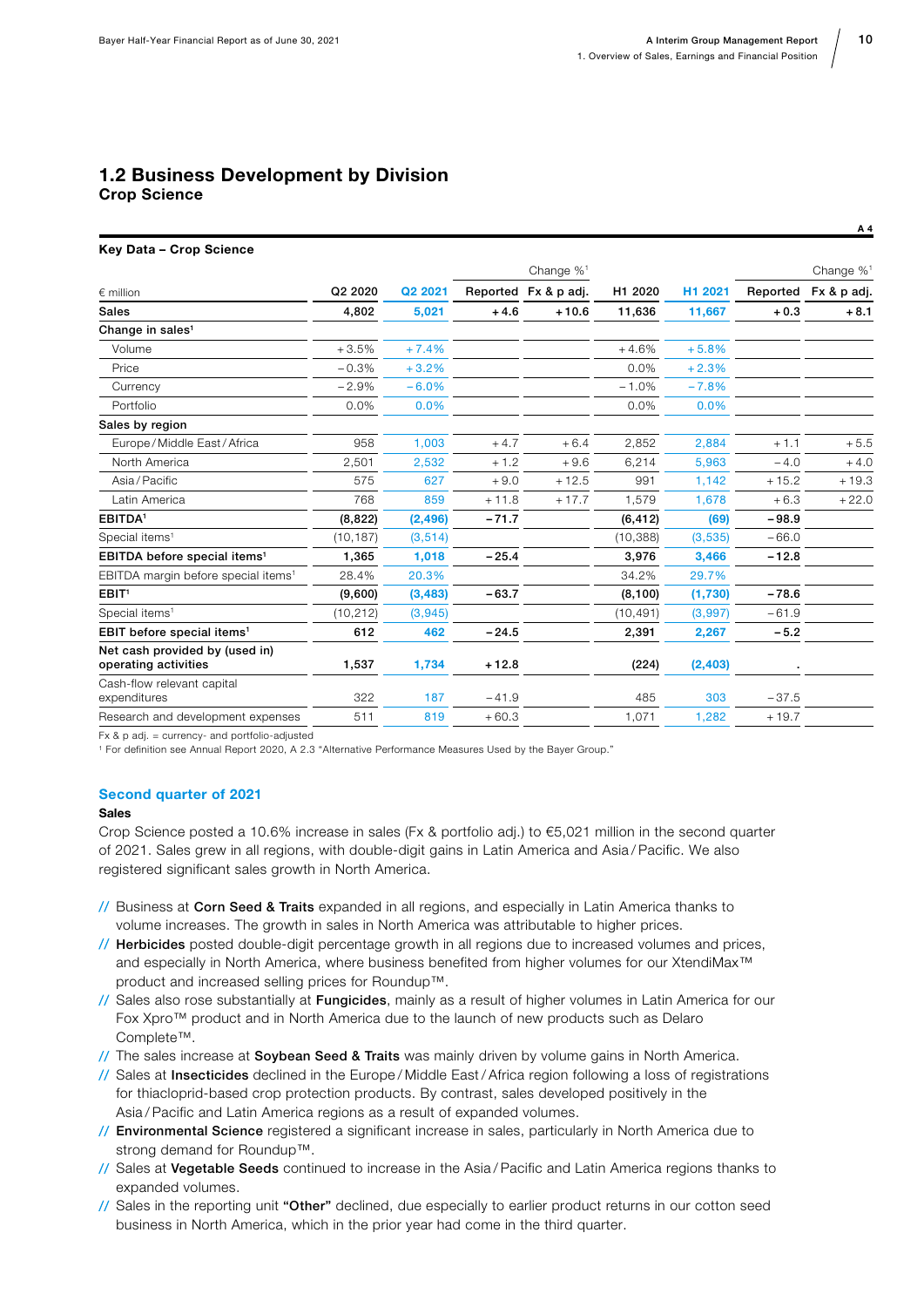A 6

|                              |                                 |         |         | Change $\%$ <sup>1</sup> | H <sub>1</sub> 2020 | H <sub>1</sub> 2021 |          | Change $\%$ <sup>1</sup><br>Fx & p adj. |
|------------------------------|---------------------------------|---------|---------|--------------------------|---------------------|---------------------|----------|-----------------------------------------|
| $\epsilon$ million           | Q <sub>2</sub> 20 <sub>20</sub> | Q2 2021 |         | Reported Fx & p adj.     |                     |                     | Reported |                                         |
| <b>Crop Science</b>          | 4,802                           | 5,021   | $+4.6$  | $+10.6$                  | 11,636              | 11,667              | $+0.3$   | $+8.1$                                  |
| Corn Seed & Traits           | 948                             | 962     | $+1.5$  | $+8.6$                   | 3,598               | 3,356               | $-6.7$   | $+2.0$                                  |
| <b>Herbicides</b>            | 1.324                           | 1.468   | $+10.9$ | $+16.2$                  | 2.744               | 2,956               | $+7.7$   | $+14.7$                                 |
| Fungicides                   | 648                             | 774     | $+19.4$ | $+22.9$                  | 1,433               | 1,654               | $+15.4$  | $+22.4$                                 |
| Soybean Seed & Traits        | 532                             | 530     | $-0.4$  | $+9.1$                   | 1.100               | 1,059               | $-3.7$   | $+6.1$                                  |
| Insecticides                 | 386                             | 364     | $-5.7$  | $-1.4$                   | 768                 | 724                 | $-5.7$   | $+1.4$                                  |
| <b>Environmental Science</b> | 296                             | 316     | $+6.8$  | $+13.9$                  | 579                 | 601                 | $+3.8$   | $+11.7$                                 |
| Vegetable Seeds              | 167                             | 168     | $+0.6$  | $+5.9$                   | 313                 | 325                 | $+3.8$   | $+9.6$                                  |
| Other                        | 501                             | 439     | $-12.4$ | $-6.3$                   | 1.101               | 992                 | $-9.9$   | $-2.7$                                  |

Sales by Strategic Business Entity

2020 figures restated; Fx & p adj. = currency- and portfolio-adjusted

1 For definition see Annual Report 2020, A 2.3 "Alternative Performance Measures Used by the Bayer Group."

#### **Earnings**

EBITDA before special items at Crop Science decreased to €1,018 million in the second quarter of 2021 (Q2 2020: €1,365 million), giving a margin of 20.3%. Higher prices and volumes along with contributions from ongoing efficiency programs only partly offset an increase in costs, and particularly in the cost of goods sold. Earnings were also diminished by a negative product mix, currency effects of €111 million, and the later receipt of license revenues.

EBIT came in at minus €3,483 million (Q2 2020: minus €9,600 million) after net special charges of €3,945 million (Q2 2020: €10,212 million) that were mainly attributable to the discounted allocation to provisions in connection with the Roundup™ litigation as part of the glyphosate litigations.

| Special Items <sup>1,2</sup> Crop Science |                                                |                                    |                                    |                                    |                                                  |                          |                                      |                                      |
|-------------------------------------------|------------------------------------------------|------------------------------------|------------------------------------|------------------------------------|--------------------------------------------------|--------------------------|--------------------------------------|--------------------------------------|
| $\epsilon$ million                        | <b>EBIT</b><br>Q <sub>2</sub> 20 <sub>20</sub> | <b>EBIT</b><br>Q <sub>2</sub> 2021 | <b>EBIT</b><br>H <sub>1</sub> 2020 | <b>EBIT</b><br>H <sub>1</sub> 2021 | <b>EBITDA</b><br>Q <sub>2</sub> 20 <sub>20</sub> | <b>EBITDA</b><br>Q2 2021 | <b>EBITDA</b><br>H <sub>1</sub> 2020 | <b>EBITDA</b><br>H <sub>1</sub> 2021 |
| Restructuring                             | (50)                                           | (44)                               | (130)                              | (40)                               | (51)                                             | (44)                     | (130)                                | (38)                                 |
| Acquisition/integration                   | (3)                                            | (4)                                | (26)                               | (1)                                | (3)                                              | (4)                      | (26)                                 | (1)                                  |
| <b>Divestments</b>                        | (3)                                            | (8)                                | (8)                                | (18)                               | (3)                                              | (8)                      | (8)                                  | (18)                                 |
| Litigations/legal risks                   | (9,992)                                        | (3, 458)                           | (10,086)                           | (3, 477)                           | (9,992)                                          | (3, 458)                 | (10,086)                             | (3, 477)                             |
| Impairment losses/loss reversals          | (164)                                          | (431)                              | (241)                              | (461)                              | (138)                                            |                          | (138)                                |                                      |
| Total special items                       | (10, 212)                                      | (3,945)                            | (10, 491)                          | (3,997)                            | (10, 187)                                        | (3, 514)                 | (10, 388)                            | (3,535)                              |

1 For definition see Annual Report 2020, A 2.3 "Alternative Performance Measures Used by the Bayer Group."

<sup>2</sup> Prior to December 31, 2020, special items pertaining to the integration of Monsanto Functions were reported in the category "acquisition and integration costs." Effective January 1, 2021, these special items have been included in the category "restructuring." The prior-year figures have been restated accordingly.

#### First half of 2021

#### Sales

Sales at Crop Science increased by 8.1% (Fx & portfolio adj.) to €11,667 million in the first six months of 2021, with all regions contributing to this performance. We achieved significant gains in Latin America and Asia / Pacific in particular. Sales at Corn Seed & Traits increased in the Europe / Middle East / Africa region due in particular to higher prices but declined in North America following the expiration of a license agreement. At Herbicides, we posted sales gains in all regions due to increased volumes and prices.

Thanks to an increase in volumes, Fungicides registered higher sales in Latin America and Soybean Seed & Traits reported growth in North America. At Insecticides, sales increased in the Asia / Pacific and Latin America regions as a result of higher volumes but declined in Europe / Middle East / Africa due to the loss of a registration. Sales at *Environmental Science and Vegetable Seeds rose in all regions. In the reporting* unit "Other," our cotton seed business registered a decline in sales in North America in particular as a result of earlier product returns, which in the prior year had come in the third quarter.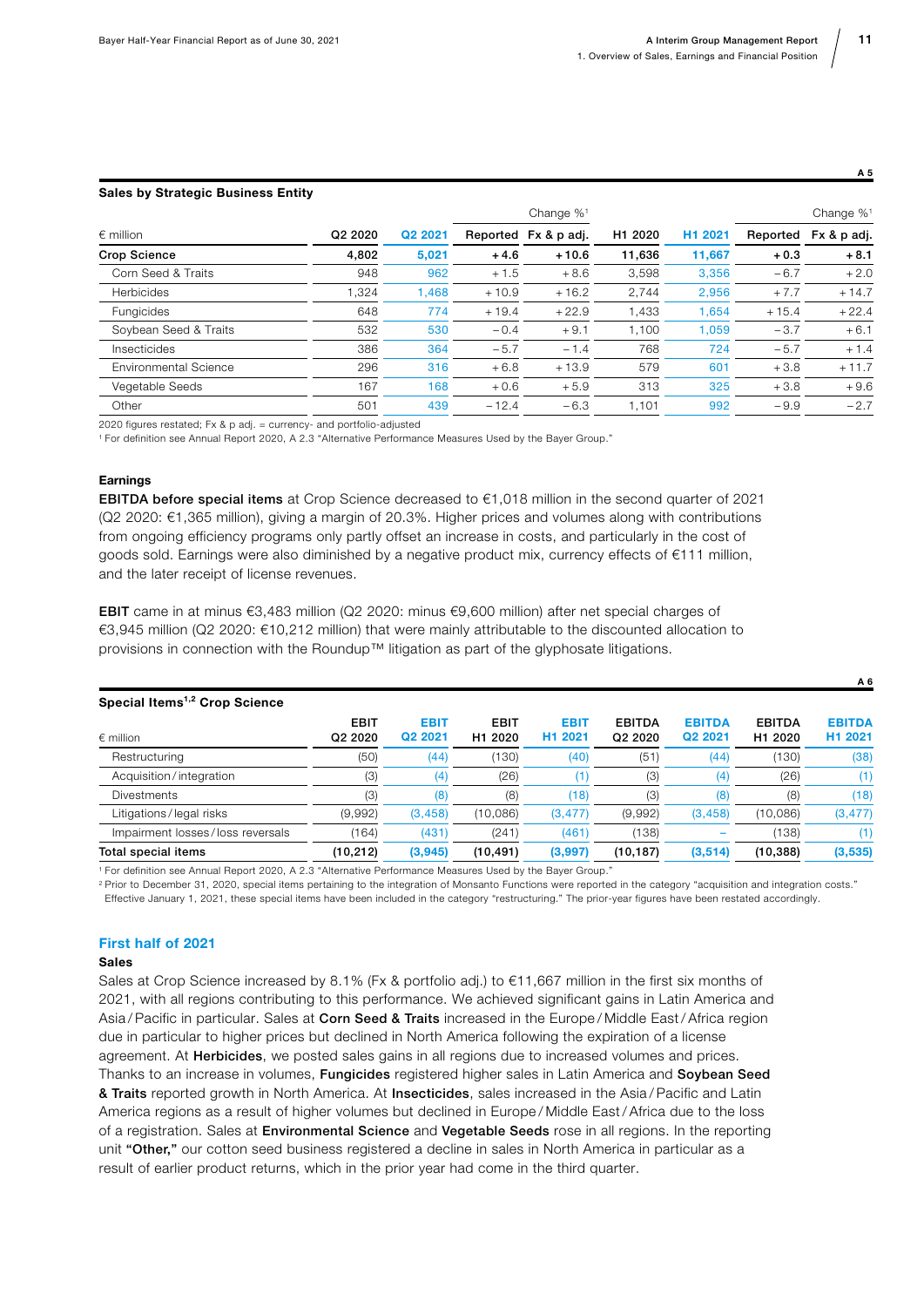#### Earnings

EBITDA before special items at Crop Science declined by 12.8% in the first half of 2021 to €3,466 million (H1 2020: €3,976 million). As detailed above, higher price and volumes along with contributions from ongoing efficiency programs only partly offset an increase in costs, and especially in the cost of goods sold. Earnings were also diminished by a negative product mix, currency effects of €363 million, the expiration of a license agreement, and the later receipt of license revenues. The EBITDA margin before special items declined to 29.7%.

EBIT amounted to minus €1,730 million (H1 2020: minus €8,100 million) after net special charges of €3,997 million (H1 2020: €10,491 million) that were mainly attributable to the discounted allocation to provisions in connection with the Roundup™ litigation as part of the glyphosate litigations.

#### Pharmaceuticals

| Key Data - Pharmaceuticals                      |         |          |         |                          |          |         |          |                          |
|-------------------------------------------------|---------|----------|---------|--------------------------|----------|---------|----------|--------------------------|
|                                                 |         |          |         | Change $\%$ <sup>1</sup> |          |         |          | Change $\%$ <sup>1</sup> |
| $\epsilon$ million                              | Q2 2020 | Q2 2021  |         | Reported Fx & p adj.     | H1 2020  | H1 2021 | Reported | Fx & p adj.              |
| <b>Sales</b>                                    | 3,992   | 4,494    | $+12.6$ | $+16.2$                  | 8,538    | 8.859   | $+3.8$   | $+7.4$                   |
| Change in sales <sup>1</sup>                    |         |          |         |                          |          |         |          |                          |
| Volume                                          | $-0.8%$ | $+16.5%$ |         |                          | $+2.9%$  | $+9.8%$ |          |                          |
| Price                                           | $-8.0%$ | $-0.3%$  |         |                          | $-5.4%$  | $-2.4%$ |          |                          |
| Currency                                        | $-0.9%$ | $-4.0%$  |         |                          | $-0.2%$  | $-4.3%$ |          |                          |
| Portfolio                                       | 0.0%    | $+0.4%$  |         |                          | 0.0%     | $+0.7%$ |          |                          |
| Sales by region                                 |         |          |         |                          |          |         |          |                          |
| Europe / Middle East / Africa                   | 1,554   | 1.774    | $+14.2$ | $+15.8$                  | 3.353    | 3.469   | $+3.5$   | $+5.9$                   |
| North America                                   | 861     | 1.032    | $+19.9$ | $+26.2$                  | 1.870    | 2,028   | $+8.4$   | $+12.5$                  |
| Asia/Pacific                                    | 1,387   | 1,460    | $+5.3$  | $+8.9$                   | 2,891    | 2,915   | $+0.8$   | $+4.0$                   |
| Latin America                                   | 190     | 228      | $+20.0$ | $+28.5$                  | 424      | 447     | $+5.4$   | $+20.1$                  |
| EBITDA <sup>1</sup>                             | 68      | 1,564    |         |                          | 1,410    | 3,192   | $+126.4$ |                          |
| Special items <sup>1</sup>                      | (1,300) | 155      |         |                          | (1, 552) | 285     |          |                          |
| EBITDA before special items <sup>1</sup>        | 1,368   | 1,409    | $+3.0$  |                          | 2,962    | 2,907   | $-1.9$   |                          |
| EBITDA margin before special items <sup>1</sup> | 34.3%   | 31.4%    |         |                          | 34.7%    | 32.8%   |          |                          |
| EBIT <sup>1</sup>                               | (165)   | 1.312    |         |                          | 924      | 2,681   | $+190.2$ |                          |
| Special items <sup>1</sup>                      | (1,286) | 152      |         |                          | (1,538)  | 277     |          |                          |
| EBIT before special items <sup>1</sup>          | 1,121   | 1,160    | $+3.5$  |                          | 2,462    | 2,404   | $-2.4$   |                          |
| Net cash provided<br>by operating activities    | 531     | 570      | $+7.3$  |                          | 1,488    | 1,381   | $-7.2$   |                          |
| Cash flow-relevant capital<br>expenditures      | 187     | 236      | $+26.2$ |                          | 307      | 392     | $+27.7$  |                          |
| Research and development expenses               | 595     | 762      | $+28.1$ |                          | 1,281    | 1,443   | $+12.6$  |                          |

Fx & portfolio adj. = currency- and portfolio-adjusted

1 For definition see Annual Report 2020, A 2.3 "Alternative Performance Measures Used by the Bayer Group."

A 7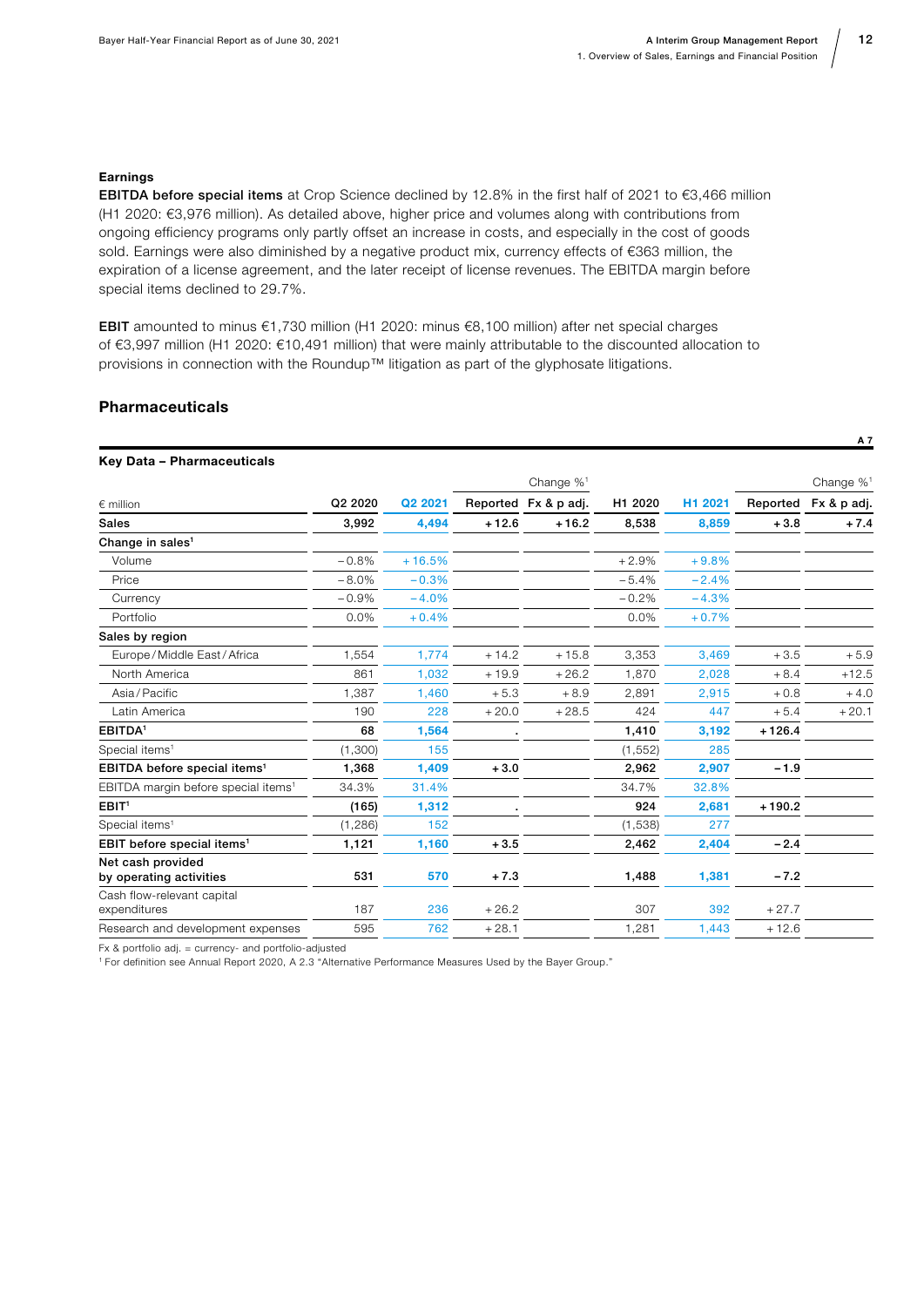#### Second quarter of 2021

#### Sales

Sales at Pharmaceuticals rose significantly in the second quarter of 2021, increasing by 16.2% (Fx & portfolio adj.) to €4,494 million. Our business showed a robust recovery from the COVID-19 restrictions, particularly in the areas of ophthalmology, women's healthcare and radiology, while other products such as Xarelto™ and the launch of our cancer drug Nubeqa™ also generated tangible growth.

- // We achieved a strong increase in sales of our oral anticoagulant Xarelto™, largely as a result of significantly expanded volumes in China and Russia. License revenues – recognized as sales – in the United States, where Xarelto™ is marketed by a subsidiary of Johnson & Johnson, were down against the prior-year quarter due to currency effects.
- // Business with our ophthalmology drug Eylea™ expanded significantly, primarily as a result of very strong growth due to high demand in Europe. In Japan, on the other hand, we registered a decline in sales that was mainly attributable to a change in ordering behavior compared with the prior year.
- // The considerable growth in sales of our long-term contraceptives in the Mirena™ product family was largely due to the recovery of business in the United States.
- // Sales of our YAZ<sup>™</sup> / Yasmin<sup>™</sup> / Yasminelle<sup>™</sup> oral contraceptives advanced, owing to the expansion of sales activities in China and strong growth in volumes in Japan.
- // Due to strong competition especially in the United States and China, sales of our cancer drug Nexavar<sup>™</sup> fell substantially.
- // Our radiology business, comprising the CT Fluid Delivery, Gadovist™ and Ultravist™ product lines, expanded significantly due to a normalization in the number of radiological treatments being carried out following the substantial COVID-19 restrictions in the prior-year quarter.
- // We registered a decline in sales of our multiple sclerosis treatment Betaferon™ / Betaseron™ on account of continued competitive pressure, especially in the United States.

|                                                 |                     |         |         | Change % <sup>1</sup> |         |         |          | Change % <sup>1</sup> |
|-------------------------------------------------|---------------------|---------|---------|-----------------------|---------|---------|----------|-----------------------|
| $\epsilon$ million                              | Q <sub>2</sub> 2020 | Q2 2021 |         | Reported Fx & p adj.  | H1 2020 | H1 2021 | Reported | Fx & p adj.           |
| Xarelto™                                        | 1,057               | 1,164   | $+10.1$ | $+12.6$               | 2,172   | 2,302   | $+6.0$   | $+9.5$                |
| Eylea™                                          | 568                 | 711     | $+25.2$ | $+27.4$               | 1,161   | 1,382   | $+19.0$  | $+21.5$               |
| Mirena™/Kyleena™/Jaydess™                       | 185                 | 293     | $+58.4$ | $+68.3$               | 504     | 612     | $+21.4$  | $+30.1$               |
| Kogenate™/Kovaltry™/Jivi™                       | 205                 | 211     | $+2.9$  | $+7.8$                | 442     | 396     | $-10.4$  | $-6.0$                |
| YAZ™/Yasmin™/Yasminelle™                        | 158                 | 191     | $+20.9$ | $+27.1$               | 335     | 376     | $+12.2$  | $+19.3$               |
| Adalat™                                         | 154                 | 174     | $+13.0$ | $+12.7$               | 316     | 349     | $+10.4$  | $+11.6$               |
| Aspirin <sup>™</sup> Cardio                     | 145                 | 159     | $+9.7$  | $+11.7$               | 316     | 343     | $+8.5$   | $+12.0$               |
| Adempas™                                        | 125                 | 140     | $+12.0$ | $+17.7$               | 248     | 268     | $+8.1$   | $+14.2$               |
| Stivarga™                                       | 129                 | 112     | $-13.2$ | $-8.2$                | 250     | 233     | $-6.8$   | $-1.1$                |
| Nexavar™                                        | 169                 | 110     | $-34.9$ | $-32.8$               | 332     | 231     | $-30.4$  | $-27.3$               |
| CT Fluid Delivery <sup>2</sup>                  | 87                  | 111     | $+27.6$ | $+35.2$               | 188     | 214     | $+13.8$  | $+20.8$               |
| Gadovist™ product family                        | 67                  | 104     | $+55.2$ | $+62.2$               | 179     | 204     | $+14.0$  | $+19.7$               |
| Ultravist™                                      | 68                  | 90      | $+32.4$ | $+35.4$               | 147     | 170     | $+15.6$  | $+19.9$               |
| Betaferon <sup>™</sup> / Betaseron <sup>™</sup> | 112                 | 80      | $-28.6$ | $-23.7$               | 214     | 169     | $-21.0$  | $-15.9$               |
| Xofigo™                                         | 61                  | 65      | $+6.6$  | $+14.6$               | 139     | 130     | $-6.5$   | $+0.4$                |
| Total best-selling products                     | 3,290               | 3,715   | $+12.9$ | $+16.6$               | 6,943   | 7,379   | $+6.3$   | $+10.5$               |
| Proportion of Pharmaceuticals sales             | 82%                 | 83%     |         |                       | 81%     | 83%     |          |                       |

#### Best-Selling Pharmaceuticals Products

Fx & portfolio adj. = currency- and portfolio-adjusted

1 For definition see Annual Report 2020, A 2.3 "Alternative Performance Measures Used by the Bayer Group."

2 2020 figures restated; the CT Fluid Delivery product family comprises injection systems marketed primarily under the Stellant™ brand.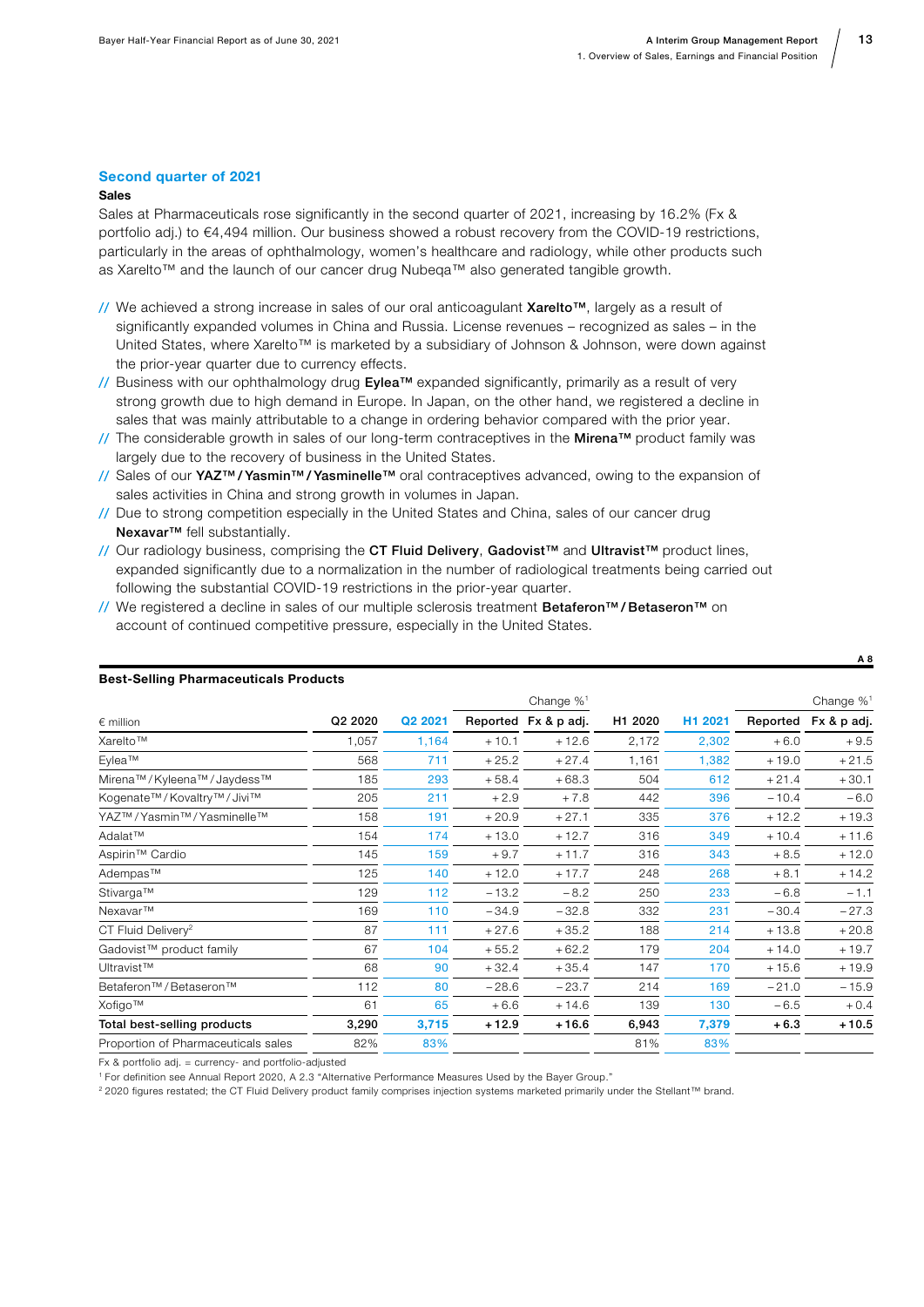#### Earnings

EBITDA before special items at Pharmaceuticals advanced by 3.0% in the second quarter of 2021 to €1,409 million (Q2 2020: €1,368 million), mainly due to the strong growth in sales. Research and development expenses increased against the low prior-year figure and were partly attributable to our cell and gene therapy unit. Earnings were also diminished by an increase in the cost of goods sold, expenses for product launches, and a negative currency effect of €26 million. The EBITDA margin before special items receded by 2.9 percentage points to 31.4%.

EBIT came in at €1,312 million (Q2 2020: minus €165 million) after net special gains of €152 million (Q2 2020: net special charges of €1,286 million) that primarily related to a patent dispute involving our product Jivi™ and the sale of an office building.

| Special Items <sup>1</sup> Pharmaceuticals |                                                |                                    |                                    |                                    |                                      |                          |                                      | н э                                  |
|--------------------------------------------|------------------------------------------------|------------------------------------|------------------------------------|------------------------------------|--------------------------------------|--------------------------|--------------------------------------|--------------------------------------|
| $\epsilon$ million                         | <b>EBIT</b><br>Q <sub>2</sub> 20 <sub>20</sub> | <b>EBIT</b><br>Q <sub>2</sub> 2021 | <b>EBIT</b><br>H <sub>1</sub> 2020 | <b>EBIT</b><br>H <sub>1</sub> 2021 | <b>EBITDA</b><br>Q <sub>2</sub> 2020 | <b>EBITDA</b><br>Q2 2021 | <b>EBITDA</b><br>H <sub>1</sub> 2020 | <b>EBITDA</b><br>H <sub>1</sub> 2021 |
| Restructuring                              | (42)                                           | (16)                               | (32)                               | (37)                               | (56)                                 | (13)                     | (46)                                 | (29)                                 |
| Acquisition/integration                    | -                                              | $\left( 2\right)$                  |                                    | (2)                                |                                      | (2)                      |                                      | (2)                                  |
| <b>Divestments</b>                         | -                                              | 86                                 |                                    | 86                                 |                                      | 86                       |                                      | 86                                   |
| Litigations/legal risks                    | (1, 245)                                       | 79                                 | (1,506)                            | 225                                | (1, 245)                             | 79                       | (1,506)                              | 225                                  |
| Impairment losses/loss reversals           |                                                |                                    |                                    | (2                                 |                                      | (2)                      |                                      | (2)                                  |
| Other                                      |                                                |                                    |                                    |                                    | -                                    |                          |                                      |                                      |
| Total special items                        | (1, 286)                                       | 152                                | (1,538)                            | 277                                | (1,300)                              | 155                      | (1, 552)                             | 285                                  |

1 For definition see Annual Report 2020, A 2.3 "Alternative Performance Measures Used by the Bayer Group."

#### First half of 2021

#### Sales

Sales at Pharmaceuticals rose by 7.4% (Fx & portfolio adj.) to  $\epsilon$ 8,859 million in the first six months of the year. This was primarily attributable to a normalization in the frequency and course of treatments in the areas of ophthalmology, women's healthcare and radiology, which had been especially impacted by pandemic-related restrictions in the previous year. We also significantly expanded business with Eylea™, particularly in Europe. Sales of Xarelto™ were up against the prior-year period, mainly as a result of considerable growth in China. The launch of our cancer drug Nubeqa™ also resulted in encouraging sales gains.

We also generated sales in the area of cell and gene therapy for the first time. These sales, which were attributable to the AskBio business acquired in the previous year, were reported under portfolio effects and included a milestone payment from a development collaboration.

#### **Ergebnis**

EBITDA before special items at Pharmaceuticals declined by 1.9% to  $\epsilon$ 2,907 million in the first half of 2021 (H1 2020: €2,962 million). Earnings were diminished by negative currency effects of €83 million and an increase in the cost of goods sold. These negative effects were largely offset by the division's good business performance. The EBITDA margin before special items receded by 1.9 percentage points to 32.8%.

EBIT increased to €2,681 million (H1 2020: €924 million) after net special gains of €277 million (H1 2020: net special charges of €1,538 million) that primarily related to a patent dispute involving our product Jivi™ and the sale of an office building.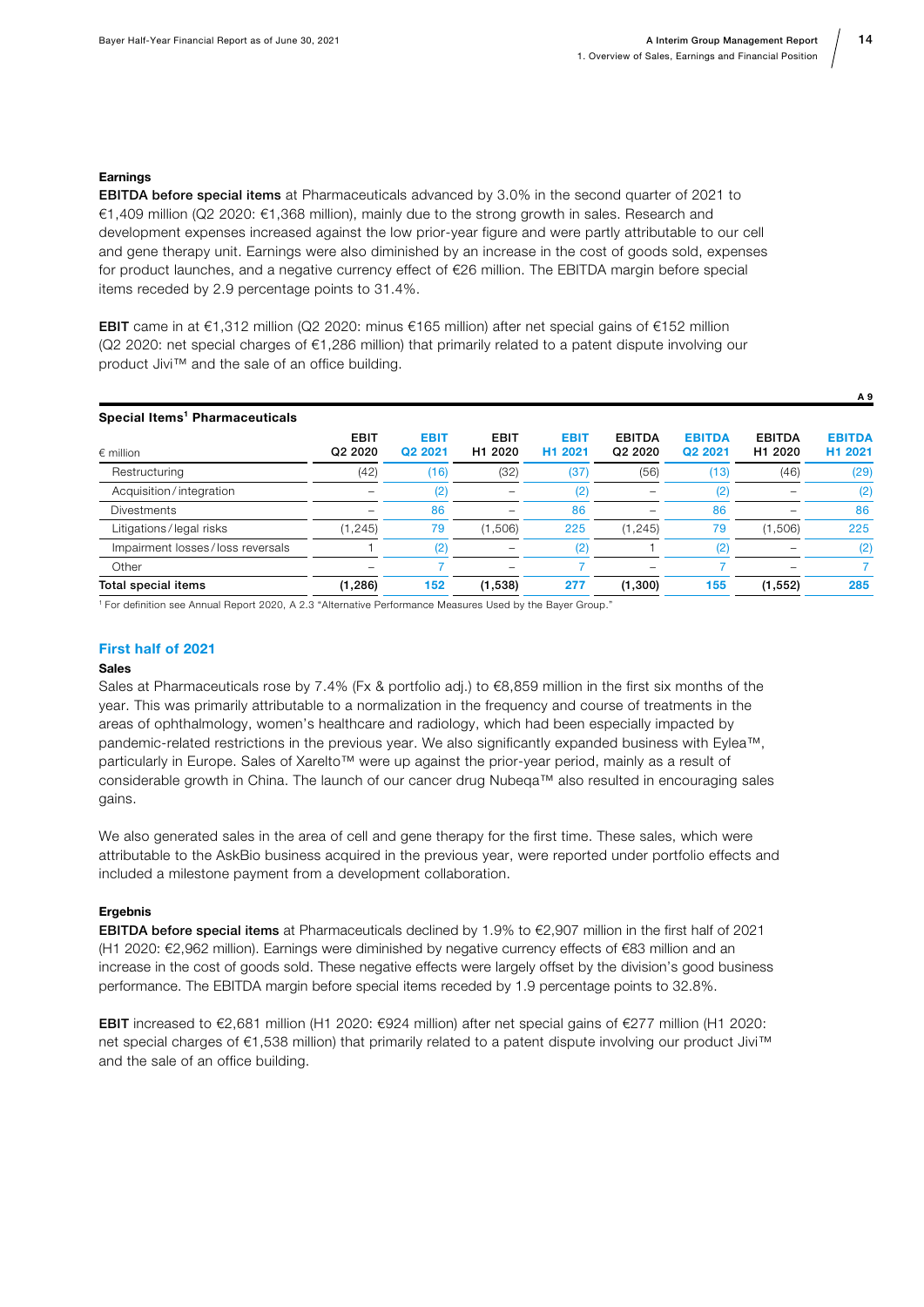#### Consumer Health

#### Key Data – Consumer Health

|                                                 |          |          |         | Change % <sup>1</sup> |          |         |          | Change $\%$ <sup>1</sup> |
|-------------------------------------------------|----------|----------|---------|-----------------------|----------|---------|----------|--------------------------|
| $\epsilon$ million                              | Q2 2020  | Q2 2021  |         | Reported Fx & p adj.  | H1 2020  | H1 2021 | Reported | Fx & p adj.              |
| <b>Sales</b>                                    | 1,201    | 1,290    | $+7.4$  | $+12.8$               | 2,599    | 2,542   | $-2.2$   | $+3.5$                   |
| Changes in sales <sup>1</sup>                   |          |          |         |                       |          |         |          |                          |
| Volume                                          | $-4.3%$  | $+10.8%$ |         |                       | $+3.4%$  | $+0.9%$ |          |                          |
| Price                                           | $+2.4%$  | $+2.0%$  |         |                       | $+2.3%$  | $+2.6%$ |          |                          |
| Currency                                        | $-2.3%$  | $-6.4%$  |         |                       | $-1.2%$  | $-6.7%$ |          |                          |
| Portfolio                                       | $-12.5%$ | $+1.0%$  |         |                       | $-12.9%$ | $+1.0%$ |          |                          |
| Sales by region                                 |          |          |         |                       |          |         |          |                          |
| Europe / Middle East / Africa                   | 384      | 419      | $+9.1$  | $+13.5$               | 874      | 852     | $-2.5$   | $+2.3$                   |
| North America                                   | 485      | 503      | $+3.7$  | $+9.7$                | 1,068    | 973     | $-8.9$   | $-3.6$                   |
| Asia/Pacific                                    | 196      | 214      | $+9.2$  | $+10.0$               | 388      | 423     | $+9.0$   | $+10.5$                  |
| Latin America                                   | 136      | 154      | $+13.2$ | $+25.4$               | 269      | 294     | $+9.3$   | $+25.5$                  |
| EBITDA <sup>1</sup>                             | 243      | 269      | $+10.7$ |                       | 533      | 555     | $+4.1$   |                          |
| Special items <sup>1</sup>                      | (11)     | (9)      |         |                       | (22)     | (15)    |          |                          |
| EBITDA before special items <sup>1</sup>        | 254      | 278      | $+9.4$  |                       | 555      | 570     | $+2.7$   |                          |
| EBITDA margin before special items <sup>1</sup> | 21.1%    | 21.6%    |         |                       | 21.4%    | 22.4%   |          |                          |
| EBIT <sup>1</sup>                               | 162      | 187      | $+15.4$ |                       | 425      | 388     | $-8.7$   |                          |
| Special items <sup>1</sup>                      | (11)     | (8)      |         |                       | 32       | (14)    |          |                          |
| EBIT before special items <sup>1</sup>          | 173      | 195      | $+12.7$ |                       | 393      | 402     | $+2.3$   |                          |
| Net cash provided<br>by operating activities    | 386      | 165      | $-57.3$ |                       | 533      | 406     | $-23.8$  |                          |
| Cash flow-relevant capital<br>expenditures      | 24       | 43       | $+79.2$ |                       | 51       | 67      | $+31.4$  |                          |
| Research and development expenses               | 46       | 47       | $+2.2$  |                       | 96       | 92      | $-4.2$   |                          |
|                                                 |          |          |         |                       |          |         |          |                          |

 $Fx$  & p adj. = currency- and portfolio-adjusted

1 For definition see Annual Report 2020, A 2.3 "Alternative Performance Measures Used by the Bayer Group."

#### Second quarter of 2021

#### Sales

Sales at Consumer Health increased by a substantial 12.8% (Fx & portfolio adj.) to €1,290 million in the second quarter of 2021, with growth in all regions and categories. After the prior-year period had seen a slight decline in sales due to destocking by retailers and consumers, business in this quarter benefited primarily from continued high demand in Nutritionals as well as a strong allergy season in North America.

- // Sales in Europe / Middle East / Africa were up significantly against the soft prior-year quarter. We registered encouraging performance in the Dermatology category, partly due to a product line extension for Bepanthen™ for daily treatment of dry skin. Growth was also attributable to continued strong demand in Nutritionals and to sales gains in the Digestive Health category that resulted partly from the addition of Iberogast™ Advance to our product portfolio.
- // Our business in North America performed very well this quarter, with growth driven primarily by the strong allergy season. We also benefited from continued high demand in Nutritionals. In addition, a product line extension for Aleve™ had a positive effect on our business and marked our entry into the segment for topical pain relief.
- // Sales in Asia/Pacific increased substantially. Business performance in the Nutritionals category was especially strong, partly due to gains recorded for Elevit™ in China. In addition, we successfully integrated our consumer business in India in line with our growth strategy, which had previously been run via a third party.
- // Sales in Latin America advanced significantly, mainly as a result of continued high demand for products in the Pain & Cardio and Nutritionals categories. Business in the Dermatology category benefited from a product line extension for Bepanthen™, among other factors.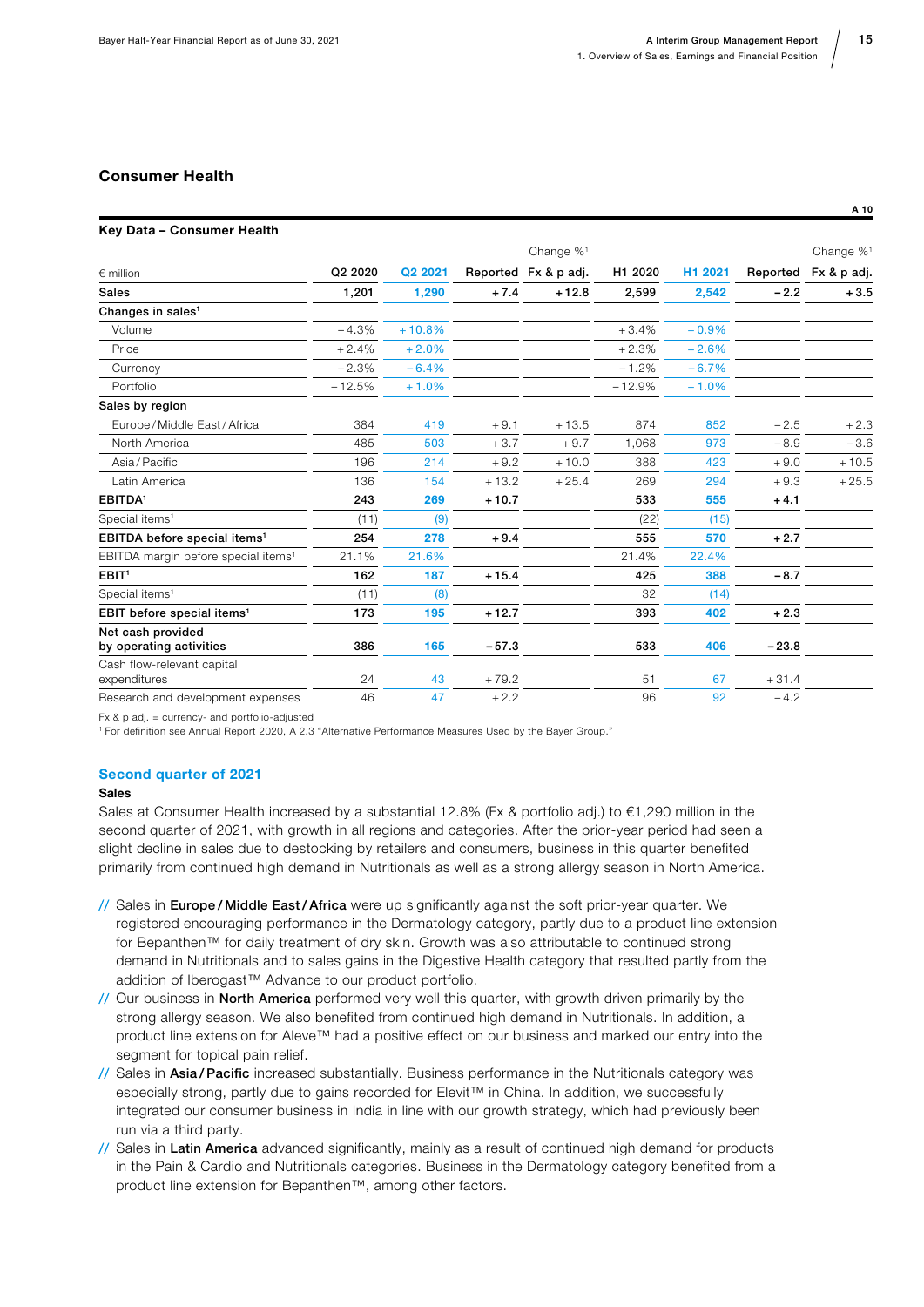#### Sales by Category

|                        |                     |         | Change $\%$ <sup>1</sup> |                      |         |                     |          | Change $\%$ <sup>1</sup> |
|------------------------|---------------------|---------|--------------------------|----------------------|---------|---------------------|----------|--------------------------|
| $\epsilon$ million     | Q <sub>2</sub> 2020 | Q2 2021 |                          | Reported Fx & p adj. | H1 2020 | H <sub>1</sub> 2021 | Reported | Fx & p adj.              |
| <b>Consumer Health</b> | 1,201               | 1,290   | $+7.4$                   | $+12.8$              | 2,599   | 2,542               | $-2.2$   | $+3.5$                   |
| <b>Nutritionals</b>    | 318                 | 357     | $+12.3$                  | $+15.7$              | 669     | 710                 | $+6.1$   | $+9.9$                   |
| Allergy & Cold         | 225                 | 244     | $+8.4$                   | $+15.8$              | 586     | 479                 | $-18.3$  | $-12.5$                  |
| Dermatology            | 281                 | 288     | $+2.5$                   | $+6.3$               | 559     | 568                 | $+1.6$   | $+6.4$                   |
| Pain & Cardio          | 193                 | 198     | $+2.6$                   | $+12.3$              | 407     | 389                 | $-4.4$   | $+5.8$                   |
| Digestive Health       | 171                 | 185     | $+8.2$                   | $+14.2$              | 352     | 363                 | $+3.1$   | $+9.2$                   |
| Other                  | 13                  | 18      | $+38.5$                  | $+14.3$              | 26      | 33                  | $+26.9$  | $+22.5$                  |

Fx & p adj. = currency- and portfolio-adjusted

1 For definition see Annual Report 2020, A 2.3 "Alternative Performance Measures Used by the Bayer Group."

#### **Earnings**

**EBITDA before special items** increased significantly in the second quarter of 2020, rising 9.4% to €278 million (Q2 2020: €254 million). As a result, the EBITDA margin before special items improved by 0.5 percentage points to 21.6%. The growth in earnings was primarily driven by our strong business performance and continuous cost management efforts. By contrast, earnings were diminished by investments in marketing as part of new product launches and by negative currency effects of €20 million.

EBIT amounted to €187 million (Q2 2020: €162 million) after special charges of €8 million that related to restructuring measures (Q2 2020: €11 million).

|                                            |                                    |                        |                                    |                                    |                                      |                          |                          | A 12                                 |
|--------------------------------------------|------------------------------------|------------------------|------------------------------------|------------------------------------|--------------------------------------|--------------------------|--------------------------|--------------------------------------|
| Special Items <sup>1</sup> Consumer Health |                                    |                        |                                    |                                    |                                      |                          |                          |                                      |
| $\epsilon$ million                         | <b>EBIT</b><br>Q <sub>2</sub> 2020 | <b>EBIT</b><br>Q2 2021 | <b>EBIT</b><br>H <sub>1</sub> 2020 | <b>EBIT</b><br>H <sub>1</sub> 2021 | <b>EBITDA</b><br>Q <sub>2</sub> 2020 | <b>EBITDA</b><br>Q2 2021 | <b>EBITDA</b><br>H1 2020 | <b>EBITDA</b><br>H <sub>1</sub> 2021 |
| Restructuring                              | (11)                               | (8)                    | (22)                               | '14)                               | 11)                                  | (9)                      | (22)                     | (15)                                 |
| Impairment losses/loss reversals           |                                    |                        | 54                                 | -                                  | $\overline{\phantom{0}}$             |                          |                          |                                      |
| Total special items                        | (11)                               | (8)                    | 32                                 | (14)                               | (11)                                 | (9)                      | (22)                     | (15)                                 |

1 For definition see Annual Report 2020, A 2.3 "Alternative Performance Measures Used by the Bayer Group."

#### First half of 2021

#### Sales

Sales at Consumer Health increased by 3.5% (Fx & portfolio adj.) to €2,542 million in the first six months of 2021, continuing the growth momentum from the previous year. We registered substantial gains primarily as a result of the continued high demand for products in the Nutritionals category. Sales were also boosted by product line extensions for brands such as Bepanthen™, for daily treatment of dry skin, and Aleve™, with our entry into the segment for topical pain relief. In the Allergy & Cold category, the increase in sales due to the strong allergy season in North America only partly offset the substantial declines for cough and cold products as a result of the increased protective and hygiene measures.

#### **Earnings**

EBITDA before special items increased to €570 million in the first half of 2021 (H1 2020: €555 million), while the EBITDA margin before special items improved significantly, rising by 1.0 percentage points to 22.4%. The growth in earnings was mainly driven by the positive development of business, our continuous cost management efforts and one-time gains from the sale of noncore brands. Earnings were diminished by currency effects of €46 million.

EBIT amounted to €388 million (H1 2020: €425 million) after special charges of €14 million that related to restructuring measures (H1 2020: net special gains of €32 million).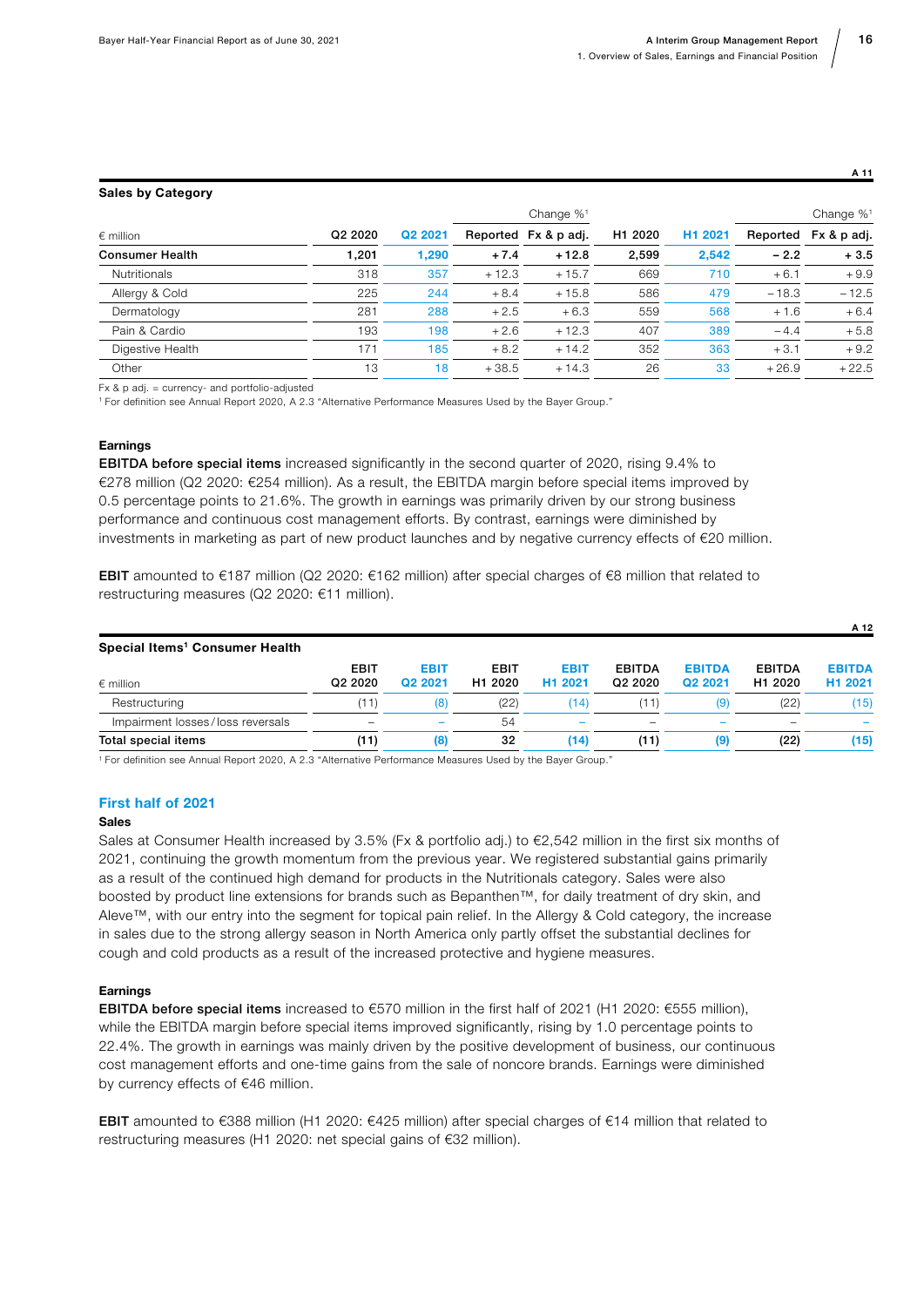#### <span id="page-16-0"></span>1.3 Asset and Financial Position of the Bayer Group Statement of Cash Flows

|                                                                                     |                                 |          |                     | A 13                |
|-------------------------------------------------------------------------------------|---------------------------------|----------|---------------------|---------------------|
| <b>Bayer Group Summary Statements of Cash Flows</b>                                 |                                 |          |                     |                     |
| $\epsilon$ million                                                                  | Q <sub>2</sub> 20 <sub>20</sub> | Q2 2021  | H <sub>1</sub> 2020 | H <sub>1</sub> 2021 |
| Net cash provided by (used in) operating activities<br>from continuing operations   | 2,251                           | 1,997    | 2,062               | (768)               |
| Net cash provided by (used in) operating activities<br>from discontinued operations | 163                             |          | 123                 |                     |
| Net cash provided by (used in) operating activities (total)                         | 2,414                           | 1,997    | 2,185               | (768)               |
| Net cash provided by (used in) investing activities (total)                         | (421)                           | 447      | (1,019)             | 4,392               |
| Net cash provided by (used in) financing activities (total)                         | (1, 126)                        | (4,603)  | (1,090)             | (4, 490)            |
| Change in cash and cash equivalents due to business activities                      | 867                             | (2, 159) | 76                  | (866)               |
| Cash and cash equivalents at beginning of period                                    | 2,319                           | 5,550    | 3,185               | 4,191               |
| Change due to exchange rate movements and to changes<br>in scope of consolidation   | (31)                            | (2)      | (106)               | 64                  |
| Cash and cash equivalents at end of period                                          | 3,155                           | 3.389    | 3,155               | 3,389               |

#### Net cash provided by operating activities

- // Net operating cash flow from continuing operations in the second quarter of 2021 amounted to €1,997 million (Q2 2020: €2,251 million). The decline compared with the prior-year period was due in particular to payments of €0.9 billion to resolve litigations. Cash inflows from the patent dispute surrounding our product Jivi™ were among the factors that had a positive impact.
- // Net operating cash flow from continuing operations in the first half of 2021 amounted to minus €768 million (H1 2020: €2,062 million).

#### Net cash used in investing activities

- // Net investing cash flow in the second quarter of 2021 amounted to  $\epsilon$ 447 million (Q2 2020: minus €421 million).
- // This figure included net cash inflows from current financial assets of €930 million (Q2 2020: €66 million) that resulted particularly from the sale of investments in money market funds.
- // Net investing cash flow in the first half of 2021 amounted to €4,392 million (H1 2020: minus €1,019 million).

#### Net cash used in financing activities

- // There was a net cash outflow of €4,603 million for financing activities in the second quarter of 2021 (Q2 2020: €1,126 million).
- // This figure included net loan repayments of €2,255 million (Q2 2020: net borrowings of €2,066 million).
- // Net interest payments amounted to €383 million (Q2 2020: €441 million).
- // The Bayer Group paid out €1,965 million in dividends (2020: €2,751 million).
- // The net cash outflow for financing activities in the first half of 2021 amounted to €4,490 million (H1 2020: €1,090 million).

#### Free cash flow

- // Free cash flow (total), which is the total operating cash flow less capital expenditures plus interest and dividends received less interest paid, came in at €1,152 million in the second quarter of 2021 (Q2 2020: €1,402 million).
- // Free cash flow (total) in the first half of 2021 amounted to minus €2,074 million (H1 2020: €609 million), with this figure including net cash outflows of €3.1 billion to resolve litigations.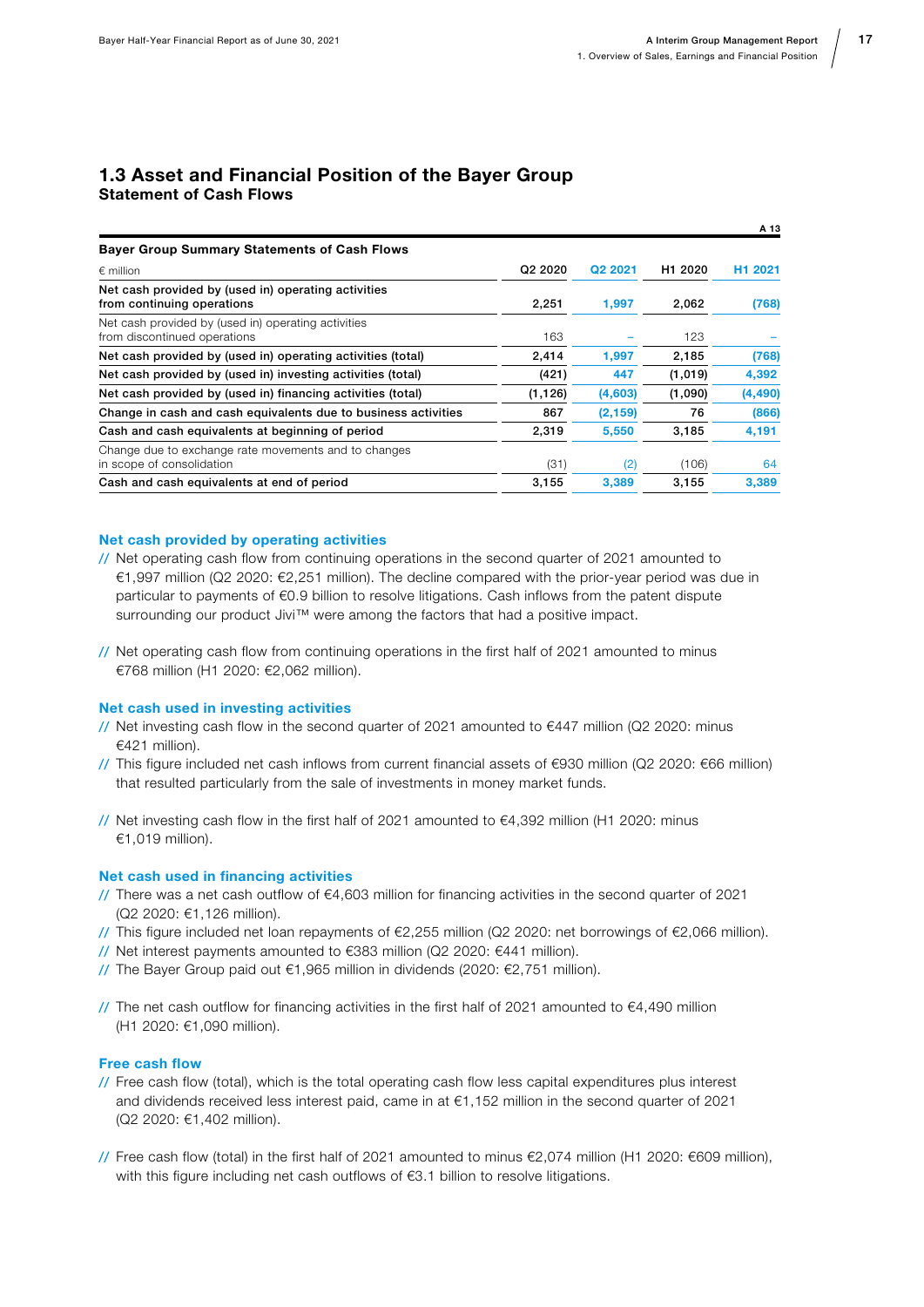A 15

#### Net financial debt

| Dec. 31.<br>2020 | March 31,<br>2021 | <b>June 30.</b><br>2021 | Change vs<br>March 31 (%) |
|------------------|-------------------|-------------------------|---------------------------|
| 36,745           | 40.878            | 38,423                  | $-6.0$                    |
| 4,532            | 4,534             | 4.535                   | 0.0                       |
| 3,671            | 639               | 620                     | $-3.0$                    |
| 1,137            | 1,148             | 1,120                   | $-2.4$                    |
| 136              | 74                | 149                     | $+101.4$                  |
| 77               | 126               | 60                      | $-52.4$                   |
| (141)            | (215)             | (183)                   | $-14.9$                   |
| 41,625           | 42,650            | 40,189                  | $-5.8$                    |
| (4, 191)         | (5,550)           | (3,389)                 | $-38.9$                   |
| (7, 393)         | (3, 167)          | (2, 439)                | $-23.0$                   |
| 30,041           | 33,933            | 34,361                  | $+1.3$                    |
|                  |                   |                         |                           |

1 For definition see Annual Report 2020, A 2.3 "Alternative Performance Measures Used by the Bayer Group."

2 Classified as debt according to IFRS

3 Including both financial and nonfinancial liabilities

4 Including the market values of interest-rate and currency hedges of recorded transactions

5 Including short-term receivables with maturities between 3 and 12 months outstanding from banks and other companies, financial investments in debt, and equity instruments that were recorded as current on first-time recognition

- // Net financial debt of the Bayer Group increased by €0.4 billion to €34.4 billion in the second quarter of 2021. Cash inflows from operating activities and positive currency effects were unable to fully offset the outflow for the dividend payment and the settlement payments for the litigations in the United States.
- // Financial debt included three subordinated hybrid bonds with a total volume of €4.5 billion, 50% of which is treated as equity by the rating agencies. As such, the hybrid bonds have a positive impact on the Group's rating-specific debt indicators.
- // Bayer U.S. Finance II LLC, United States, repaid two bonds with a total volume of US\$2.5 billion in May and June 2021, respectively. Furthermore, in May 2021, Bayer Holding Ltd., Japan, redeemed at maturity a bond with a nominal volume of JPY10 billion.
- // The rating agencies currently assess Bayer as follows:

| Rating               |            |                                |         |
|----------------------|------------|--------------------------------|---------|
| Rating agency        | rating     | Long-term Short-term<br>rating | Outlook |
| S&P Global Ratings   | <b>BBB</b> | A2                             | stable  |
| Moody's              | Baa2       | P <sub>2</sub>                 | stable  |
| <b>Fitch Ratings</b> | BBB+       | F <sub>2</sub>                 | stable  |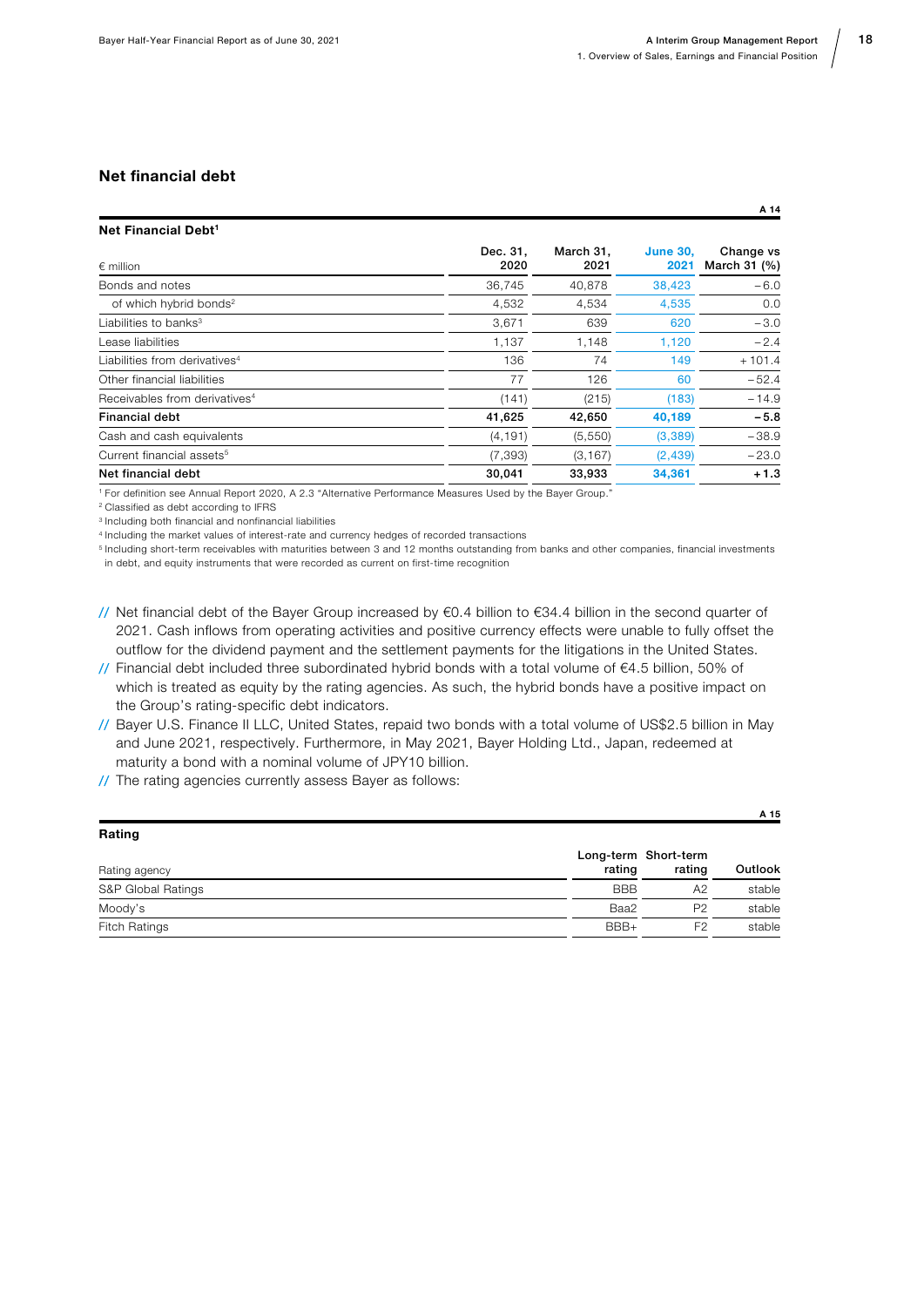#### <span id="page-18-0"></span>Asset and capital structure

| <b>Bayer Group Summary Statements of Financial Position</b> |                   |                         |                            |  |  |
|-------------------------------------------------------------|-------------------|-------------------------|----------------------------|--|--|
| Dec. 31.<br>2020                                            | March 31.<br>2021 | <b>June 30.</b><br>2021 | Change vs.<br>March 31 (%) |  |  |
| 81,386                                                      | 82,980            | 81,976                  | $-1.2$                     |  |  |
| 113                                                         | 135               | 32                      | $-76.3$                    |  |  |
| 35,547                                                      | 35,662            | 32,419                  | $-9.1$                     |  |  |
| 35,660                                                      | 35.797            | 32.451                  | $-9.3$                     |  |  |
| 117,046                                                     | 118,777           | 114,427                 | $-3.7$                     |  |  |
| 30,699                                                      | 34,772            | 30,578                  | $-12.1$                    |  |  |
| 49,619                                                      | 55.073            | 55,923                  | $+1.5$                     |  |  |
| 36,728                                                      | 28,932            | 27,926                  | $-3.5$                     |  |  |
| 86,347                                                      | 84,005            | 83,849                  | $-0.2$                     |  |  |
| 117,046                                                     | 118,777           | 114,427                 | $-3.7$                     |  |  |
|                                                             |                   |                         |                            |  |  |

// Between March 31, 2021, and June 20, 2021, total assets decreased by €4.4 billion to €114.4 billion.

- // Noncurrent assets declined in the second quarter by  $\epsilon$ 1.0 billion to  $\epsilon$ 82.0 billion, primarily due to the impairment charges detailed above.
- // Total current assets fell by €3.3 billion to €32.5 billion. This decrease was mainly attributable to a decline in other financial assets and a decrease in cash and cash equivalents.
- // Equity declined by €4.2 billion compared with March 31, 2021, to €30.6 billion, primarily due to the net loss and the dividend payment. The equity ratio fell to 26.7% as of June 30, 2021 (March 31, 2021: 29.3%).
- // Liabilities declined by €0.2 billion in the second quarter to €83.8 billion. Adjustments to provisions for litigations were a key factor, with a €3.5 billion allocation due to a remeasurement of provisions for the glyphosate litigations. The repayment of bonds and a decline in deferred tax liabilities had an opposing effect.

### 2. Research, Development, Innovation

#### Crop Science

#### **Collaborations**

In February, we announced a global platform agreement with the German company Horsch, a manufacturer of on-farm technology. As a result, farmers around the world will have new ways to connect their Horsch seeders, planters and other implements to our Climate FieldView™ platform, making it easier for them to apply digital tools and data science on their farming operations.

In April, we announced a collaboration with the French company RAGT. We intend to work together to advance the development of hybrid wheat technology and provide an innovative wheat-growing system by combining our leading position in wheat crop protection, expertise in seed production systems and digital solutions in agriculture with RAGT's wide range of varietal seed innovations.

Also in April, we announced a collaboration with U.S.-based Kebotix to equip farmers with innovative crop protection tools powered by faster data-driven systems. Kebotix uses artificial intelligence and robotics to accelerate the discovery of new chemicals. Those discoveries can then be used by our researchers to develop new crop protection solutions.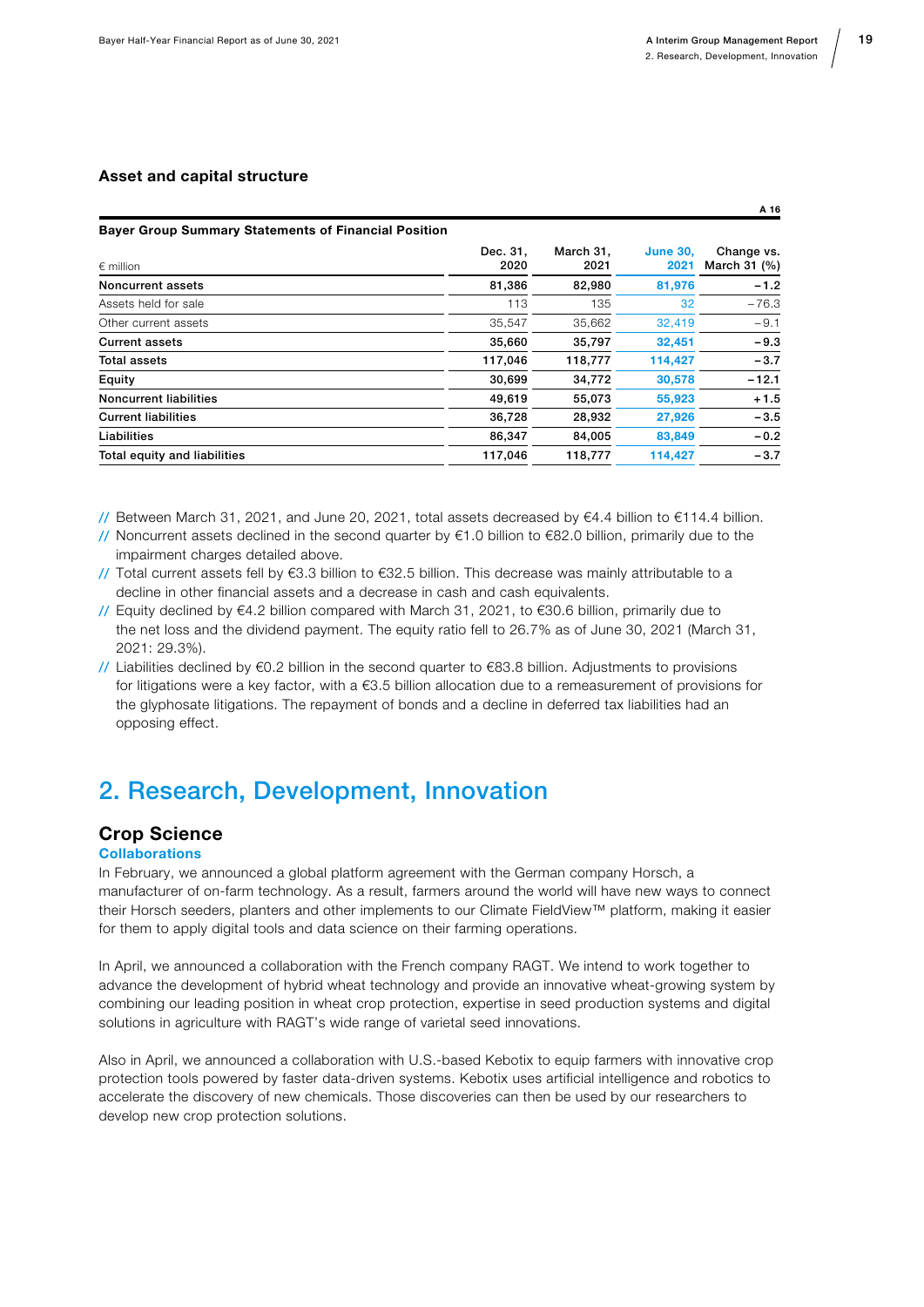#### <span id="page-19-0"></span>Pharmaceuticals

We regularly review our research and development pipeline so that we can give priority to advancing the most promising pharmaceutical projects.

#### Phase II and III clinical projects

The following table shows our most important drug candidates currently in Phase II of clinical testing:

| Research and Development Projects (Phase II) <sup>1</sup> |                                                              |
|-----------------------------------------------------------|--------------------------------------------------------------|
| Project                                                   | Indication                                                   |
| Adrenomedullin Pegol (BAY 1097761, PEG-ADM inhale)        | Acute respiratory syndrome                                   |
| Asundexian (BAY 2433334, FXIa inhibitor)                  | Prevention of stroke in atrial fibrillation patients         |
| Asundexian (BAY 2433334, FXIa inhibitor)                  | Secondary prevention of stroke                               |
| Asundexian (BAY 2433334, FXIa inhibitor)                  | Prevention of major adverse cardiac events (MACE)            |
| BAY 1747846 (high relaxivity contrast agent)              | Magnetic resonance imaging                                   |
| BAY 2586116 (task channel blocker)                        | Obstructive sleep apnea                                      |
| BAY 2976217 (FXI LICA, IONIS-FXI-LRX) <sup>2</sup>        | Prevention of thrombosis in end-stage renal disease (ESRD)   |
| Eliapixant (BAY 1817080, P2X3 antagonist)                 | Chronic cough                                                |
| Eliapixant (BAY 1817080, P2X3 antagonist)                 | Overactive bladder                                           |
| Eliapixant (BAY 1817080, P2X3 antagonist)                 | Endometriosis                                                |
| Eliapixant (BAY 1817080, P2X3 antagonist)                 | Neuropathic pain                                             |
| Elinzanetant (neurokinin-1,3 receptor antagonist)         | Vasomotor symptoms                                           |
| Osocimab (anti-FXIa antibody)                             | Prevention of thrombosis in end-stage renal disease (ESRD)   |
| Pecavaptan (dual vasopressin receptor antagonist)         | Congestive heart failure                                     |
| Regorafenib + nivolumab combination <sup>3</sup>          | Metastatic colorectal cancer                                 |
| Regorafenib + nivolumab combination $3$                   | Recurrent or metastatic solid tumors                         |
| Regorafenib + pembrolizumab combination                   | Second-line therapy of unresectable hepatocellular carcinoma |
| Rogaratinib (pan-FGFR inhibitor)                          | Urothelial cancer                                            |
| Runcaciguat (sGC activator)                               | Chronic kidney disease                                       |
| Runcaciquat (sGC aktivator)                               | Nonproliferative diabetic retinopathy                        |

1 As of July 15, 2021

2 In collaboration with Ionis Pharmaceuticals, Inc., United States

<sup>3</sup> In collaboration with Bristol-Myers Squibb, United States, and Ono Pharmaceutical Co., Ltd., Japan

The following table shows our most important drug candidates currently in Phase III of clinical testing:

|                                                            | A 18                                                                                  |
|------------------------------------------------------------|---------------------------------------------------------------------------------------|
| Research and Development Projects (Phase III) <sup>1</sup> |                                                                                       |
| Project                                                    | Indication                                                                            |
| Aflibercept (VEGF inhibitor) <sup>2</sup>                  | Retinopathy of prematurity                                                            |
| High-dose aflibercept (VEGF inhibitor) <sup>2</sup>        | Diabetic macular edema (DME)                                                          |
| High-dose aflibercept (VEGF inhibitor) <sup>2</sup>        | Neovascular age-related macular degeneration (nAMD)                                   |
| Copanlisib (PI3K inhibitor) + chemotherapy combination     | Second-line therapy of indolent non-Hodgkin lymphoma<br>(iNHL)                        |
| Darolutamide (ODM-201, AR antagonist)                      | Hormone-sensitive metastatic prostate cancer                                          |
| Darolutamide (ODM-201, AR antagonist)                      | Adjuvant treatment for localized prostate cancer with very<br>high risk of recurrence |
| Finerenone (MR antagonist)                                 | Heart failure with mid-range or preserved ejection fraction                           |
| Regorafenib (multikinase inhibitor)                        | Newly diagnosed or recurrent glioblastoma                                             |

1 As of July 15, 2021

2 In collaboration with Regeneron Pharmaceuticals, Inc., United States

The nature of drug discovery and development is such that not all compounds can be expected to meet the predefined project goals. It is possible that any or all of the projects listed above may have to be discontinued due to scientific and / or commercial reasons and will not result in commercialized products. It is also possible that the requisite U.S. Food and Drug Administration (FDA), European Medicines Agency (EMA) or other regulatory approvals will not be granted for these compounds. Moreover, we regularly review our research and development pipeline so that we can give priority to advancing the most promising pharmaceutical projects.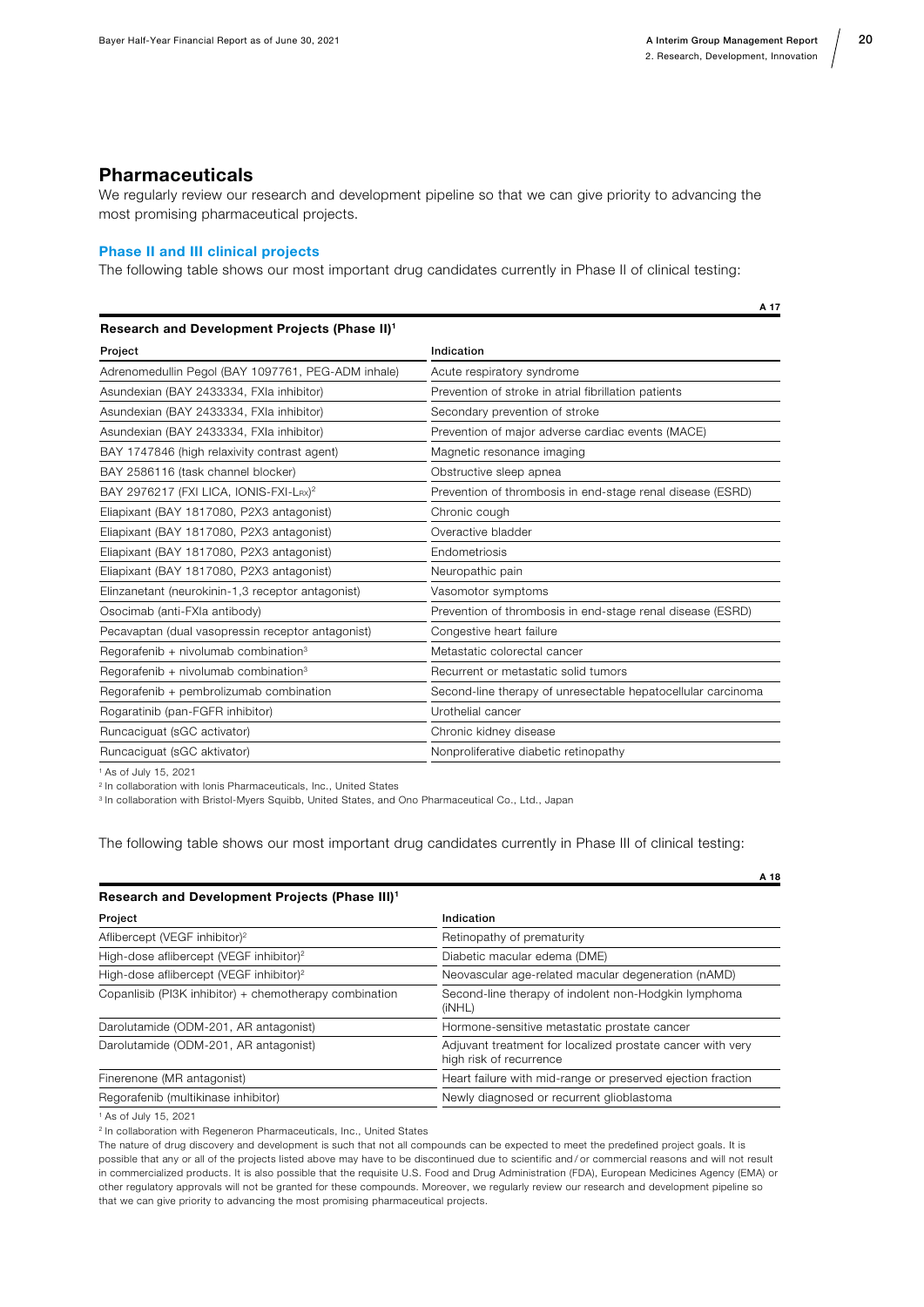The following material developments occurred in the first half of 2021:

#### Finerenone

// We published results from the Phase III FIGARO-DKD trial evaluating the efficacy and safety of the investigational drug finerenone versus placebo when added to standard of care in patients with chronic kidney disease and type 2 diabetes. The results of the trial, which met its primary endpoint, show that finerenone significantly reduced the combined risk of time to first occurrence of cardiovascular death or nonfatal cardiovascular events (nonfatal myocardial infarction, nonfatal stroke, or heart failure hospitalization).

#### Darolutamide

// In February, we began enrolling patients in the Phase III ARANOTE trial evaluating the efficacy and safety of darolutamide plus androgen deprivation therapy (ADT) in comparison to placebo plus ADT in men with metastatic hormone-sensitive prostate cancer.

#### Combi IUS LNG/IND

// In April, we decided to discontinue the further development of the Combi IUS LNG/IND program. This will enable us to use our resources efficiently and remain focused on impactful innovations addressing women's healthcare needs. Combi IUS was a new intrauterine system (IUS) that combined levonorgestrel (LNG) and indomethacin (IND) for five-year contraception and had completed Phase II development.

#### Fulacimstat CKD

// In March, we decided to halt the development of the chymase inhibitor fulacimstat in the indication chronic kidney disease as the criteria in the Phase II proof-of-concept trial had not been met.

#### Filings and approvals

The most important drug candidates in the approval process are:

| Main Products Submitted for Approval <sup>1</sup>   |                                 |                                                               |
|-----------------------------------------------------|---------------------------------|---------------------------------------------------------------|
| Project                                             | Region                          | Indication                                                    |
| Copanlisib (PI3K inhibitor) + rituximab combination | EU, U.S.A., Japan               | Second-line therapy of indolent<br>non-Hodgkin lymphoma (NHL) |
| Finerenone (MR antagonist)                          | EU, Japan, China                | Chronic kidney disease in patients with<br>type 2 diabetes    |
| Larotrectinib (LOXO-101, TRK fusion inhibitor)      | China                           | Solid tumors with NTRK gene fusions                           |
| Rivaroxaban (FXa inhibitor)                         | U.S.A., China                   | VTE treatment in children                                     |
|                                                     | EU <sup>2</sup> , U.S.A., China | Peripheral artery disease (PAD)                               |
| Vericiguat (sGC stimulator) <sup>3</sup>            | China                           | Heart failure with reduced ejection<br>fraction (HFrEF)       |

1 As of July 21, 2021

2 Submission of data from an additional Phase III study

<sup>3</sup> Co-development with Merck & Co., Inc., United States

#### Finerenone

// In July, the U.S. Food and Drug Administration approved finerenone under the brand name Kerendia™ to reduce the risk of sustained estimated glomerular filtration rate decline, end-stage kidney disease, cardiovascular death, nonfatal myocardial infarction and heart failure hospitalization in adult patients with chronic kidney disease and type 2 diabetes.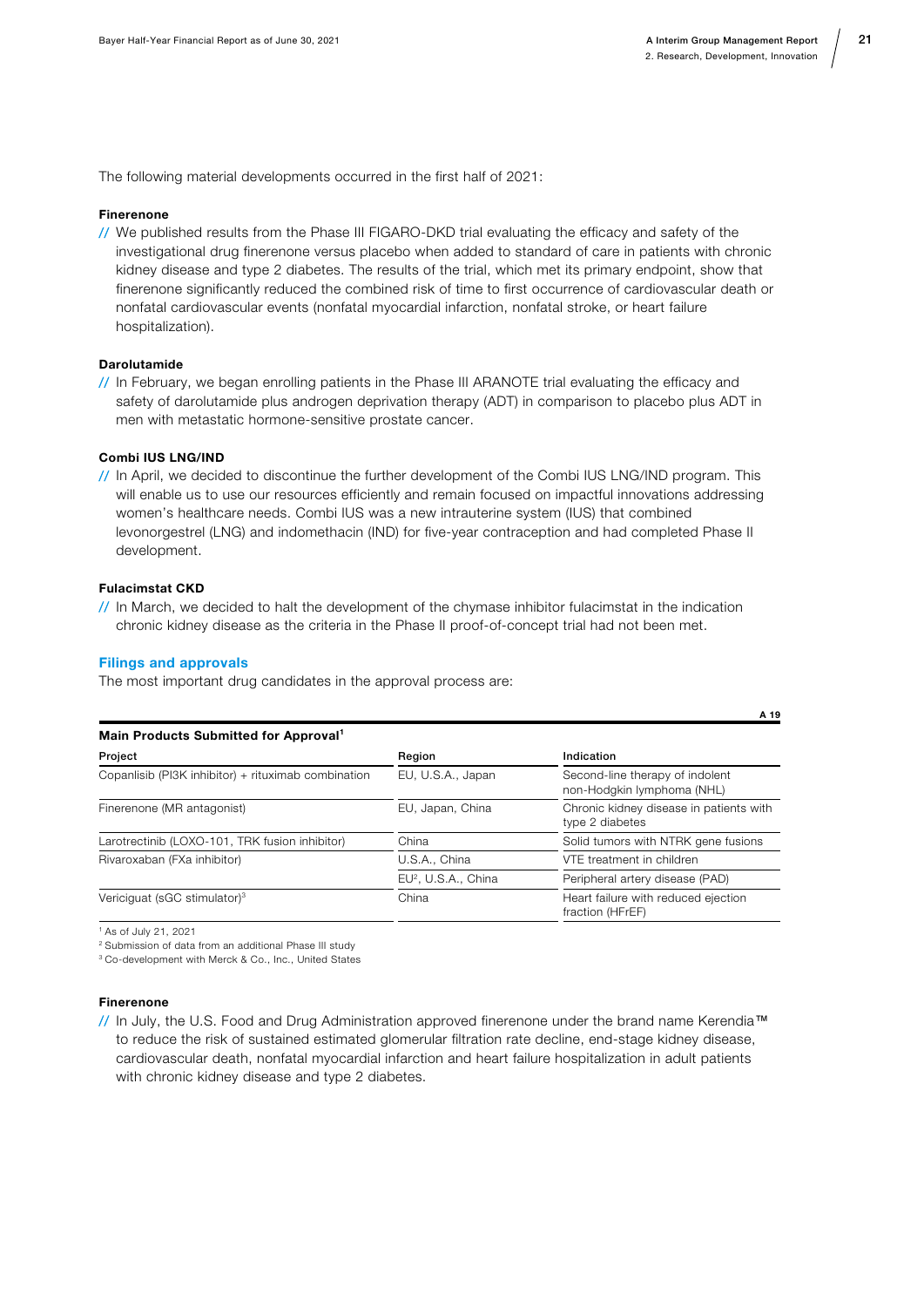#### Rivaroxaban (FXa inhibitor)

// In January, the Japanese Ministry of Health, Labour and Welfare (MHLW) granted regulatory approval for the oral Factor Xa inhibitor rivaroxaban (Xarelto™) in the treatment of venous thromboembolism (VTE) including catheter-related thrombosis and cerebral venous sinus thrombosis and for the prevention of recurrent VTE in pediatric patients. The suspension for oral administration was likewise approved. This means that rivaroxaban, which is already routinely used in adult patients with VTE, is now the first oral Factor Xa inhibitor to be licensed for the treatment and prevention of recurrent VTE in children.

#### **Vericiguat**

- // In June, the Japanese Ministry of Health, Labour, and Welfare approved soluble guanylate cyclase (sGC) stimulator vericiguat under the brand name Verquvo™ for the treatment of patients with chronic heart failure who are receiving standard treatment for chronic heart failure.
- // In July, the European Commission granted marketing authorization for vericiguat under the brand name Verquvo™ in the European Union for the treatment of symptomatic chronic heart failure in adult patients with reduced ejection fraction who are stabilized after a recent decompensation event requiring intravenous therapy.

#### Larotrectinib

// In March, the Japanese Ministry of Health, Labor and Welfare granted marketing authorization for the precision oncology drug Vitrakvi™ (active ingredient: larotrectinib) for the treatment of neurotrophic tyrosine receptor kinase (NTRK) fusion-positive advanced or recurrent solid tumors. Larotrectinib is a highly selective TRK inhibitor exclusively designed to treat tumors that have developed an NTRK gene fusion.

#### Molidustat

// In January, the Japanese health authorities granted us regulatory approval for molidustat, a new therapeutic option for renal anemia.

#### Cell and gene therapy

Cell and gene therapies are the next step in the evolution of drug development. They address the root cause of disease and are geared toward preventing, treating and potentially even curing illnesses. That applies not only to rare genetic diseases but also to more common diseases such as certain immune disorders, cancer and degenerative diseases.

Our aim is to further broaden our long-term innovation strategy by investing in this area. Our strategy goes well beyond single investments or individual assets – instead, we invest holistically in entire fields of technology, so-called technology platforms. This enables a better understanding, more flexible optimization and promising development of new therapies, and will also speed up the development of individual products, giving Bayer a competitive edge. We are therefore focused on establishing four technology platforms: induced pluripotent stem cell (iPSC) therapy, adeno-associated virus (AAV) gene therapy, oncological cell therapies and gene editing. Combining our internal capabilities and expertise with external collaborations and acquisitions is the **cornerstone** of our new cell and gene therapy strategy. Examples of this include the acquisition of BlueRock Therapeutics and AskBio, as well as the strategic partnership with Atara Biotherapeutics, Inc.

Our development portfolio already comprises seven candidates in various stages of clinical development that cover several therapeutic areas with a high unmet medical need – with leading programs in Parkinson's disease, Pompe disease, hemophilia A and congestive heart failure.

We also achieved the following milestones in the first half of 2021:

// In June, a Phase I study was initiated by BlueRock for the treatment of Parkinson's disease patients using pluripotent stem cell-derived dopaminergic neurons. In July, the U.S. Food and Drug Administration (FDA) granted Fast Track designation for this therapy. That status enables the accelerated development and subsequent marketing authorization process for therapies of significant medical interest.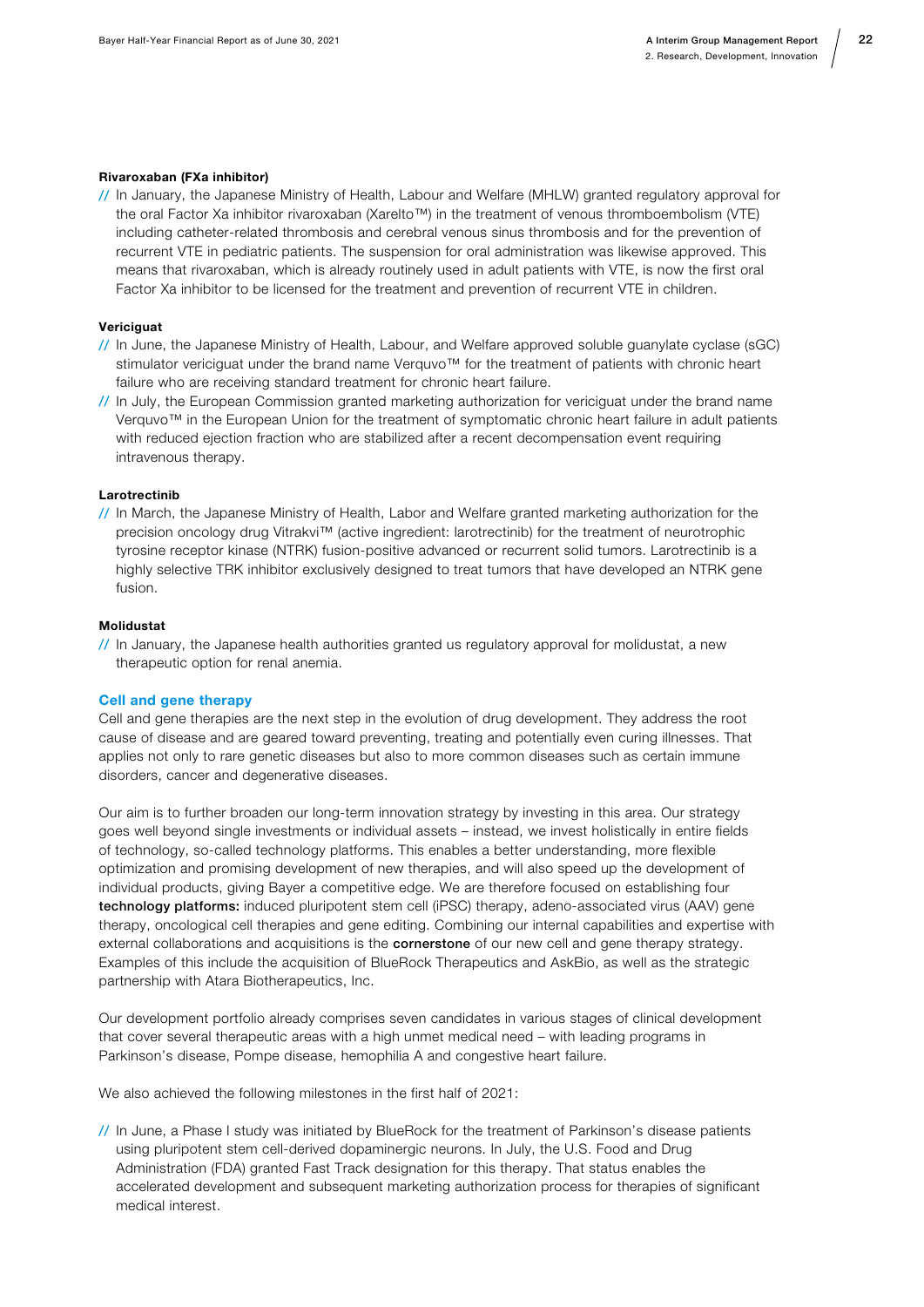- <span id="page-22-0"></span>// In June, the FDA also granted Fast Track designation for AskBio's AAV-based gene therapy to treat limb-girdle muscular dystrophy type 2I/R9. The Phase I clinical trial is scheduled to begin in the first half of 2022.
- // Also in June, we strengthened the contract development and manufacturing organization of our subsidiary Viralgen Vector Core SL with the inauguration of a new AAV-based gene therapy production facility in San Sebastián, Spain.

#### External innovation

As previously described, we concluded an agreement in June to acquire Noria Therapeutics Inc. and PSMA Therapeutics Inc.

In August, we announced the acquisition of Vividion Therapeutics, Inc., as detailed earlier in this report.

#### Consumer Health

In the first half of the year, we launched AleveX™ in North America, representing Bayer's first products in the topical pain relief segment. The topical treatments added to the portfolio come in three presentations: a massage roller, a lotion and a fast-drying spray.

During the first six months of the year, we also launched the Bepanthen™ Derma range for daily treatment of dry and sensitive skin in several countries, including Brazil, Turkey and Greece. The range is based on a unique derma repair complex of five ingredients, and treats the causes of dry skin by regenerating skin from within. The range includes a number of cleansing and care products. We will launch the range in additional countries over the course of this year.

#### Leaps by Bayer

In May, our impact investment unit Leaps by Bayer participated in a Series B financing round in the Berlin-based digital health company Ada Health GmbH. Ada Health combines medical knowledge with powerful artificial intelligence to revolutionize possibilities for personal health. The investment will support the advancement of Ada's symptom assessment and care navigation platform.

### 3. Report on Future Perspectives and on Opportunities and Risks

#### 3.1 Future Perspectives

3.1.1 Economic Outlook

| Economic Outlook <sup>1</sup> |                | <u>.</u>                          |
|-------------------------------|----------------|-----------------------------------|
|                               | Growth<br>2020 | <b>Growth</b><br>forecast<br>2021 |
| World                         | $-3.5%$        | $+5.8%$                           |
| European Union <sup>2</sup>   | $-6.1%$        | $+4.9%$                           |
| of which Germany              | $-5.1%$        | $+3.8%$                           |
| United States                 | $-3.5%$        | $+6.6%$                           |
| Emerging Markets <sup>3</sup> | $-1.6%$        | $+6.5%$                           |

1 Real GDP growth, source: IHS Markit (as of July 2021)

2 EU excluding United Kingdom, 2020 figures restated

3 Including about 50 countries defined by IHS Markit as Emerging Markets in line with the World Bank

The global economy is recovering faster than was expected at the beginning of the year. The number of people vaccinated against COVID-19 is increasing, protective measures and contact restrictions are being relaxed, labor market conditions are improving, and private consumption is picking up again. Companies are also investing more in view of rising demand and favorable financing conditions. The pace of the upswing has been especially brisk in the United States, but a strong recovery is also expected in Europe.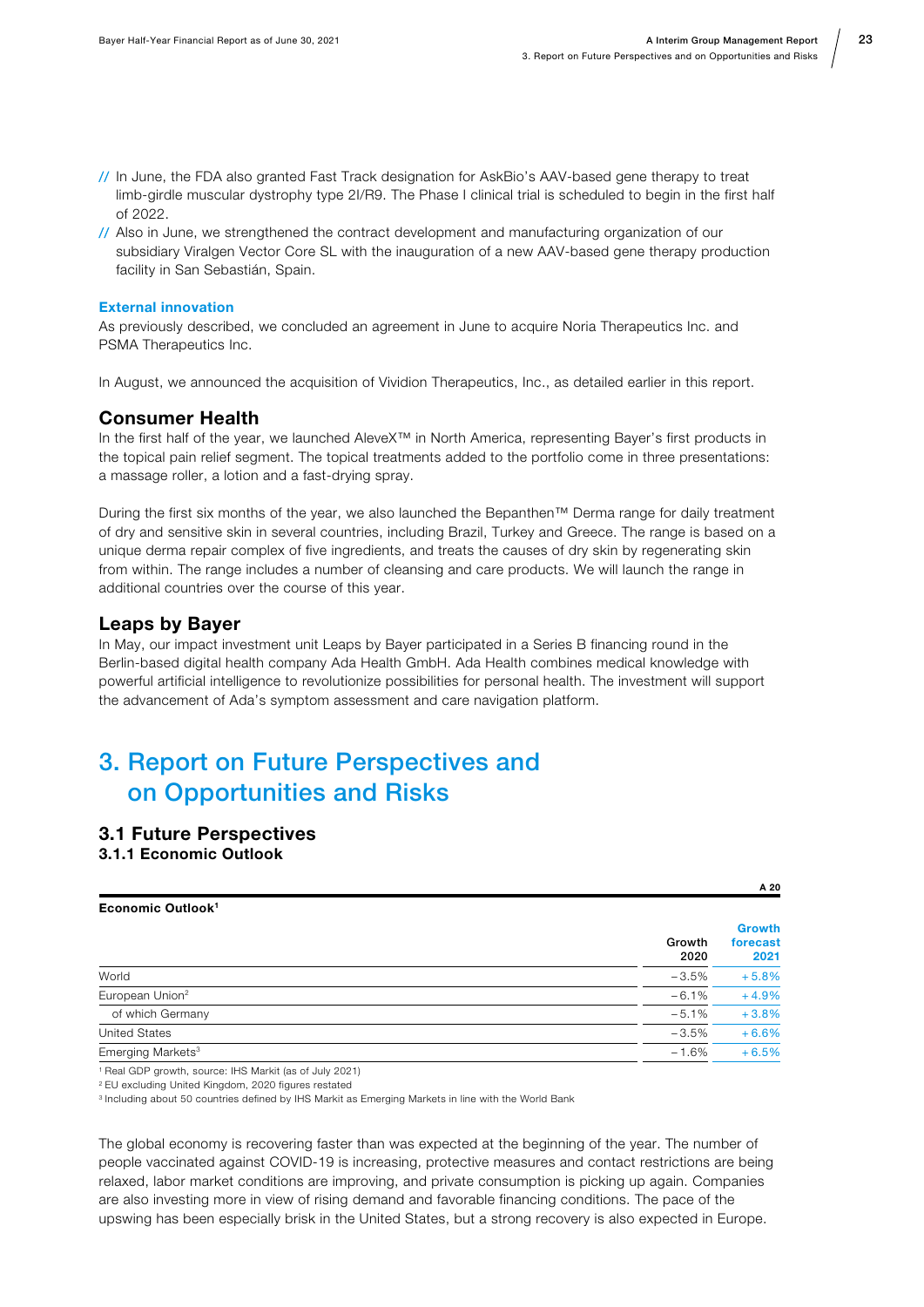The same applies to the Emerging Markets, and particularly China. At the same time, COVID-19 outbreaks like the one in India and the fourth waves looming in many other countries show that setbacks can be expected at any time. The economic outlook therefore remains clouded with significant uncertainty.

#### Economic Outlook for Division-Specific Markets

|                                              | Growth<br>2020 | <b>Growth</b><br>forecast<br>2021 |
|----------------------------------------------|----------------|-----------------------------------|
| Seed and crop protection market <sup>1</sup> | $+4%$          | $+5%$                             |
| Pharmaceuticals market <sup>2</sup>          | $+3%$          | $+5%$                             |
| Consumer health market <sup>3</sup>          | $+4%$          | $+2\%$                            |

1 Bayer's estimate (as of July 2021)

2 Source: IQVIA Market Prognosis (as of May 2021), all rights reserved; currency-adjusted

<sup>3</sup> Source for outlook: Bayer's estimate (as of July 2021), taking into account external sources; currency-adjusted

We now expect increased growth of 5% (previously: +2%) in the seed and crop protection market for 2021, mainly due to global demand for corn and soybeans remaining strong, leading to an expected increase in planted acres, particularly in Latin America. We also foresee higher prices for nonselective herbicides.

We continue to expect the **pharmaceuticals market** to expand by around 5%.

In the consumer health market, we continue to anticipate growth of around 2% for 2021. The development of the market remains volatile and is heavily dependent on the trajectory of the global pandemic. The potential continuation of increased protective and hygiene measures in the second half of the year will impact the cough and cold segment in particular.

#### 3.1.2 Corporate Outlook

Following the good business performance in the first half of 2021, we are also optimistic for the remainder of the year and are raising our guidance accordingly. This upgraded guidance was prepared using the closing rates on June 30, 2021. A 1% appreciation (depreciation) of the euro against all other currencies would decrease (increase) sales on an annual basis by some €350 million and EBITDA before special items by about €100 million.

For fiscal 2021, we now expect to generate sales of approximately  $€43$  billion (previously: approximately €41 billion). This now corresponds to an increase of approximately 6% on a currency- and portfolioadjusted basis (previously: approximately 3%). We are now targeting an EBITDA margin before special items of approximately 25% (previously: approximately 26%). Based on the aforementioned sales figure, this would now correspond to EBITDA before special items of €10.6 billion to €10.9 billion (previously: €10.5 billion to €10.8 billion). We now expect core earnings per share to come in at approximately €6.00 to €6.20 (previously: approximately €5.60 to €5.80).

To enhance the comparability of operating performance, we are presenting our forecast on a currencyadjusted basis as well.

We now expect to post currency-adjusted sales of approximately €44 billion (previously: approximately €42 billion to €43 billion). This now corresponds to an increase of around 6% on a currency- and portfolioadjusted basis (previously: about 3%). We now expect to generate an EBITDA margin before special items of around 26% on a currency-adjusted basis (previously: around 27%). Based on the currency-adjusted sales forecast, this would continue to correspond to EBITDA before special items of €11.2 billion to €11.5 billion on a currency-adjusted basis. We now anticipate core earnings per share of approximately  $€6.40$  to  $€6.60$  on a currency-adjusted basis (previously: approximately  $€6.10$  to  $€6.30$ ).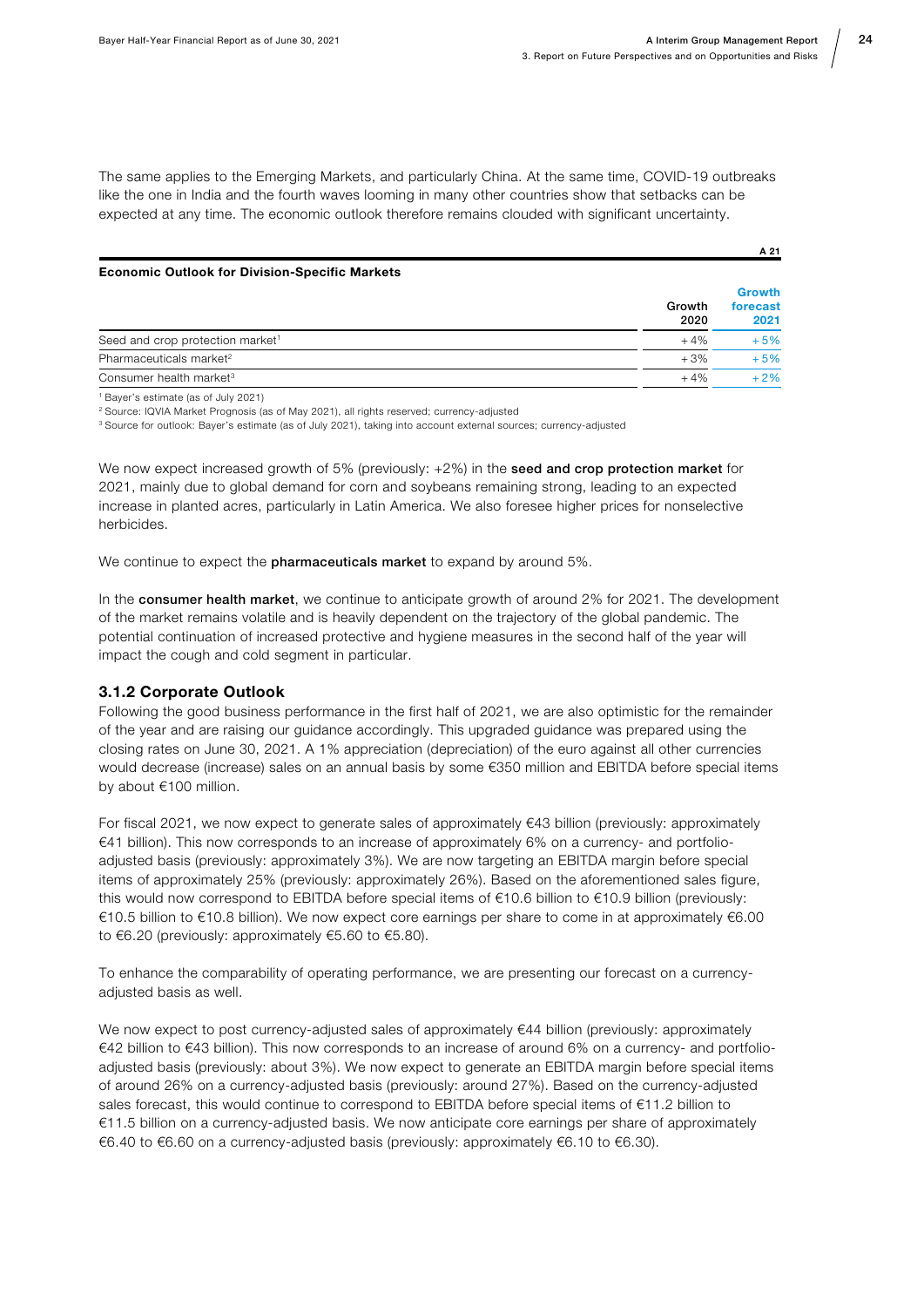<span id="page-24-0"></span>

| <b>Forecast for 2021</b>                 |                   |                                                                                                                                                |                   |                                              |                                                 |                                              |                                                           |                                              |
|------------------------------------------|-------------------|------------------------------------------------------------------------------------------------------------------------------------------------|-------------------|----------------------------------------------|-------------------------------------------------|----------------------------------------------|-----------------------------------------------------------|----------------------------------------------|
|                                          |                   | <b>Revised forecast for</b><br>Original forecast for 2021<br>2021 at closing rates<br>at closing rates on<br>on June 30, 2021<br>Dec. 31, 2020 |                   |                                              | Original currency-adjusted<br>forecast for 2021 |                                              | <b>Revised currency-</b><br>adjusted forecast<br>for 2021 |                                              |
|                                          |                   | Fx & p adj.<br>$\epsilon$ billion change (%)                                                                                                   |                   | Fx & p adj.<br>$\epsilon$ billion change (%) |                                                 | Fx & p adj.<br>$\epsilon$ billion change (%) |                                                           | Fx & p adj.<br>$\epsilon$ billion change (%) |
| Sales                                    | $~1 - 41$         | $-+3$                                                                                                                                          | $~-43$            | $-+6$                                        | $~12$ to 43                                     | $~\sim$ +3                                   | $~-44$                                                    | $-+6$                                        |
| Crop Science                             |                   | $\sim +2$                                                                                                                                      |                   | $\sim +7$                                    |                                                 | $\sim +2$                                    |                                                           | $\sim +7$                                    |
| Pharmaceuticals                          |                   | $\sim +4$                                                                                                                                      |                   | $~\sim +6$                                   |                                                 | $\sim +4$                                    |                                                           | $~\sim$ +6                                   |
| Consumer Health                          |                   | $\sim$ +2 to 3                                                                                                                                 |                   | $\sim +3$ to 4                               |                                                 | $\sim +2$ to 3                               |                                                           | $~\sim$ +3 to 4                              |
|                                          |                   | Margin (%)                                                                                                                                     |                   | Margin (%)                                   |                                                 | Margin (%)                                   |                                                           | Margin (%)                                   |
| EBITDA before special items <sup>1</sup> |                   | $~1$ 26                                                                                                                                        |                   | $~1$ - 25                                    |                                                 | ~27                                          |                                                           | ~26                                          |
| Crop Science                             |                   | ~23                                                                                                                                            |                   | ~23                                          |                                                 | ~24                                          |                                                           | ~24                                          |
| Pharmaceuticals                          |                   | ~12                                                                                                                                            |                   | $~1 - 32$                                    |                                                 | ~12                                          |                                                           | $\sim 32$                                    |
| Consumer Health                          |                   | $~22$ to 23                                                                                                                                    |                   | $~22$ to 23                                  |                                                 | ~23                                          |                                                           | $~22$ to 23                                  |
| Financial result (core) <sup>2</sup>     | $-1.5$            |                                                                                                                                                | $-1.3$            |                                              | $-1.6$                                          |                                              | $-1.3$                                                    |                                              |
| Tax rate $(core)^3$                      | 23.0%             |                                                                                                                                                | 23.0%             |                                              | 23.0%                                           |                                              | 23.0%                                                     |                                              |
| Free cash flow <sup>1</sup>              | $\sim -3$ to $-4$ |                                                                                                                                                | $\sim -2$ to $-3$ |                                              | $~-3$ to $-4$                                   |                                              | $\sim -2$ to $-3$                                         |                                              |
| Net financial debt <sup>1</sup>          | $~5$ 35 to 36     |                                                                                                                                                | $~1 - 35$         |                                              | $~5$ - 36 to 37                                 |                                              | $~-36$                                                    |                                              |
| Special items in EBIT <sup>1</sup>       | $-1.5$            |                                                                                                                                                | $~-4.8$           |                                              | $-1.5$                                          |                                              | $~-4.8$                                                   |                                              |
|                                          | €                 |                                                                                                                                                | €                 |                                              | €                                               |                                              | €                                                         |                                              |
| Core earnings per share <sup>1</sup>     | 5.60 to 5.80      |                                                                                                                                                | 6.00 to 6.20      |                                              | 6.10 to 6.30                                    |                                              | 6.40 to 6.60                                              |                                              |

Fx & p adj. = currency- and portfolio-adjusted

1 For definition see Annual Report 2020, A 2.3 "Alternative Performance Measures Used by the Bayer Group."

2 Financial result before special items

3 (Income taxes + special items in income taxes + tax effects on adjustments) / (core EBIT + financial result + special items in financial result)

We now plan to take total special charges (currency-adjusted) of approximately €4.8 billion (previously: about €1.5 billion) in 2021 in connection with provisions for litigations as well as restructuring and integration measures.

Potential estimation risks regarding special charges in connection with litigations are referenced in the 2020 Annual Report, A 3.2 Opportunity and Risk Report.

#### 3.2 Opportunities and Risks

As a global enterprise with a diversified portfolio, the Bayer Group is exposed to a wide range of internal or external developments or events that could significantly impact the achievement of our financial and nonfinancial objectives.

Opportunity and risk management at Bayer forms an integral part of the Group-wide corporate governance system. Our opportunity and risk management process and the fundamental opportunity and risk status are outlined in detail in the Annual Report 2020, A 3.2 "Opportunity and Risk Report."

#### Overall assessment by the Board of Management

We currently have not identified any material changes in the risk situation compared with the assessment given in the 2020 Annual Report. We currently are not aware of any individual risks, risk combinations or risk interdependencies that could endanger the Bayer Group's continued existence.

Significant developments that have occurred in respect of the legal risks since publication of the Bayer Annual Report 2020 (Note [30] to the Consolidated Financial Statements) are described in the Notes to the Condensed Consolidated Interim Financial Statements under "Legal Risks."

A 22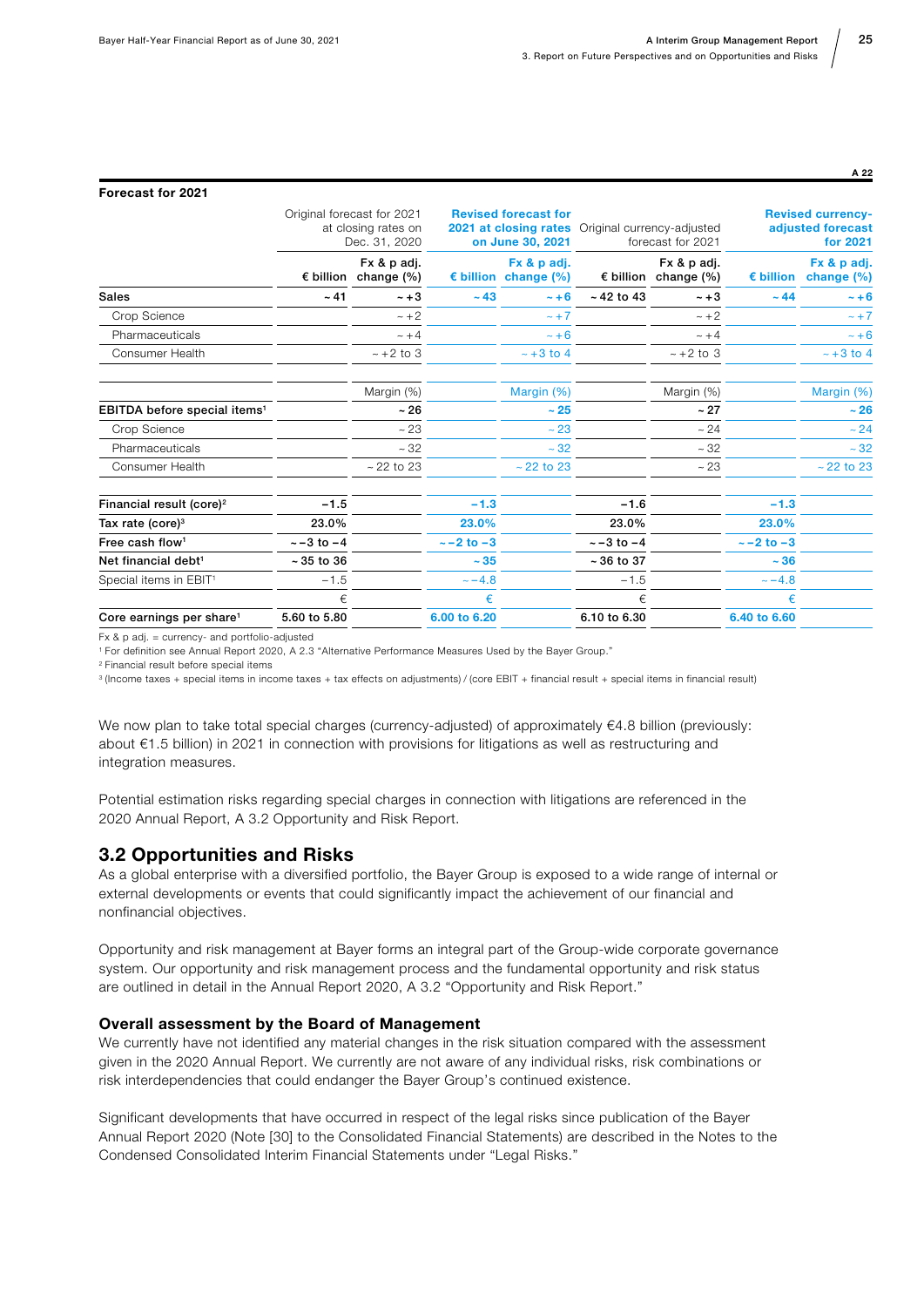B 1

26

# <span id="page-25-0"></span>Condensed Consolidated Interim Financial Statements as of June 30, 2021

### Bayer Group Consolidated Income Statements

| $\epsilon$ million                                          | Q <sub>2</sub> 2020 | Q <sub>2</sub> 2021 | H <sub>1</sub> 2020 | H1 2021  |
|-------------------------------------------------------------|---------------------|---------------------|---------------------|----------|
| Net sales                                                   | 10,054              | 10,854              | 22,899              | 23,182   |
| Cost of goods sold                                          | (4,018)             | (4, 546)            | (8,674)             | (9, 244) |
| Gross profit                                                | 6,036               | 6,308               | 14,225              | 13,938   |
| Selling expenses                                            | (2,907)             | (2,964)             | (5,930)             | (5,843)  |
| Research and development expenses                           | (1, 167)            | (1,638)             | (2,469)             | (2,836)  |
| General administration expenses                             | (769)               | (783)               | (1,583)             | (1, 425) |
| Other operating income                                      | 299                 | 537                 | 722                 | 887      |
| Other operating expenses                                    | (12, 276)           | (3,741)             | (13, 250)           | (3,919)  |
| EBIT <sup>1</sup>                                           | (10, 784)           | (2, 281)            | (8, 285)            | 802      |
| Equity-method income (loss)                                 | (16)                | 105                 | (24)                | 79       |
| Financial income                                            | 44                  | 271                 | 80                  | 369      |
| Financial expenses                                          | (304)               | (475)               | (984)               | (895)    |
| <b>Financial result</b>                                     | (276)               | (99)                | (928)               | (447)    |
| Income before income taxes                                  | (11,060)            | (2, 380)            | (9, 213)            | 355      |
| Income taxes                                                | 1,450               | 52                  | 971                 | (593)    |
| Income from continuing operations after income taxes        | (9,610)             | (2,328)             | (8, 242)            | (238)    |
| of which attributable to noncontrolling interest            | 9                   | 7                   | 8                   | 8        |
| of which attributable to Bayer AG stockholders              | (9,619)             | (2, 335)            | (8, 250)            | (246)    |
| Income from discontinued operations after income taxes      | 71                  |                     | 191                 |          |
| of which attributable to noncontrolling interest            |                     |                     |                     |          |
| of which attributable to Bayer AG stockholders              | 71                  |                     | 191                 |          |
| Income after income taxes                                   | (9,539)             | (2, 328)            | (8,051)             | (238)    |
| of which attributable to noncontrolling interest            | 9                   | 7                   | 8                   | 8        |
| of which attributable to Bayer AG stockholders (net income) | (9,548)             | (2, 335)            | (8,059)             | (246)    |
| €                                                           |                     |                     |                     |          |
| Earnings per share                                          |                     |                     |                     |          |
| From continuing operations                                  |                     |                     |                     |          |
| <b>Basic</b>                                                | (9.79)              | (2.38)              | (8.40)              | (0.25)   |
| Diluted                                                     | (9.79)              | (2.38)              | (8.40)              | (0.25)   |
| From discontinued operations                                |                     |                     |                     |          |
| Basic                                                       | 0.07                |                     | (0.20)              |          |
| <b>Diluted</b>                                              | 0.07                |                     | (0.20)              |          |
| From continuing and discontinued operations                 |                     |                     |                     |          |
| Basic                                                       | (9.72)              | (2.38)              | (8.20)              | (0.25)   |
| Diluted                                                     | (9.72)              | (2.38)              | (8.20)              | (0.25)   |

1 For definition see Annual Report 2020, A 2.3 "Alternative Performance Measures Used by the Bayer Group."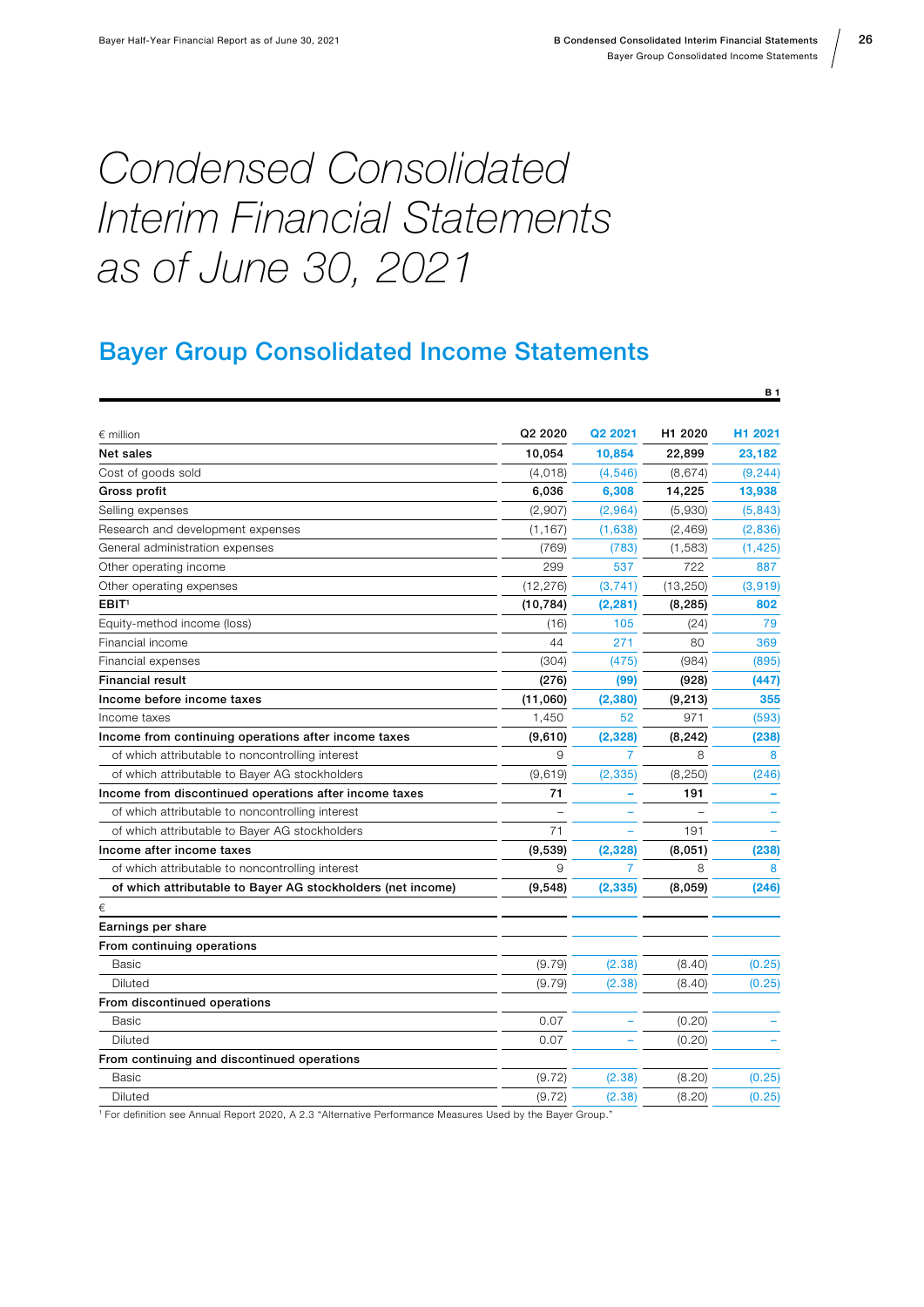### <span id="page-26-0"></span>Bayer Group Consolidated Statements of Comprehensive Income

|                                                                                                                          |                          |          |          | <b>B2</b>           |
|--------------------------------------------------------------------------------------------------------------------------|--------------------------|----------|----------|---------------------|
| $\epsilon$ million                                                                                                       | Q2 2020                  | Q2 2021  | H1 2020  | H <sub>1</sub> 2021 |
| Income after income taxes                                                                                                | (9,539)                  | (2, 328) | (8,051)  | (238)               |
| of which attributable to noncontrolling interest                                                                         | 9                        | 7        | 8        | 8                   |
| of which attributable to Bayer AG stockholders                                                                           | (9,548)                  | (2, 335) | (8,059)  | (246)               |
| Remeasurements of the net defined benefit liability<br>for post-employment benefit plans                                 | 238                      | 50       | 905      | 1,128               |
| Income taxes                                                                                                             | (25)                     | (4)      | (312)    | (312)               |
| Other comprehensive income from remeasurements of the net<br>defined benefit liability for post-employment benefit plans | 213                      | 46       | 593      | 816                 |
| Changes in the fair value of equity instruments measured<br>at fair value                                                | 34                       | 135      | (6)      | 212                 |
| Income taxes                                                                                                             | (3)                      | (4)      | (3)      | (4)                 |
| Other comprehensive income from equity instruments<br>measured at fair value                                             | 31                       | 131      | (9)      | 208                 |
| Other comprehensive income relating to associates accounted<br>for using the equity method                               |                          | 25       | ۰        | 25                  |
| Other comprehensive income that will not be reclassified<br>subsequently to profit or loss                               | 244                      | 202      | 584      | 1,049               |
| Changes in the fair value of cash flow hedges                                                                            | 140                      | (62)     | 38       | (13)                |
| Reclassified to profit or loss                                                                                           | (112)                    | 5        | 21       | (50)                |
| Income taxes                                                                                                             | (3)                      | 20       | (11)     | 20                  |
| Other comprehensive income from cash flow hedges                                                                         | 25                       | (37)     | 48       | (43)                |
| Changes in time value of options used as hedging instrument                                                              | $\overline{\phantom{0}}$ |          |          | (2)                 |
| Income taxes                                                                                                             | $\sim$                   |          |          | $\mathbf{1}$        |
| Other comprehensive income from time value of options                                                                    |                          |          |          | (1)                 |
| Other comprehensive income from exchange differences                                                                     | (880)                    | (68)     | (1, 384) | 1,076               |
| Other comprehensive income relating to associates accounted<br>for using the equity method                               |                          | (4)      |          | (2)                 |
| Other comprehensive income that may be reclassified<br>subsequently to profit or loss                                    | (855)                    | (109)    | (1, 336) | 1,030               |
| Total other comprehensive income <sup>1</sup>                                                                            | (611)                    | 93       | (752)    | 2,079               |
| of which attributable to noncontrolling interest                                                                         | (5)                      | (6)      | (13)     | 3                   |
| of which attributable to Bayer AG stockholders                                                                           | (606)                    | 99       | (739)    | 2,076               |
| Total comprehensive income                                                                                               | (10, 150)                | (2, 235) | (8,803)  | 1,841               |
| of which attributable to noncontrolling interest                                                                         | $\overline{4}$           | 1.       | (5)      | 11                  |
| of which attributable to Bayer AG stockholders                                                                           | (10, 154)                | (2, 236) | (8, 798) | 1,830               |

1 Other comprehensive income is recognized outside profit or loss in equity.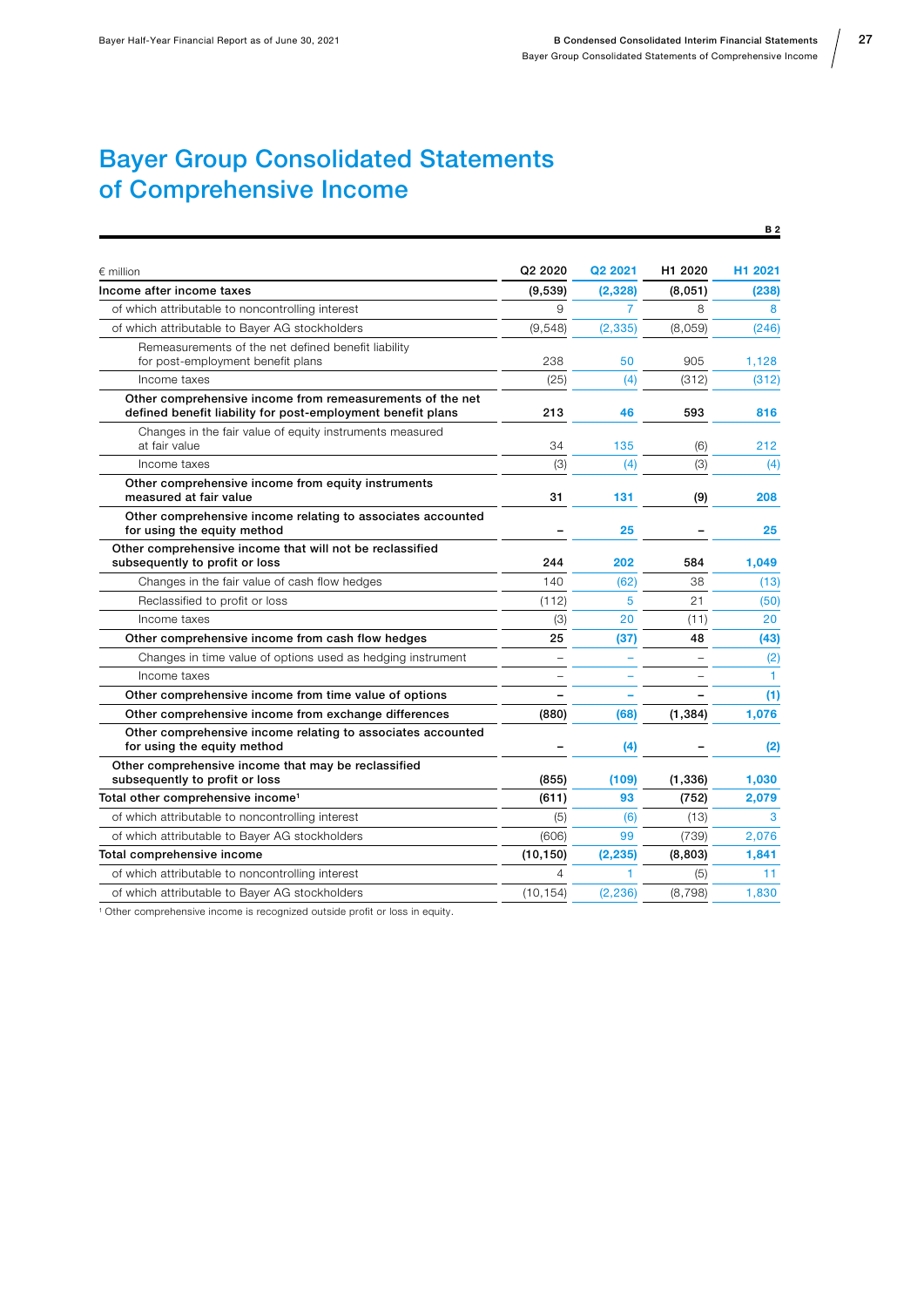28

### <span id="page-27-0"></span>Bayer Group Consolidated Statements of Financial Position

|                                                            |                  |                  | <b>B3</b>               |
|------------------------------------------------------------|------------------|------------------|-------------------------|
| $\epsilon$ million                                         | June 30,<br>2020 | Dec. 31,<br>2020 | <b>June 30,</b><br>2021 |
| Noncurrent assets                                          |                  |                  |                         |
| Goodwill                                                   | 38,652           | 36,080           | 36,965                  |
| Other intangible assets                                    | 33,722           | 26,029           | 25,308                  |
| Property, plant and equipment                              | 11,850           | 11,710           | 11,830                  |
| Investments accounted for using the equity method          | 524              | 491              | 576                     |
| Other financial assets                                     | 1,498            | 1,555            | 1,625                   |
| Other receivables                                          | 745              | 835              | 1,199                   |
| Deferred taxes                                             | 3,925            | 4,686            | 4,473                   |
|                                                            | 90,916           | 81,386           | 81,976                  |
| <b>Current assets</b>                                      |                  |                  |                         |
| Inventories                                                | 10,128           | 10,961           | 10,125                  |
| Trade accounts receivable                                  | 13,103           | 9,555            | 13,075                  |
| Other financial assets                                     | 2,560            | 7,940            | 3,109                   |
| Other receivables                                          | 1,465            | 1,667            | 1,539                   |
| Claims for income tax refunds                              | 1,155            | 1,233            | 1,182                   |
| Cash and cash equivalents                                  | 3,148            | 4,191            | 3,389                   |
| Assets held for sale                                       | 1,192            | 113              | 32                      |
|                                                            | 32,751           | 35,660           | 32,451                  |
| <b>Total assets</b>                                        | 123,667          | 117,046          | 114,427                 |
| Equity                                                     |                  |                  |                         |
| Capital stock                                              | 2,515            | 2,515            | 2,515                   |
| Capital reserves                                           | 18,261           | 18,261           | 18,261                  |
| Other reserves                                             | 14,928           | 9,748            | 9,613                   |
| Equity attributable to Bayer AG stockholders               | 35,704           | 30,524           | 30,389                  |
| Equity attributable to noncontrolling interest             | 162              | 175              | 189                     |
|                                                            | 35,866           | 30,699           | 30,578                  |
| <b>Noncurrent liabilities</b>                              |                  |                  |                         |
| Provisions for pensions and other post-employment benefits | 7,390            | 8,454            | 7,512                   |
| Other provisions                                           | 5,108            | 4,322            | 7,262                   |
| Refund liabilities                                         | 142              | 8                | 142                     |
| Contract liabilities                                       | 647              | 720              | 650                     |
| <b>Financial liabilities</b>                               | 33,947           | 33,196           | 36,664                  |
| Income tax liabilities                                     | 1,644            | 247              | 1,638                   |
| Other liabilities                                          | 525              | 1,341            | 1,215                   |
| Deferred taxes                                             | 1,855            | 1,331            | 840                     |
|                                                            | 51,258           | 49,619           | 55,923                  |
| <b>Current liabilities</b>                                 |                  |                  |                         |
| Other provisions                                           | 13,714           | 10,127           | 7,967                   |
| Refund liabilities                                         | 6,378            | 4,455            | 6,877                   |
| Contract liabilities                                       | 787              | 3,592            | 1,303                   |
| <b>Financial liabilities</b>                               | 7,372            | 8,570            | 3,708                   |
| Trade accounts payable                                     | 5,098            | 5,683            | 5,118                   |
| Income tax liabilities                                     | 835              | 2,269            | 905                     |
| Other liabilities                                          | 1,823            | 2,032            | 2,048                   |
| Liabilities directly related to assets held for sale       | 536              |                  |                         |
|                                                            | 36,543           | 36,728           | 27,926                  |
| Total equity and liabilities                               | 123,667          | 117,046          | 114,427                 |
|                                                            |                  |                  |                         |

2020 figures restated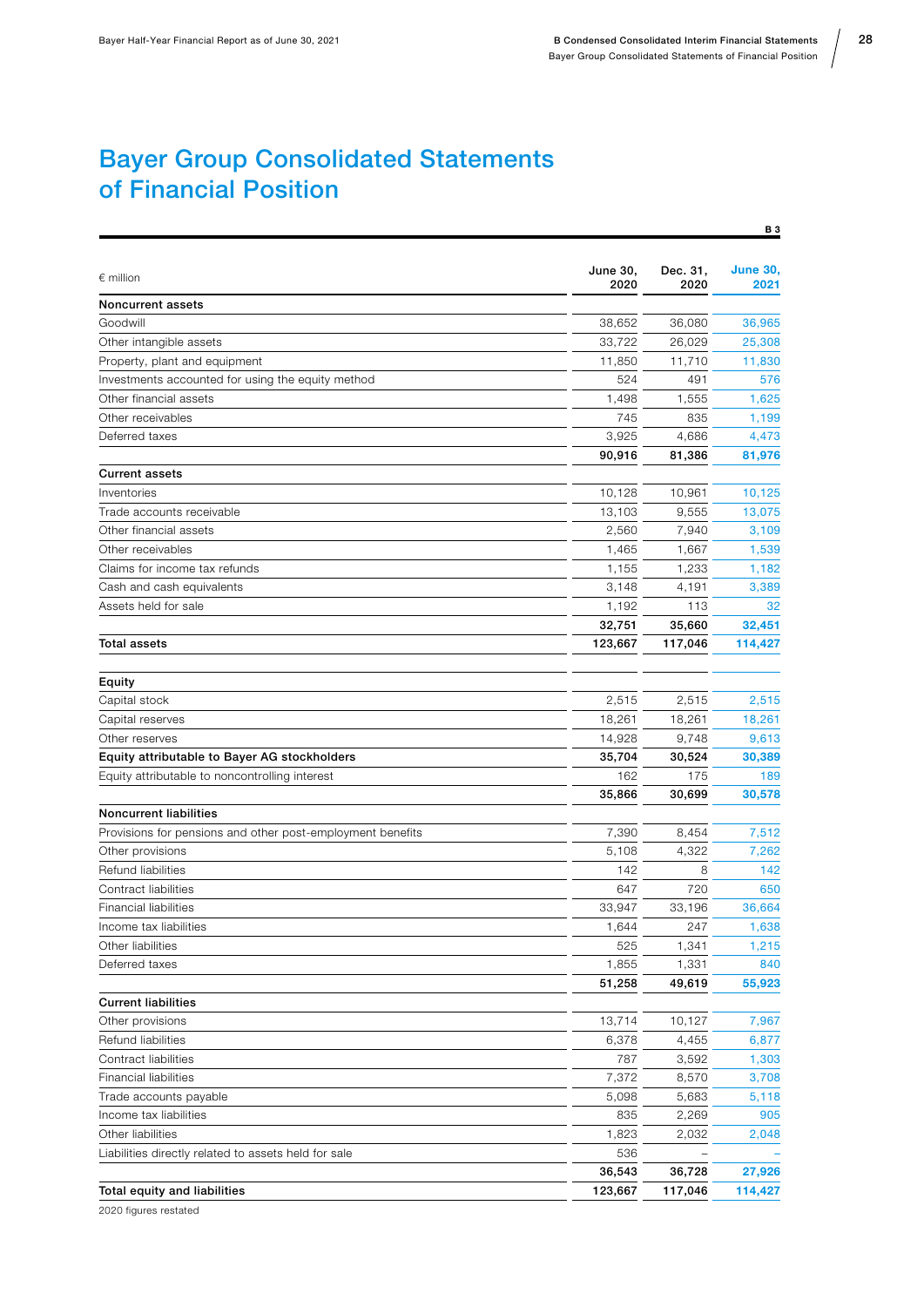B 4

## <span id="page-28-0"></span>Bayer Group Consolidated Statements of Cash Flows

| $\epsilon$ million                                                                 | Q2 2020                  | Q2 2021        | H1 2020  | H1 2021  |
|------------------------------------------------------------------------------------|--------------------------|----------------|----------|----------|
| Income from continuing operations after income taxes                               | (9,610)                  | (2,328)        | (8, 242) | (238)    |
| Income taxes                                                                       | (1,450)                  | (52)           | (971)    | 593      |
| Financial result                                                                   | 276                      | 99             | 928      | 447      |
| Income taxes paid                                                                  | (314)                    | (687)          | (289)    | (1, 140) |
| Depreciation, amortization and impairment losses (loss reversals)                  | 1,180                    | 1,390          | 2,457    | 2,476    |
| Change in pension provisions                                                       | (78)                     | (70)           | (144)    | (185)    |
| (Gains) losses on retirements of noncurrent assets                                 | (12)                     | (104)          | (4)      | (119)    |
| Decrease (increase) in inventories                                                 | (177)                    | 308            | 219      | 841      |
| Decrease (increase) in trade accounts receivable                                   | 915                      | (64)           | (2,034)  | (3, 335) |
| (Decrease) increase in trade accounts payable                                      | (184)                    | (63)           | (1,256)  | (680)    |
| Changes in other working capital, other noncash items                              | 11,705                   | 3,568          | 11,398   | 572      |
| Net cash provided by (used in) operating activities<br>from continuing operations  | 2,251                    | 1,997          | 2,062    | (768)    |
| Net cash provided by (used in) operating activities                                |                          |                |          |          |
| from discontinued operations                                                       | 163                      |                | 123      |          |
| Net cash provided by (used in) operating activities                                | 2,414                    | 1,997          | 2,185    | (768)    |
| Cash outflows for additions to property, plant, equipment<br>and intangible assets | (585)                    | (493)          | (976)    | (822)    |
| Cash inflows from the sale of property, plant, equipment and other assets          | 82                       | 115            | 121      | 272      |
| Cash outflows for divestments less divested cash                                   | (62)                     |                | (65)     | (57)     |
| Cash inflows from noncurrent financial assets                                      | 114                      | $\overline{4}$ | 321      | 357      |
| Cash outflows for noncurrent financial assets                                      | (50)                     | (121)          | (77)     | (267)    |
| Cash outflows for acquisitions less acquired cash                                  | $\overline{\phantom{0}}$ | (19)           | (106)    | (23)     |
| Interest and dividends received                                                    | 14                       | 31             | 37       | 41       |
| Cash inflows from (outflows for) current financial assets                          | 66                       | 930            | (274)    | 4.891    |
| Net cash provided by (used in) investing activities                                | (421)                    | 447            | (1,019)  | 4,392    |
| Dividend payments                                                                  | (2,751)                  | (1, 965)       | (2, 751) | (1, 965) |
| Issuances of debt                                                                  | 3,276                    | 282            | 4,731    | 4,495    |
| Retirements of debt                                                                | (1, 210)                 | (2,537)        | (2, 433) | (6, 495) |
| Interest paid including interest-rate swaps                                        | (448)                    | (391)          | (654)    | (547)    |
| Interest received from interest-rate swaps                                         | $\overline{7}$           | 8              | 17       | 22       |
| Net cash provided by (used in) financing activities                                | (1, 126)                 | (4,603)        | (1,090)  | (4, 490) |
| Change in cash and cash equivalents due to business activities                     | 867                      | (2, 159)       | 76       | (866)    |
| Cash and cash equivalents at beginning of period                                   | 2,319                    | 5,550          | 3,185    | 4,191    |
| Change in cash and cash equivalents due to changes<br>in scope of consolidation    |                          |                | (7)      |          |
| Change in cash and cash equivalents due to exchange rate movements                 | (31)                     | (2)            | (99)     | 64       |
| Cash and cash equivalents at end of period                                         | 3,155                    | 3,389          | 3,155    | 3,389    |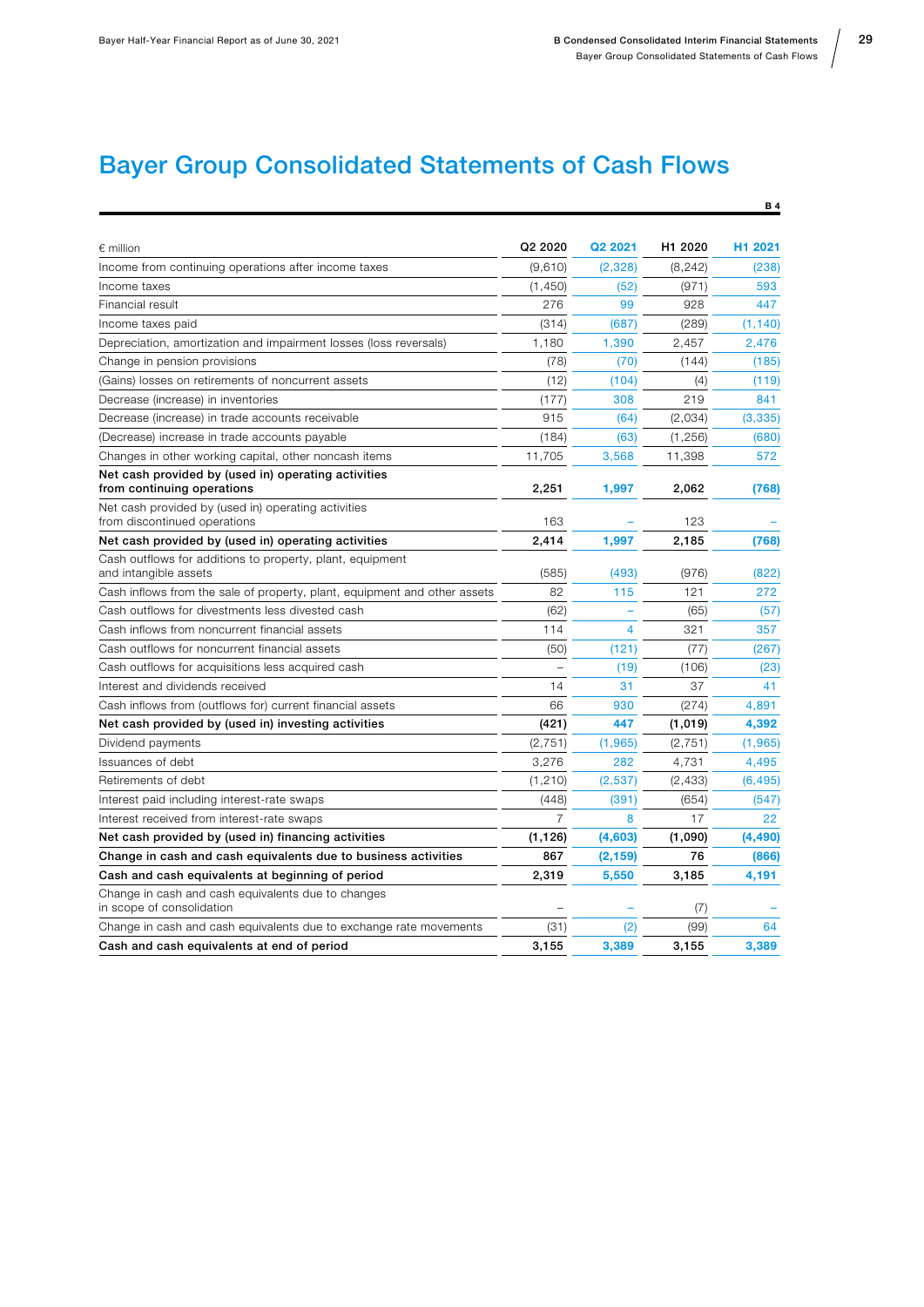## <span id="page-29-0"></span>Bayer Group Consolidated Statements of Changes in Equity

| $\epsilon$ million              | Capital stock | Capital<br>reserves | Other<br>reserves | <b>Equity</b><br>attributable<br>to Bayer AG<br><b>stockholders</b> | Equity<br>attributable<br>to non-<br>controlling<br>interest | <b>Equity</b> |
|---------------------------------|---------------|---------------------|-------------------|---------------------------------------------------------------------|--------------------------------------------------------------|---------------|
| Jan. 1, 2020                    | 2,515         | 18,261              | 26,477            | 47,253                                                              | 180                                                          | 47,433        |
| Equity transactions with owners |               |                     |                   |                                                                     |                                                              |               |
| Dividend payments               |               |                     | (2, 751)          | (2,751)                                                             | (14)                                                         | (2,765)       |
| Other changes                   |               |                     |                   |                                                                     |                                                              |               |
| Total comprehensive income      |               |                     | (8, 798)          | (8, 798)                                                            | (5)                                                          | (8,803)       |
| June 30, 2020                   | 2,515         | 18,261              | 14,928            | 35,704                                                              | 162                                                          | 35,866        |
| Jan. 1, 2021                    | 2,515         | 18,261              | 9,748             | 30,524                                                              | 175                                                          | 30,699        |
| Equity transactions with owners |               |                     |                   |                                                                     |                                                              |               |
| Dividend payments               |               |                     | (1,965)           | (1,965)                                                             |                                                              | (1, 965)      |
| Other changes                   |               |                     |                   |                                                                     | 3                                                            | 3             |
| Total comprehensive income      |               |                     | 1,830             | 1,830                                                               | 11                                                           | 1,841         |
| June 30, 2021                   | 2,515         | 18,261              | 9,613             | 30,389                                                              | 189                                                          | 30,578        |
|                                 |               |                     |                   |                                                                     |                                                              |               |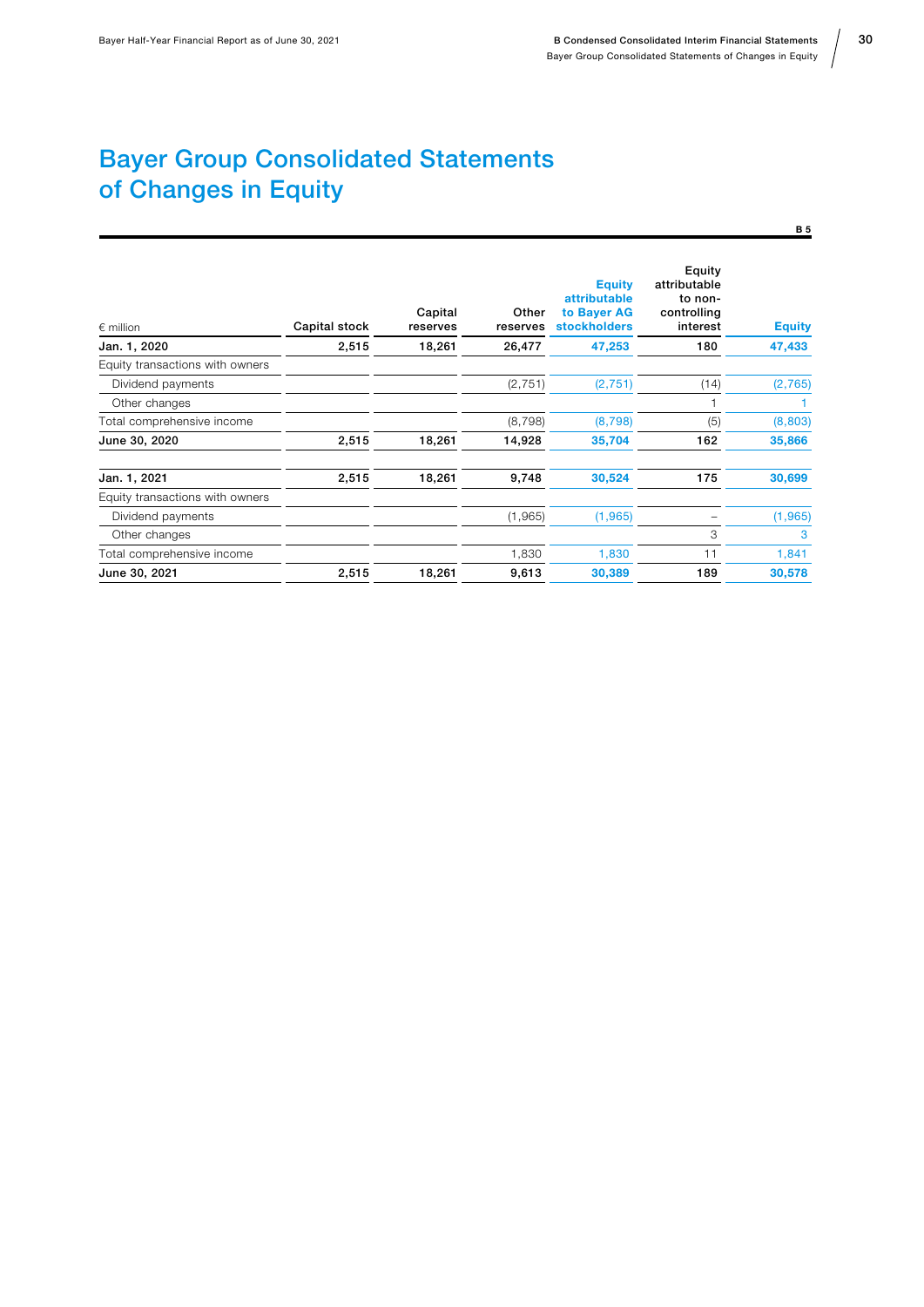31

B 6

### <span id="page-30-0"></span>Notes to the Condensed Consolidated Interim Financial Statements of the Bayer Group

### Explanatory Notes

#### Accounting policies

The consolidated interim financial statements as of June 30, 2021, were prepared in condensed form in compliance with IAS 34 according to the International Financial Reporting Standards (IFRS) of the International Accounting Standards Board (IASB), London, which are endorsed by the European Union, and the Interpretations of the IFRS Interpretations Committee in effect at the closing date.

Reference should be made as appropriate to the Notes to the Consolidated Financial Statements for the 2020 fiscal year, particularly with regard to the main recognition and valuation principles.

#### Impact of COVID-19

The global economy is recovering faster than was expected at the beginning of the year, and the number of people vaccinated against COVID-19 is increasing. In addition, protective measures and contact restrictions are starting to be relaxed. Uncertainties remain, however, with the prospect of further COVID outbreaks as a result of new variants, for instance. In the first half of the year, our Pharmaceuticals Division showed a robust recovery in women's healthcare, ophthalmology and radiology, areas that in the prior year had been hit particularly hard by restrictions introduced in response to the pandemic. In our Consumer Health Division, the increased protective and hygiene measures primarily impacted sales of cough and cold products.

We currently do not see any further material COVID-19 effects. We will continue to closely monitor the effects of the pandemic, including the impact on inventories, customer receivables and significant estimates regarding goodwill and other intangible assets.

#### Changes in underlying parameters

Changes in the underlying parameters relate primarily to currency exchange rates and the interest rates used to calculate pension obligations. The exchange rates for major currencies against the euro varied as follows:

| <b>Exchange Rates for Major Currencies</b> |                  |                  |                         |                     |                     |
|--------------------------------------------|------------------|------------------|-------------------------|---------------------|---------------------|
|                                            |                  |                  |                         | Average rate        |                     |
|                                            | Dec. 31.<br>2020 | June 30,<br>2020 | <b>June 30,</b><br>2021 | H <sub>1</sub> 2020 | H <sub>1</sub> 2021 |
| <b>Brazil</b>                              | 6.37             | 6.09             | 5.90                    | 5.33                | 6.49                |
| Canada                                     | 1.56             | 1.53             | 1.47                    | 1.50                | 1.50                |
| China                                      | 7.98             | 7.92             | 7.69                    | 7.76                | 7.80                |
| United Kingdom                             | 0.90             | 0.91             | 0.86                    | 0.87                | 0.87                |
| Japan                                      | 126.46           | 120.63           | 131.47                  | 119.22              | 129.76              |
| Russia                                     | 91.46            | 79.56            | 86.75                   | 76.19               | 89.58               |
| <b>United States</b>                       | 1.23             | 1.12             | 1.19                    | 1.10                | 1.21                |
|                                            |                  |                  |                         | Closing rate        |                     |

Argentina's economy has been considered hyperinflationary since July 1, 2018, and we therefore applied IAS 29 (Financial Reporting in Hyperinflationary Economies) for Bayer S.A., Argentina. The resulting effects in ongoing accounting have so far been immaterial for the Group.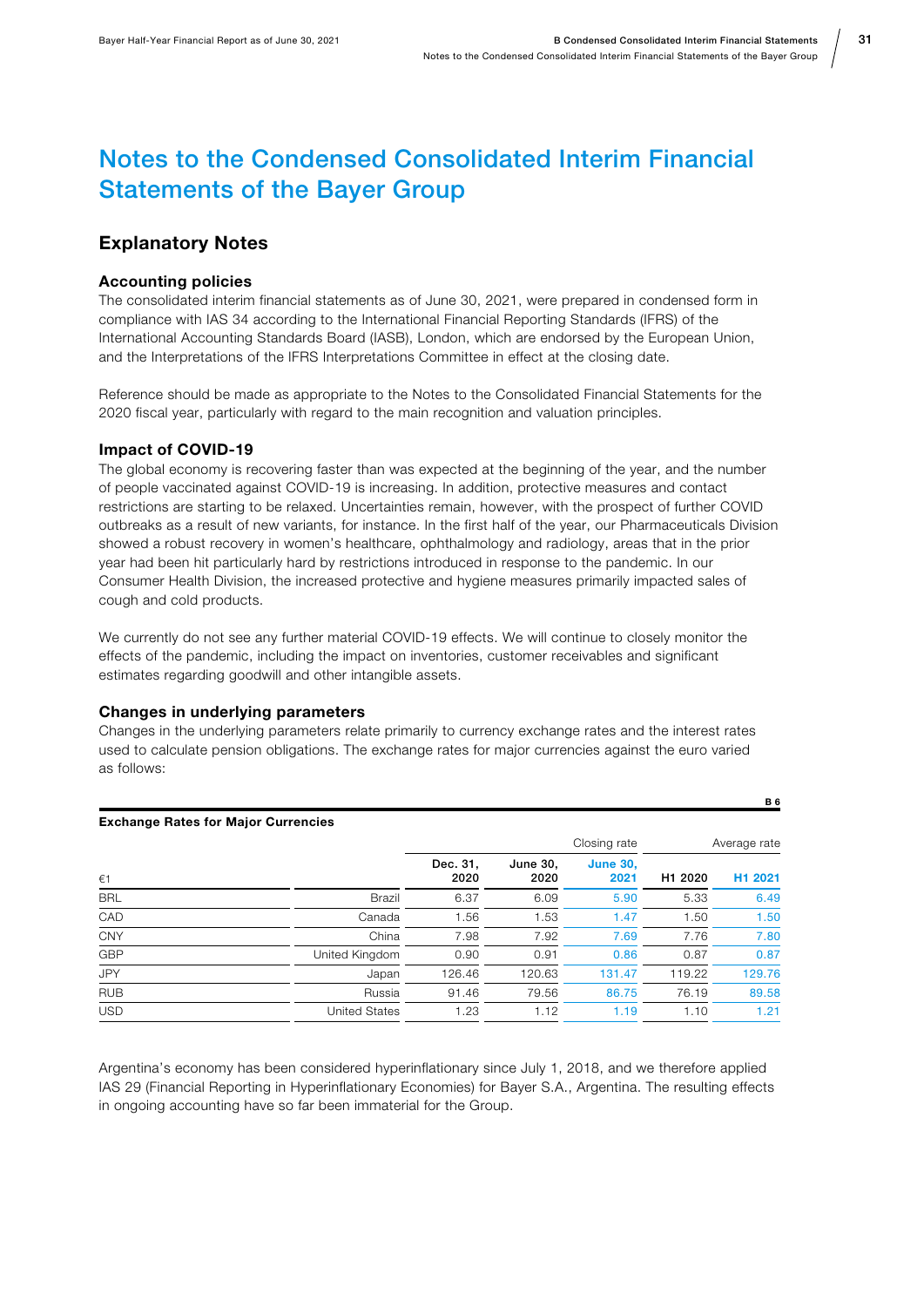The most important interest rates used to calculate the present value of pension obligations are given below:

| <b>Discount Rate for Pension Obligations</b> |                  |                   |                         |
|----------------------------------------------|------------------|-------------------|-------------------------|
| %                                            | Dec. 31,<br>2020 | March 31.<br>2021 | <b>June 30,</b><br>2021 |
| Germany                                      | 0.90             | 1.20              | 1.10                    |
| United Kingdom                               | 1.30             | 1.95              | 1.80                    |
| <b>United States</b>                         | 2.50             | 3.10              | 2.70                    |

#### Segment reporting

As of June 30, 2021, the Bayer Group comprised the three reportable segments Crop Science, Pharmaceuticals and Consumer Health.

| <b>Key Data by Segment</b> |  |
|----------------------------|--|
|----------------------------|--|

|                                                                 | Crop Science        |          | Pharmaceuticals     |          | Consumer Health                 |          |
|-----------------------------------------------------------------|---------------------|----------|---------------------|----------|---------------------------------|----------|
| $\epsilon$ million                                              | Q <sub>2</sub> 2020 | Q2 2021  | Q <sub>2</sub> 2020 | Q2 2021  | Q <sub>2</sub> 20 <sub>20</sub> | Q2 2021  |
| Net sales (external)                                            | 4,802               | 5,021    | 3.992               | 4.494    | 1.201                           | 1,290    |
| Currency- and portfolio-adjusted change <sup>1</sup>            | $+3.2%$             | $+10.6%$ | $-8.8%$             | $+16.2%$ | $-1.9%$                         | $+12.8%$ |
| Intersegment sales                                              |                     | 3        | 2                   | 3        |                                 |          |
| Net sales (total)                                               | 4,803               | 5.024    | 3.994               | 4,497    | 1,201                           | 1,290    |
| EBIT <sup>1</sup>                                               | (9,600)             | (3, 483) | (165)               | 1.312    | 162                             | 187      |
| EBITDA before special items <sup>1</sup>                        | 1.365               | 1.018    | 1.368               | 1.409    | 254                             | 278      |
| Net cash provided by operating activities                       | 1.537               | 1.734    | 531                 | 570      | 386                             | 165      |
| Depreciation, amortization, impairment<br>losses/loss reversals | 778                 | 987      | 233                 | 252      | 81                              | 82       |

<sup>1</sup> For definition see Annual Report 2020, A 2.3 "Alternative Performance Measures Used by the Bayer Group."

#### Key Data by Segment

|                                                                 |                     |          |                                         | Reconciliation |                                 |          |
|-----------------------------------------------------------------|---------------------|----------|-----------------------------------------|----------------|---------------------------------|----------|
| $\epsilon$ million                                              | All other segments  |          | Enabling functions<br>and consolidation |                | Group                           |          |
|                                                                 | Q <sub>2</sub> 2020 | Q2 2021  | Q <sub>2</sub> 20 <sub>20</sub>         | Q2 2021        | Q <sub>2</sub> 20 <sub>20</sub> | Q2 2021  |
| Net sales (external)                                            | 42                  | 40       | 17                                      | 9              | 10.054                          | 10,854   |
| Currency- and portfolio-adjusted change <sup>1</sup>            | $-4.5%$             | $-16.0%$ |                                         |                | $-2.5%$                         | $+12.9%$ |
| Intersegment sales                                              | 41                  |          | (44)                                    | (6)            |                                 |          |
| Net sales (total)                                               | 83                  | 40       | (27)                                    | 3              | 10.054                          | 10,854   |
| EBIT <sup>1</sup>                                               | (10)                |          | (1, 171)                                | (304)          | (10, 784)                       | (2, 281) |
| EBITDA before special items <sup>1</sup>                        | 8                   | 25       | (112)                                   | (153)          | 2,883                           | 2,577    |
| Net cash provided by operating activities                       | 392                 | 35       | (595)                                   | (507)          | 2,251                           | 1,997    |
| Depreciation, amortization, impairment<br>losses/loss reversals | 18                  | 18       | 70                                      | 51             | 1,180                           | 1,390    |

1 For definition see Annual Report 2020, A 2.3 "Alternative Performance Measures Used by the Bayer Group."

B 7

B 8

B 8 (continued)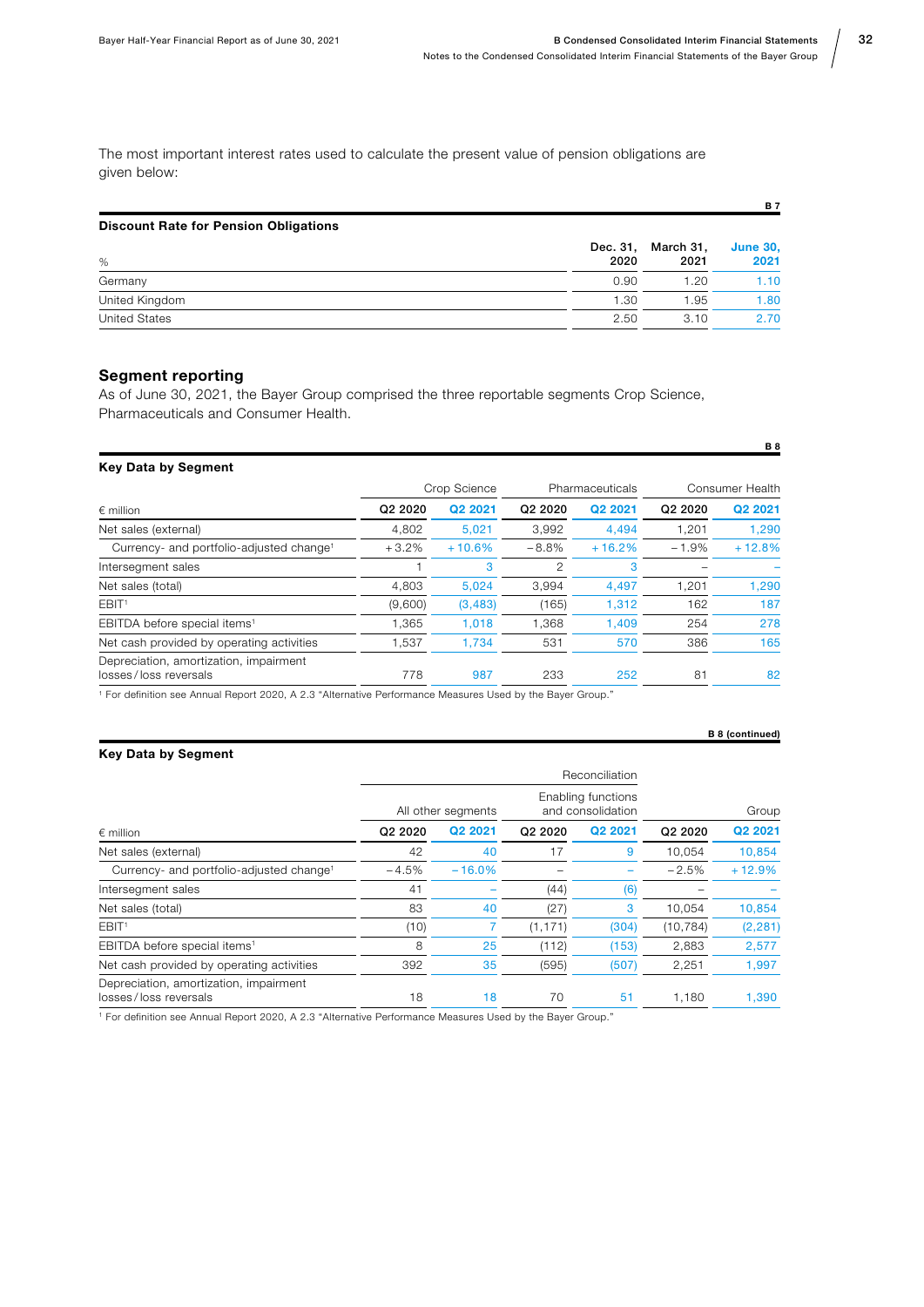#### Key Data by Segment

|                                                                 |                     | Crop Science |                     | Pharmaceuticals     | <b>Consumer Health</b> |         |
|-----------------------------------------------------------------|---------------------|--------------|---------------------|---------------------|------------------------|---------|
| $\epsilon$ million                                              | H <sub>1</sub> 2020 | H1 2021      | H <sub>1</sub> 2020 | H <sub>1</sub> 2021 | H <sub>1</sub> 2020    | H1 2021 |
| Net sales (external)                                            | 11.636              | 11.667       | 8,538               | 8.859               | 2,599                  | 2.542   |
| Currency- and portfolio-adjusted change <sup>1</sup>            | $+4.6%$             | $+8.1%$      | $-2.5%$             | $+7.4%$             | $+5.7%$                | $+3.5%$ |
| Intersegment sales                                              | 4                   | 5            | 2                   | 5                   |                        |         |
| Net sales (total)                                               | 11.640              | 11.672       | 8,540               | 8.864               | 2,599                  | 2,542   |
| EBIT <sup>1</sup>                                               | (8, 100)            | (1,730)      | 924                 | 2.681               | 425                    | 388     |
| EBITDA before special items <sup>1</sup>                        | 3,976               | 3,466        | 2,962               | 2.907               | 555                    | 570     |
| Net cash provided by operating activities                       | (224)               | (2, 403)     | 1,488               | 1,381               | 533                    | 406     |
| Depreciation, amortization, impairment<br>losses/loss reversals | 1,688               | 1,661        | 486                 | 511                 | 108                    | 167     |

<sup>1</sup> For definition see Annual Report 2020, A 2.3 "Alternative Performance Measures Used by the Bayer Group."

#### Key Data by Segment

|                                                                 |                     | Reconciliation      |                                         |                     |                     |                     |
|-----------------------------------------------------------------|---------------------|---------------------|-----------------------------------------|---------------------|---------------------|---------------------|
| $\epsilon$ million                                              | All other segments  |                     | Enabling functions<br>and consolidation |                     | Group               |                     |
|                                                                 | H <sub>1</sub> 2020 | H <sub>1</sub> 2021 | H <sub>1</sub> 2020                     | H <sub>1</sub> 2021 | H <sub>1</sub> 2020 | H <sub>1</sub> 2021 |
| Net sales (external)                                            | 96                  | 96                  | 30                                      | 18                  | 22,899              | 23,182              |
| Currency- and portfolio-adjusted change <sup>1</sup>            | $+5.0%$             | $-9.3%$             |                                         |                     | $+2.0%$             | $+7.2%$             |
| Intersegment sales                                              | 79                  |                     | (85)                                    | (10)                |                     |                     |
| Net sales (total)                                               | 175                 | 96                  | (55)                                    | 8                   | 22,899              | 23,182              |
| EBIT <sup>1</sup>                                               | (23)                | (9)                 | (1, 511)                                | (528)               | (8, 285)            | 802                 |
| EBITDA before special items <sup>1</sup>                        | 13                  | 26                  | (232)                                   | (274)               | 7,274               | 6,695               |
| Net cash provided by operating activities                       | 303                 | 84                  | (38)                                    | (236)               | 2,062               | (768)               |
| Depreciation, amortization, impairment<br>losses/loss reversals | 36                  | 35                  | 139                                     | 102                 | 2,457               | 2,476               |

1 For definition see Annual Report 2020, A 2.3 "Alternative Performance Measures Used by the Bayer Group."

To simplify the consolidation process, leases between fully consolidated companies continue to be recognized as operating leases under IAS 17 within the segment data in the consolidated financial statements of the Bayer Group even after the first-time application of IFRS 16 as of January 1, 2019. This does not have any relevant impact on the respective key data used in the steering of the company and internal reporting to the Board of Management as the chief operating decision maker.

B 9

B 9 (continued)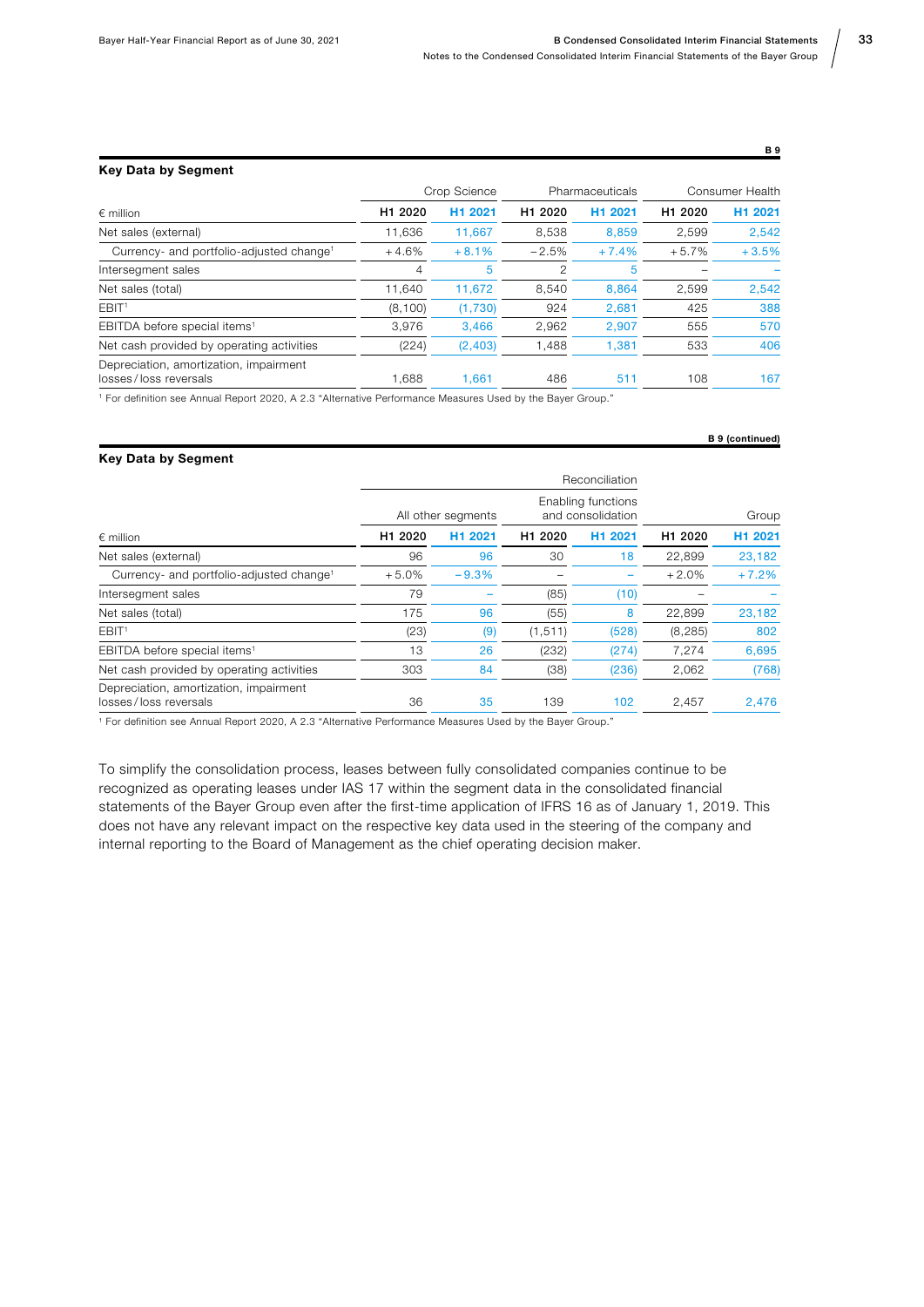The following table shows the reconciliation of EBITDA before special items of the above-mentioned segments and the reconciliation to income before income taxes of the Group from continuing operations:

#### Reconciliation of Segments' EBITDA Before Special Items to Group Income Before Income Taxes

| $\epsilon$ million                                                                                                               | Q <sub>2</sub> 20 <sub>20</sub> | Q <sub>2</sub> 20 <sub>21</sub> | H <sub>1</sub> 2020 | H <sub>1</sub> 2021 |
|----------------------------------------------------------------------------------------------------------------------------------|---------------------------------|---------------------------------|---------------------|---------------------|
| EBITDA before special items of segments                                                                                          | 2,995                           | 2.730                           | 7.506               | 6.969               |
| EBITDA before special items of enabling functions and consolidation                                                              | (112)                           | (153)                           | (232)               | (274)               |
| EBITDA before special items <sup>1</sup>                                                                                         | 2,883                           | 2,577                           | 7,274               | 6,695               |
| Depreciation, amortization and impairment losses/loss reversals<br>before special items of segments                              | (1,098)                         | (906)                           | (2, 282)            | (1,905)             |
| Depreciation, amortization and impairment losses/loss reversals<br>before special items of corporate functions and consolidation | (58)                            | (51)                            | (127)               | (102)               |
| Depreciation, amortization and impairment losses/loss reversals<br>before special items                                          | (1, 156)                        | (957)                           | (2, 409)            | (2,007)             |
| EBIT before special items of segments                                                                                            | 1.897                           | 1.824                           | 5.224               | 5.064               |
| EBIT before special items of enabling functions and consolidation                                                                | (170)                           | (204)                           | (359)               | (376)               |
| EBIT before special items <sup>1</sup>                                                                                           | 1,727                           | 1,620                           | 4,865               | 4,688               |
| Special items of segments                                                                                                        | (11, 510)                       | (3,801)                         | (11,998)            | (3,734)             |
| Special items of enabling functions and consolidation                                                                            | (1,001)                         | (100)                           | (1, 152)            | (152)               |
| Special items <sup>1</sup>                                                                                                       | (12, 511)                       | (3,901)                         | (13, 150)           | (3,886)             |
| <b>EBIT</b> of segments                                                                                                          | (9,613)                         | (1, 977)                        | (6, 774)            | 1,330               |
| EBIT of enabling functions and consolidation                                                                                     | (1, 171)                        | (304)                           | (1, 511)            | (528)               |
| EBIT <sup>1</sup>                                                                                                                | (10, 784)                       | (2, 281)                        | (8, 285)            | 802                 |
| Financial result                                                                                                                 | (276)                           | (99)                            | (928)               | (447)               |
| Income before income taxes                                                                                                       | (11,060)                        | (2,380)                         | (9, 213)            | 355                 |

1 For definition see Annual Report 2020, A 2.3 "Alternative Performance Measures Used by the Bayer Group."

In the second quarter of 2021, the establishment of provisions for settlements and defense costs within the Crop Science Division, mainly in connection with the glyphosate litigation, gave rise to other operating expenses of €3,458 million that were reported as special items.

In the previous year, there were special charges of €12,050 million for the glyphosate (Crop Science), dicamba (Crop Science), Essure™ (Pharmaceuticals) and PCB (Reconciliation) litigations.

In the second quarter of 2021, the additional expenses for settlements and the utilization of provisions previously established for this purpose resulted in a €271 million net increase in deferred tax assets (Q2 2020: €1,727 million) on future tax-deductible expenses.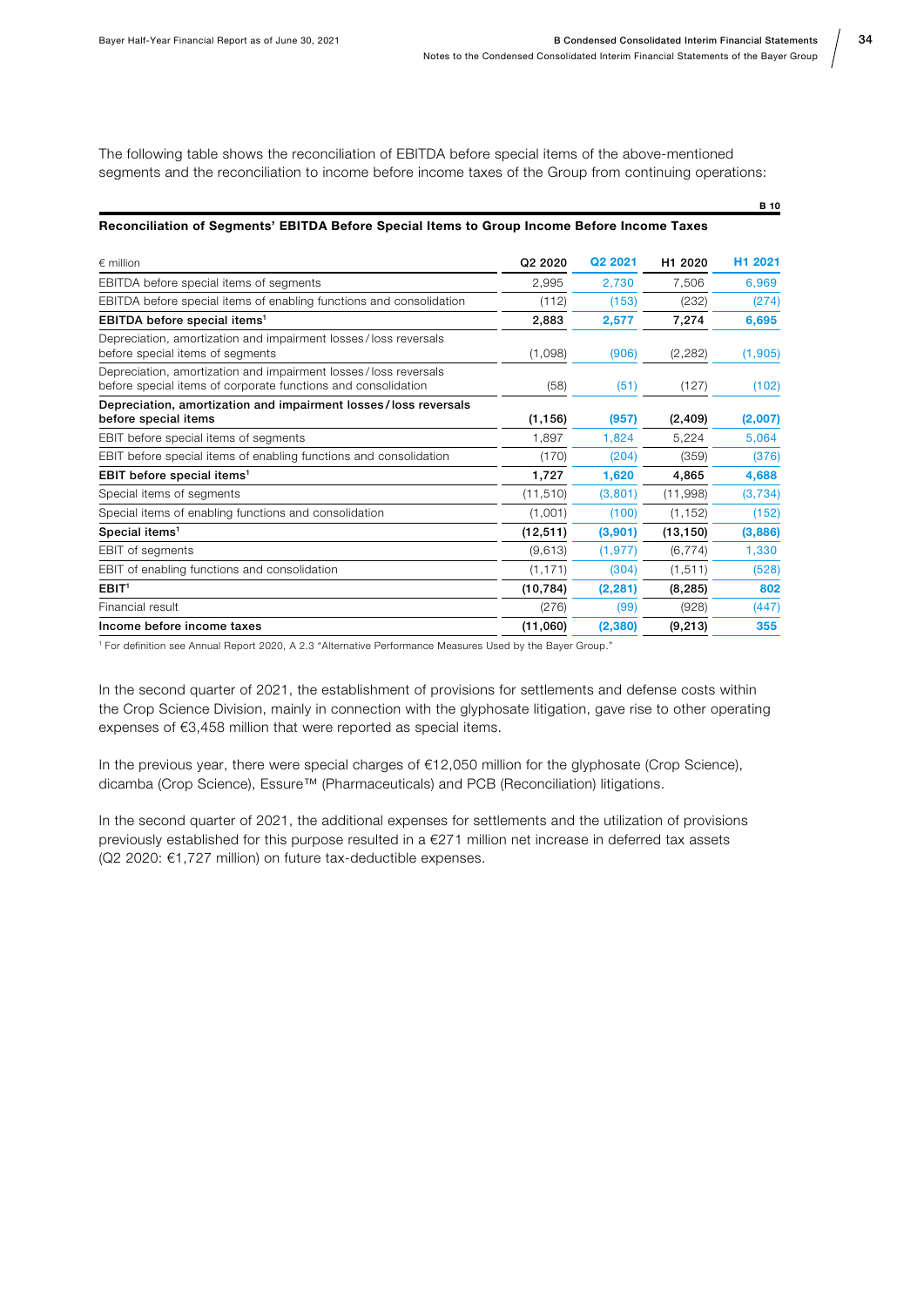#### Scope of consolidation

#### Changes in the scope of consolidation

The consolidated financial statements as of June 30, 2021, included 376 companies (December 31, 2020: 385 companies). Six joint ventures (December 31, 2020: six) and 26 associates (December 31, 2020: 21) were accounted for in the consolidated financial statements using the equity method according to IAS 28 (Investments in Associates and Joint Ventures).

#### Acquisitions, divestments and discontinued operations

#### Acquisitions in 2021

On June 2, 2021, Bayer completed the acquisition of 100% of the shares in two biotech companies: Noria Therapeutics Inc., New York City, New York, United States, and PSMA Therapeutics Inc., New York City, New York, United States. Through this acquisition, Bayer will obtain exclusive rights to a differentiated alpha radionuclide therapy based on actinium-225 and a small molecule targeting prostate-specific membrane antigen (PSMA), and in doing so will broaden its oncology portfolio of targeted alpha therapies (TAT). Bayer paid an upfront consideration of €8 million, and will make potential milestone payments of up to around €120 million until launch followed by potential additional sales-based milestone payments that will also amount to up to around €120 million. The acquisition does not fall within the scope of IFRS 3 and is presented as a capital expenditure for intangible assets relating to R&D projects. The two companies have been assigned to the Pharmaceuticals segment.

#### Acquisitions in 2020

On December 1, 2020, Bayer acquired 100% of the shares in Asklepios BioPharmaceutical, Inc. (AskBio), Durham, North Carolina, United States. This company has been fully consolidated since that date. AskBio specializes in the research, development and manufacturing of gene therapies across different therapeutic areas. Its development portfolio includes investigational preclinical and clinical stage development candidates for the treatment of neuromuscular, central nervous system, cardiovascular and metabolic diseases. The acquisition gives Bayer full rights to AskBio's gene therapy platform, including a broad intellectual property portfolio and an established contract development and manufacturing organization (CDMO). Bayer paid an upfront consideration of around €1,633 million. Further amounts totaling up to around €1,627 million are payable upon the achievement of pre-defined milestones. The purchase price primarily pertains to goodwill and intangible assets such as technologies for preclinical and clinical-stage development candidates as well as technologies and customer relationships in connection with AskBio's CDMO. The purchase price allocation for AskBio has not yet been concluded.

On November 16, 2020, Bayer increased its interest in Noho Health, Inc. (NoHo), New York, United States, from 11.9% to 70%. The company was fully consolidated as of that date. The remaining shares in circulation are likely to be purchased in early 2022 through the exercise of an agreed put and call option. The purchase price is based on the sales actually achieved in relation to projected sales, and mainly pertains to the Care/Of brand, under which NoHo offers consumers a personalized regimen of nutritional supplements. The acquisition strengthens Bayer's presence and digital capabilities in this fast-growing business within its Consumer Health segment. The purchase price allocation has not yet been concluded.

#### Assets held for sale and discontinued operations

There are no discontinued operations to report in 2021. In the prior year, the Animal Health business was reported as a discontinued operation in view of its sale to Elanco Animal Health LLC (Elanco), Greenfield, Indiana, United States, on the basis of the purchase agreement of August 20, 2019. The business was transferred to Elanco on August 1, 2020. The final purchase price, including adjustments typical for this type of transaction, was determined in the first quarter of 2021.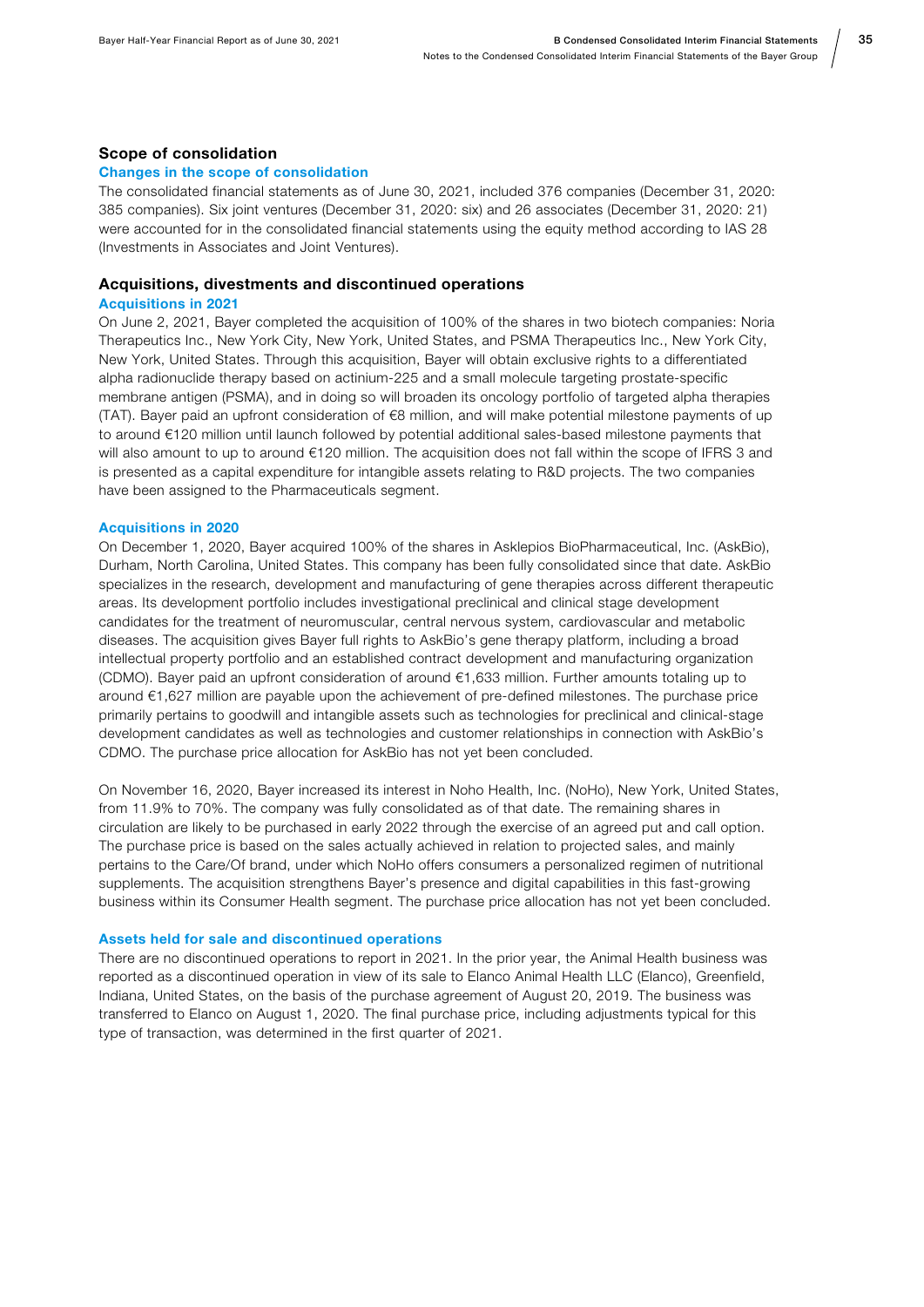The income statements for the discontinued operations in the prior year are given below:

#### Income Statements for Discontinued Operations

|                                                                                                                   | Animal Health       |                     |
|-------------------------------------------------------------------------------------------------------------------|---------------------|---------------------|
| $\epsilon$ million                                                                                                | Q <sub>2</sub> 2020 | Q <sub>2</sub> 2021 |
| Net sales                                                                                                         | 488                 |                     |
| Cost of goods sold                                                                                                | (134)               |                     |
| Gross profit                                                                                                      | 354                 |                     |
| Selling expenses                                                                                                  | (162)               |                     |
| Research and development expenses                                                                                 | (35)                |                     |
| General administration expenses                                                                                   | (50)                |                     |
| Other operating income/expenses                                                                                   | 5                   |                     |
| EBIT <sup>1</sup>                                                                                                 | 112                 |                     |
| <b>Financial result</b>                                                                                           | (5)                 |                     |
| Income before income taxes                                                                                        | 107                 |                     |
| Income taxes                                                                                                      | (36)                |                     |
| Income after income taxes                                                                                         | 71                  |                     |
| of which attributable to noncontrolling interest                                                                  |                     |                     |
| of which attributable to Bayer AG stockholders (net income)                                                       | 71                  |                     |
| 1 Februari 1986, 1997, Annual Dennis 0000, A.O.O. 6 Alternative Deutenmannes Meanwest Head by the Device Orains 8 |                     |                     |

Annual Report 2020, A 2.3 "Alternative Performance Measures Used by the Bayer Group.

#### Income Statements for Discontinued Operations

|                                                             |                     | Animal Health       |
|-------------------------------------------------------------|---------------------|---------------------|
| $\epsilon$ million                                          | H <sub>1</sub> 2020 | H <sub>1</sub> 2021 |
| Net sales                                                   | 984                 |                     |
| Cost of goods sold                                          | (273)               |                     |
| Gross profit                                                | 711                 |                     |
| Selling expenses                                            | (286)               |                     |
| Research and development expenses                           | (67)                |                     |
| General administration expenses                             | (103)               |                     |
| Other operating income/expenses                             | 9                   |                     |
| EBIT <sup>1</sup>                                           | 264                 |                     |
| <b>Financial result</b>                                     | (6)                 |                     |
| Income before income taxes                                  | 258                 |                     |
| Income taxes                                                | (67)                |                     |
| Income after income taxes                                   | 191                 |                     |
| of which attributable to noncontrolling interest            |                     |                     |
| of which attributable to Bayer AG stockholders (net income) | 191                 |                     |

<sup>1</sup> For definition see Annual Report 2020, A 2.3 "Alternative Performance Measures Used by the Bayer Group."

The cash flows from the discontinued operations in the prior year were as follows:

#### Cash Flows from Discontinued Operations

|                                                     | Animal Health |                 |  |
|-----------------------------------------------------|---------------|-----------------|--|
| $\epsilon$ million                                  |               | Q2 2020 Q2 2021 |  |
| Net cash provided by (used in) operating activities | 163           |                 |  |
| Net cash provided by (used in) investing activities | (14)          |                 |  |
| Net cash provided by (used in) financing activities | (149)         |                 |  |
| Change in cash and cash equivalents                 |               |                 |  |

B 11

B 12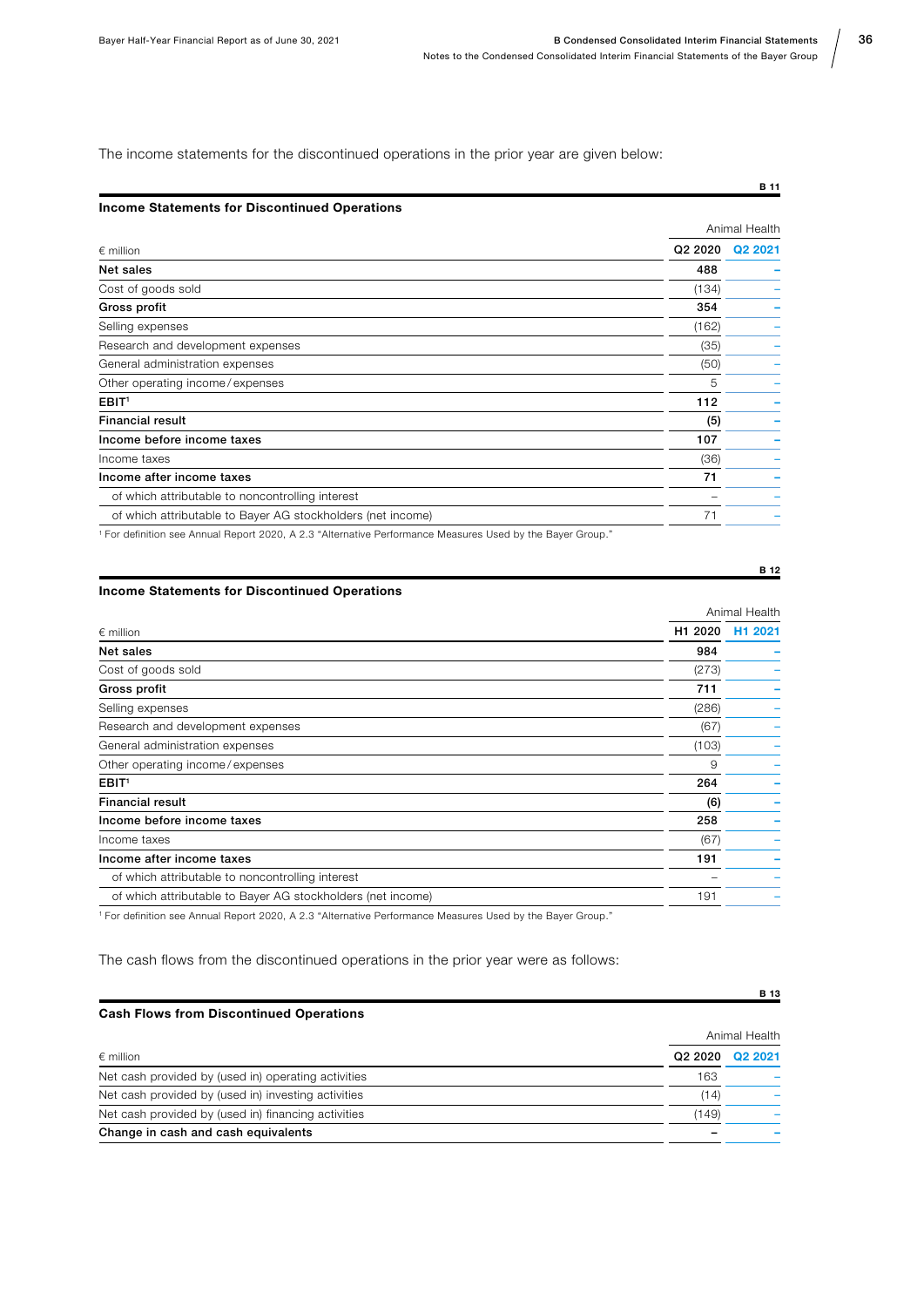| <b>Cash Flows from Discontinued Operations</b> |               |
|------------------------------------------------|---------------|
|                                                | Animal Health |

| $\epsilon$ million                                  |      | H1 2020 H1 2021 |
|-----------------------------------------------------|------|-----------------|
| Net cash provided by (used in) operating activities | 123  |                 |
| Net cash provided by (used in) investing activities | (26) |                 |
| Net cash provided by (used in) financing activities |      |                 |
| Change in cash and cash equivalents                 |      |                 |

As no cash was assigned to the discontinued operations, the balance of the cash provided was deducted again in financing activities.

The assets and liabilities held for sale totaled around €32 million as of June 30, 2021, and were attributable entirely to property, plant and equipment. They primarily related to the planned sale of a production facility in Brazil in the Pharmaceuticals segment.

#### Divestments in 2020

On February 11, 2020, Bayer announced an agreement with Nuvisan ICB GmbH, Neu-Ulm, Germany, to transfer a large part of the Berlin-based small molecule research unit to Nuvisan. The Nuvisan group is an international service provider for clinical studies, laboratory services and contract manufacturing for the pharmaceuticals industry. The agreement supports Bayer's increased focus on the flexibility and productivity of its R&D operating model. The transaction closed on June 30, 2020. The base selling price was €0 million, and the divestment loss amounted to €19 million.

#### Other intangible assets

Unscheduled impairment testing was performed in the second quarter of 2021 due to the details of the accelerated transformation program for central administrative functions becoming more concrete and the allocation to provisions for restructuring made in this connection, as well as updated corporate planning.

The impairment testing did not give rise to any material impairment losses or impairment loss reversals in the Pharmaceutical and Consumer Health segments.

Within the Crop Science segment, it resulted in the recognition of net impairment losses of €437 million on intangible assets. These concerned the cash-generating unit Corn Seed & Traits, with an impairment loss of €818 million (comprising €155 million on R&D projects, €526 million on patents and technologies, €117 million on brands and €20 million on marketing and distribution rights). The impairment loss was primarily attributable to changes in carrying amounts due to exchange rate fluctuations and an increase in the weighted average cost of capital at the end of the second quarter. In addition, an impairment loss reversal of €381 million was recognized for the glyphosate cash-generating unit (comprising €135 million on patents and technologies, and €246 million on brands), mainly due to improved business prospects. The impairment losses and impairment loss reversals on the assets of the cash-generating units were allocated to the cost of goods sold, selling expenses, and research and development expenses.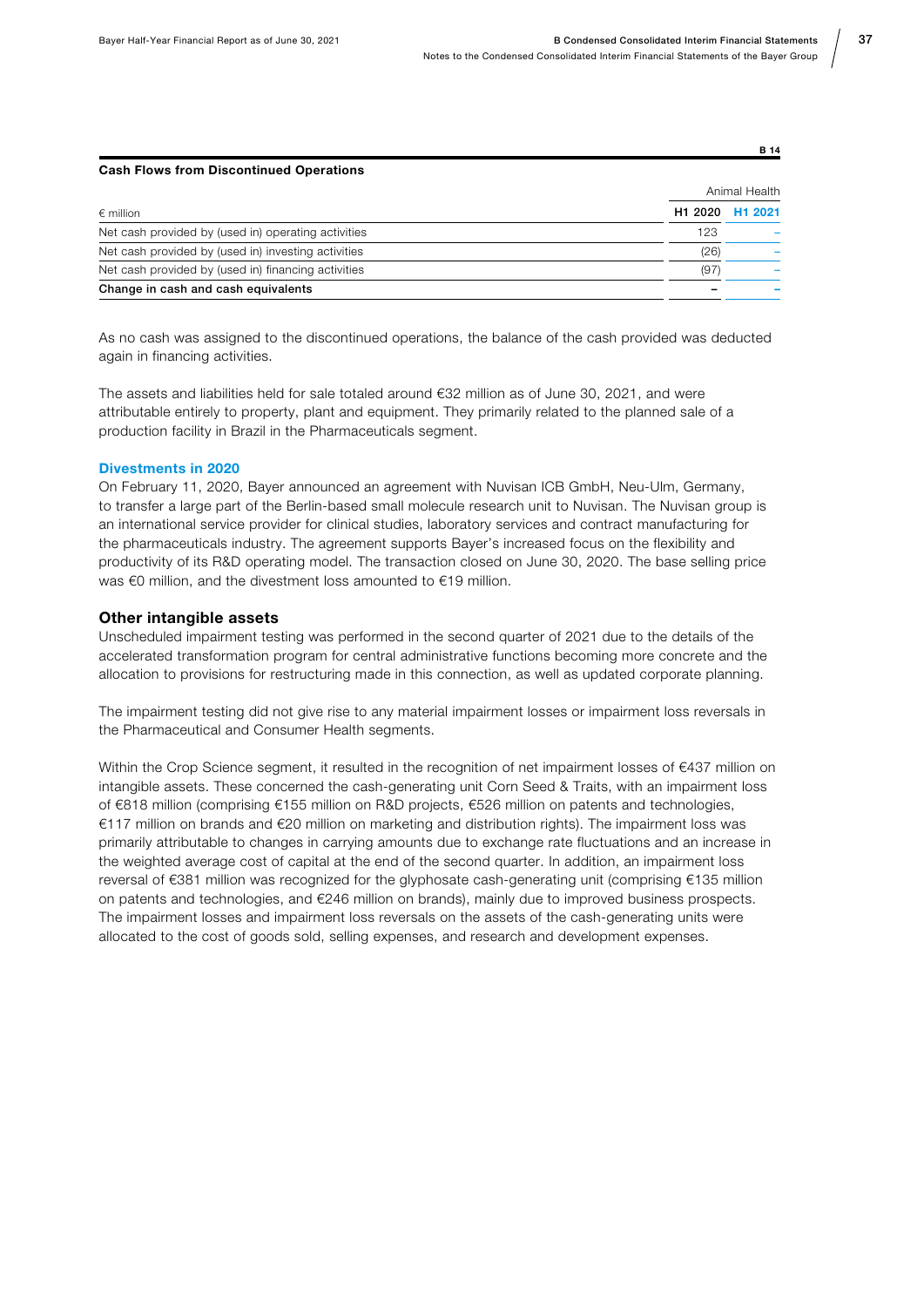The table below indicates the capital cost factors used in the impairment testing on the cash-generating units in the fourth quarter of 2020 and second quarter of 2021.

| <b>Impairment Testing Parameters</b> |                           |         |
|--------------------------------------|---------------------------|---------|
|                                      | After-tax cost of capital |         |
| %                                    | Q4 2020                   | Q2 2021 |
| Corn Seed & Traits                   | 7.4                       | 7.6     |
| Soybean Seed & Traits                | 7.0                       | 7.3     |
| Glyphosate                           | 8.0                       | 8.2     |
| Dicamba                              | 5.7                       | 6.1     |
| Cotton                               | 6.0                       | 6.9     |
| Canola                               | 5.7                       | 6.4     |
| Vegetable Seeds                      | 8.9                       | 9.3     |

The growth rates and capital cost factors used in the impairment testing of goodwill in the fourth quarter of 2020 and the second quarter of 2021 are shown in the following table:

| <b>Impairment Testing Parameters</b> |         |                                       |         |         |  |  |
|--------------------------------------|---------|---------------------------------------|---------|---------|--|--|
|                                      |         | Growth rate After-tax cost of capital |         |         |  |  |
| %                                    | Q4 2020 | Q2 2021                               | Q4 2020 | Q2 2021 |  |  |
| Crop Science                         | 2.0     | 2.0                                   | 7.8     | 8.0     |  |  |
| Pharmaceuticals                      | 0.0     | 0.0                                   | 5.3     | 5.1     |  |  |
| Consumer Health                      | 1.0     | 1.0                                   | 6.3     | 6.2     |  |  |

Testing goodwill for impairment involves calculating the fair value less costs to sell. No impairment losses were recognized on goodwill in the second quarter of 2021. In the prior year, impairment charges of €2,238 million were recognized on goodwill in the third quarter, and no impairment charges were recognized on goodwill in the fourth quarter.

#### Financial instruments

The following tables show the carrying amounts and fair values of the individual financial assets and liabilities by category of financial instrument under IFRS 9 and a reconciliation to the corresponding line items in the statements of financial position. Since the line items "Trade accounts receivable," "Other receivables," "Financial liabilities" and "Other liabilities" contain both financial instruments and nonfinancial assets or liabilities (such as other tax receivables), the reconciliation is shown in the column headed "Nonfinancial assets / liabilities."

38

B 15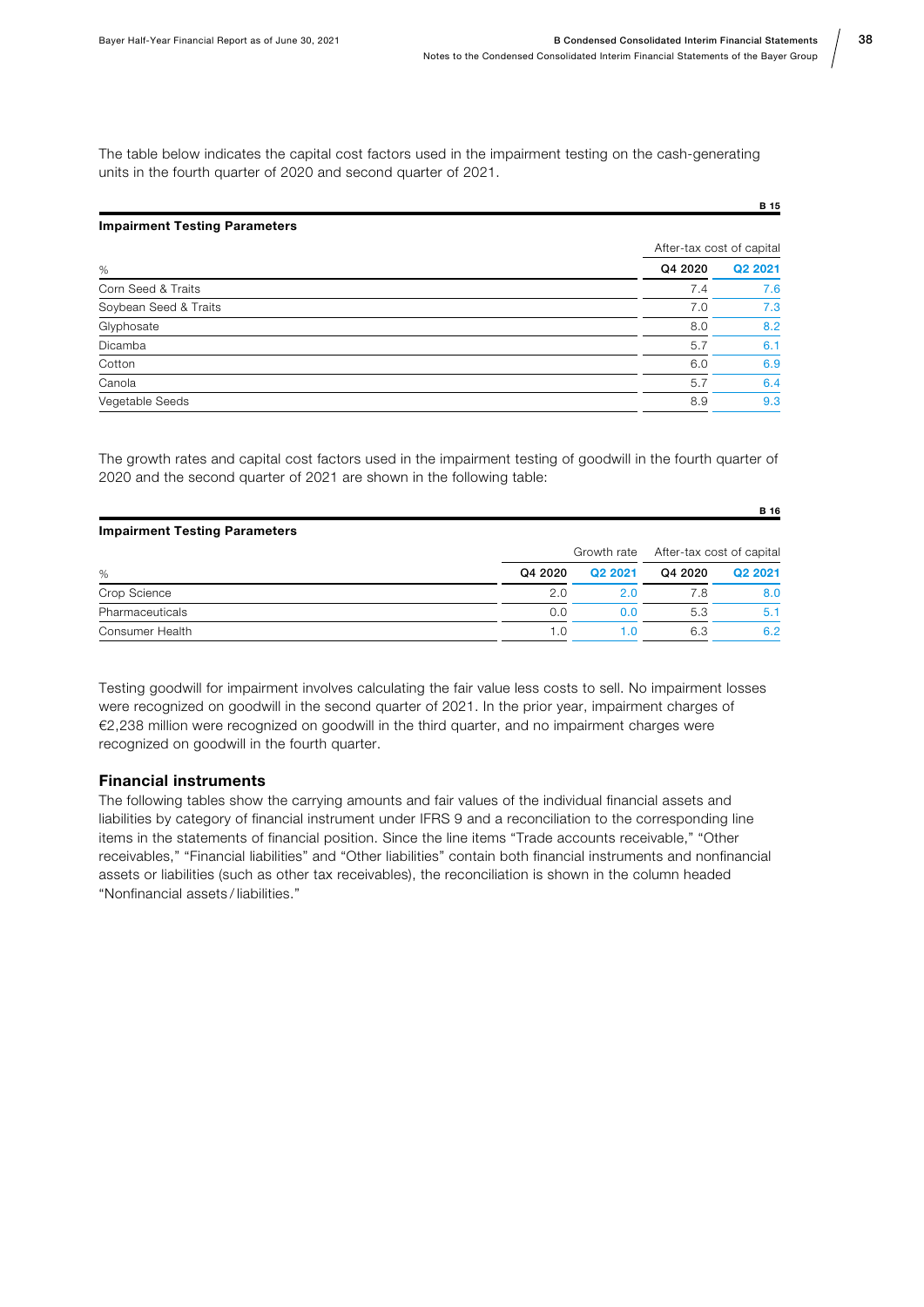#### Carrying Amounts and Fair Values of Financial Instruments

|                                                |                               |                                                                |                                                    |                                                         |                                    | June 30, 2021 |  |
|------------------------------------------------|-------------------------------|----------------------------------------------------------------|----------------------------------------------------|---------------------------------------------------------|------------------------------------|---------------|--|
|                                                |                               |                                                                |                                                    | Measured at fair value<br>[fair value for information4] |                                    |               |  |
| Measurement category (IFRS 9) <sup>1</sup>     | Measured at<br>amortized cost | Based on<br>quoted prices<br>in active<br>markets<br>(Level 1) | Based on<br>observable<br>market data<br>(Level 2) | Based on<br>unobservable<br>inputs<br>(Level 3)         | Nonfinancial<br>assets/liabilities |               |  |
| $\epsilon$ million                             | Carrying<br>amount            | Carrying<br>amount                                             | Carrying<br>amount                                 | Carrying<br>amount                                      | Carrying<br>amount                 | <b>Total</b>  |  |
| Trade accounts receivable                      | 12,673                        | 163                                                            |                                                    |                                                         | 239                                | 13,075        |  |
| AC                                             | 12,673                        |                                                                |                                                    |                                                         |                                    | 12,673        |  |
| FVTPL, mandatory <sup>2</sup>                  |                               | 163                                                            |                                                    |                                                         |                                    | 163           |  |
| Nonfinancial assets                            |                               |                                                                |                                                    |                                                         | 239                                | 239           |  |
| Other financial assets                         | 420                           | 2,773                                                          | 234                                                | 1,307                                                   |                                    | 4,734         |  |
| AC                                             | 390                           |                                                                | [390]                                              |                                                         |                                    | 390           |  |
| FVTPL, mandatory <sup>2</sup>                  |                               | 2,534                                                          | 15                                                 | 942                                                     |                                    | 3,491         |  |
| FVTOCI (no recycling), designated <sup>3</sup> |                               | 229                                                            |                                                    | 353                                                     |                                    | 582           |  |
| Derivatives                                    |                               | 10                                                             | 219                                                | 12                                                      |                                    | 241           |  |
| Lease receivables                              | 30                            |                                                                | $[30]$                                             |                                                         |                                    | 30            |  |
| Other receivables                              | 285                           |                                                                |                                                    | 74                                                      | 2,379                              | 2,738         |  |
| AC                                             | 285                           |                                                                | [285]                                              |                                                         |                                    | 285           |  |
| FVTPL, mandatory <sup>2</sup>                  |                               |                                                                |                                                    | 74                                                      |                                    | 74            |  |
| Nonfinancial assets                            |                               |                                                                |                                                    |                                                         | 2,379                              | 2,379         |  |
| Cash and cash equivalents                      | 3,389                         |                                                                |                                                    |                                                         |                                    | 3,389         |  |
| AC                                             | 3,389                         |                                                                | [3, 389]                                           |                                                         |                                    | 3,389         |  |
| <b>Total financial assets</b>                  | 16,767                        | 2,936                                                          | 234                                                | 1,381                                                   |                                    | 21,318        |  |
| of which AC                                    | 16,737                        |                                                                |                                                    |                                                         |                                    | 16,737        |  |
| of which FVTPL                                 |                               | 2,697                                                          | 15                                                 | 1,016                                                   |                                    | 3,728         |  |
| <b>Financial liabilities</b>                   | 40,139                        |                                                                | 149                                                |                                                         | 84                                 | 40,372        |  |
| AC                                             | 39,019                        | [34, 977]                                                      | [7,056]                                            |                                                         |                                    | 39,019        |  |
| Derivatives                                    |                               |                                                                | 149                                                |                                                         |                                    | 149           |  |
| Lease liabilities                              | 1,120                         |                                                                | [1, 145]                                           |                                                         |                                    | 1,120         |  |
| Nonfinancial liabilities                       |                               |                                                                |                                                    |                                                         | 84                                 | 84            |  |
| Trade accounts payable                         | 5,118                         |                                                                |                                                    |                                                         |                                    | 5,118         |  |
| AC                                             | 5,118                         |                                                                |                                                    |                                                         |                                    | 5,118         |  |
| Other liabilities                              | 850                           | 40                                                             | 265                                                | 1,222                                                   | 886                                | 3,263         |  |
| AC                                             | 850                           |                                                                | [850]                                              |                                                         |                                    | 850           |  |
| FVTPL (nonderivative), mandatory <sup>2</sup>  |                               |                                                                |                                                    | 1,221                                                   |                                    | 1,221         |  |
| Derivatives                                    |                               | 40                                                             | 265                                                | 1                                                       |                                    | 306           |  |
| Nonfinancial liabilities                       |                               |                                                                |                                                    |                                                         | 886                                | 886           |  |
| Total financial liabilities                    | 46,107                        | 40                                                             | 414                                                | 1,222                                                   |                                    | 47,783        |  |
| of which AC                                    | 44,987                        |                                                                |                                                    |                                                         |                                    | 44,987        |  |
| of which derivatives                           |                               | 40                                                             | 414                                                | $\mathbf{1}$                                            |                                    | 455           |  |

1 AC: at amortized cost

FVTOCI: at fair value through other comprehensive income

FVTPL: at fair value through profit or loss

2 Measured at fair value through profit or loss as required by IFRS 9

3 Measured at fair value through other comprehensive income under IFRS 9, paragraph 5.7.5

4 Fair value of the financial instruments at amortized cost under IFRS 7 paragraph 29(a)

39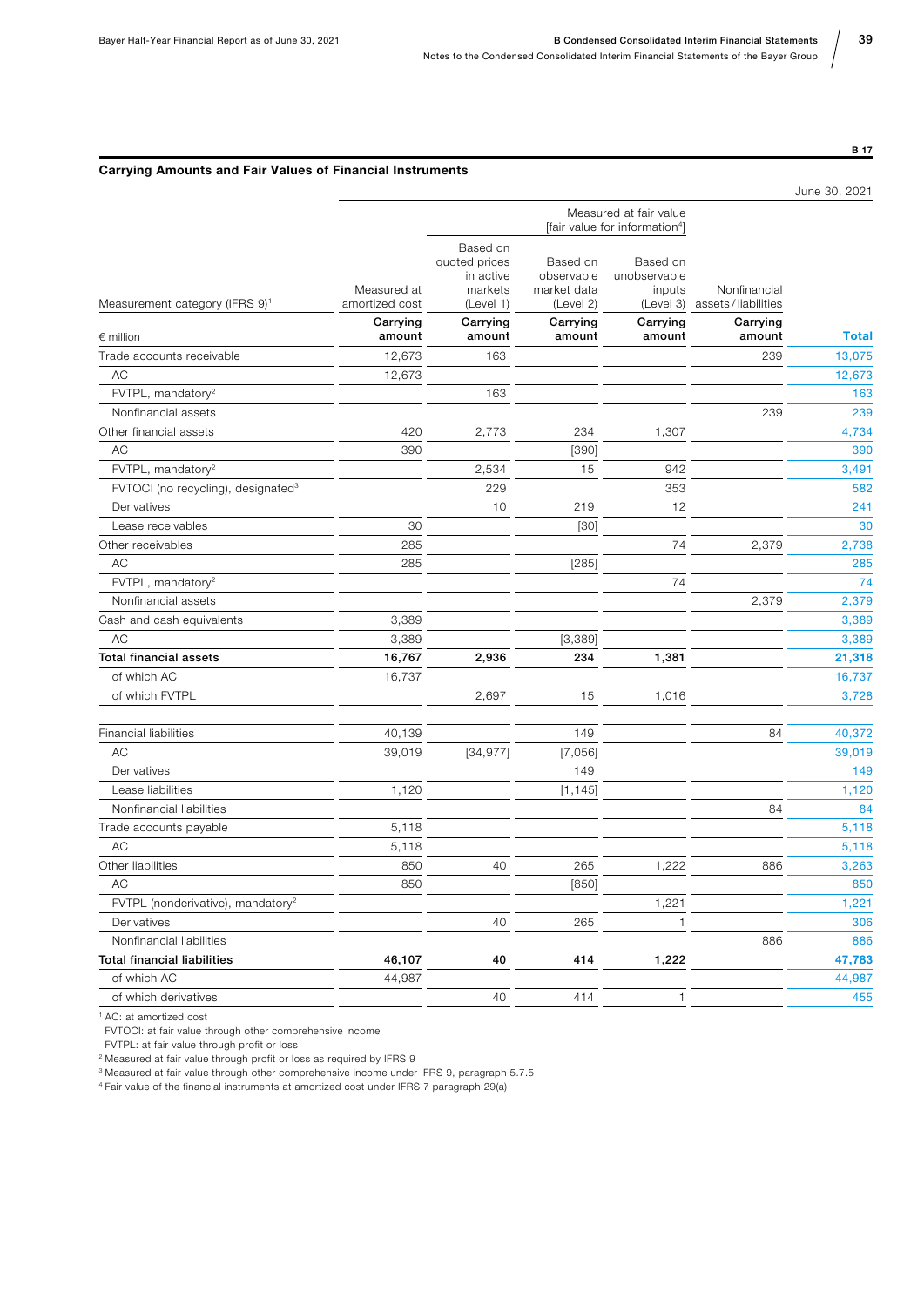#### Carrying Amounts and Fair Values of Financial Instruments

|                                                |                               |                                                                |                                                         |                                                 |                                    | Dec. 31, 2020  |
|------------------------------------------------|-------------------------------|----------------------------------------------------------------|---------------------------------------------------------|-------------------------------------------------|------------------------------------|----------------|
|                                                |                               |                                                                | Measured at fair value<br>[fair value for information4] |                                                 |                                    |                |
| Measurement category (IFRS 9) <sup>1</sup>     | Measured at<br>amortized cost | Based on<br>quoted prices<br>in active<br>markets<br>(Level 1) | Based on<br>observable<br>market data<br>(Level 2)      | Based on<br>unobservable<br>inputs<br>(Level 3) | Nonfinancial<br>assets/liabilities |                |
| $\epsilon$ million                             | Carrying<br>amount            | Carrying<br>amount                                             | Carrying<br>amount                                      | Carrying<br>amount                              | Carrying<br>amount                 | <b>Total</b>   |
| Trade accounts receivable                      | 9,120                         | 246                                                            |                                                         |                                                 | 189                                | 9,555          |
| AC                                             | 9,120                         |                                                                |                                                         |                                                 |                                    | 9,120          |
| FVTPL, mandatory <sup>2</sup>                  |                               | 246                                                            |                                                         |                                                 |                                    | 246            |
| Nonfinancial assets                            |                               |                                                                |                                                         |                                                 | 189                                | 189            |
| Other financial assets                         | 1,416                         | 3,714                                                          | 3,078                                                   | 1,287                                           |                                    | 9,495          |
| <b>AC</b>                                      | 1,414                         |                                                                | [1, 414]                                                |                                                 |                                    | 1,414          |
| FVTPL, mandatory <sup>2</sup>                  |                               | 3,642                                                          | 2,813                                                   | 931                                             |                                    | 7,386          |
| FVTOCI (no recycling), designated <sup>3</sup> |                               | 55                                                             |                                                         | 344                                             |                                    | 399            |
| Derivatives                                    |                               | 17                                                             | 265                                                     | 12                                              |                                    | 294            |
| Lease receivables                              | $\overline{2}$                |                                                                | $[2]$                                                   |                                                 |                                    | $\overline{2}$ |
| Other receivables                              | 323                           |                                                                |                                                         | 77                                              | 2,102                              | 2,502          |
| AC                                             | 323                           |                                                                | [323]                                                   |                                                 |                                    | 323            |
| FVTPL, mandatory <sup>2</sup>                  |                               |                                                                |                                                         | 77                                              |                                    | 77             |
| Nonfinancial assets                            |                               |                                                                |                                                         |                                                 | 2,102                              | 2,102          |
| Cash and cash equivalents                      | 4,191                         |                                                                |                                                         |                                                 |                                    | 4,191          |
| AC                                             | 4,191                         |                                                                | [4, 191]                                                |                                                 |                                    | 4,191          |
| <b>Total financial assets</b>                  | 15,050                        | 3,960                                                          | 3,078                                                   | 1,364                                           |                                    | 23,452         |
| of which AC                                    | 15,048                        |                                                                |                                                         |                                                 |                                    | 15,048         |
| of which FVTPL                                 |                               | 3,888                                                          | 2,813                                                   | 1,008                                           |                                    | 7,709          |
| <b>Financial liabilities</b>                   | 41,560                        |                                                                | 136                                                     |                                                 | 70                                 | 41,766         |
| AC                                             | 40,423                        | [34, 189]                                                      | [9,824]                                                 |                                                 |                                    | 40,423         |
| Derivatives                                    |                               |                                                                | 136                                                     |                                                 |                                    | 136            |
| Lease liabilities                              | 1,137                         |                                                                | [1, 175]                                                |                                                 |                                    | 1,137          |
| Nonfinancial liabilities                       |                               |                                                                |                                                         |                                                 | 70                                 | 70             |
| Trade accounts payable                         | 5,683                         |                                                                |                                                         |                                                 |                                    | 5,683          |
| AC                                             | 5,683                         |                                                                |                                                         |                                                 |                                    | 5,683          |
| Other liabilities                              | 858                           | 56                                                             | 224                                                     | 1,248                                           | 987                                | 3,373          |
| АC                                             | 858                           |                                                                | [858]                                                   |                                                 |                                    | 858            |
| FVTPL (nonderivative), mandatory <sup>2</sup>  |                               |                                                                |                                                         | 1,247                                           |                                    | 1,247          |
| Derivatives                                    |                               | 56                                                             | 224                                                     | $\mathbf{1}$                                    |                                    | 281            |
| Nonfinancial liabilities                       |                               |                                                                |                                                         |                                                 | 987                                | 987            |
| <b>Total financial liabilities</b>             | 48,101                        | 56                                                             | 360                                                     | 1,248                                           |                                    | 49,765         |
| of which AC                                    | 46,964                        |                                                                |                                                         |                                                 |                                    | 46,964         |
| of which derivatives                           |                               | 56                                                             | 360                                                     | $\mathbf{1}$                                    |                                    | 417            |

1 AC: at amortized cost

FVTOCI: at fair value through other comprehensive income

FVTPL: at fair value through profit or loss

2 Measured at fair value through profit or loss as required by IFRS 9

3 Measured at fair value through other comprehensive income under IFRS 9, paragraph 5.7.5

4 Fair value of the financial instruments at amortized cost under IFRS 7 paragraph 29(a)

40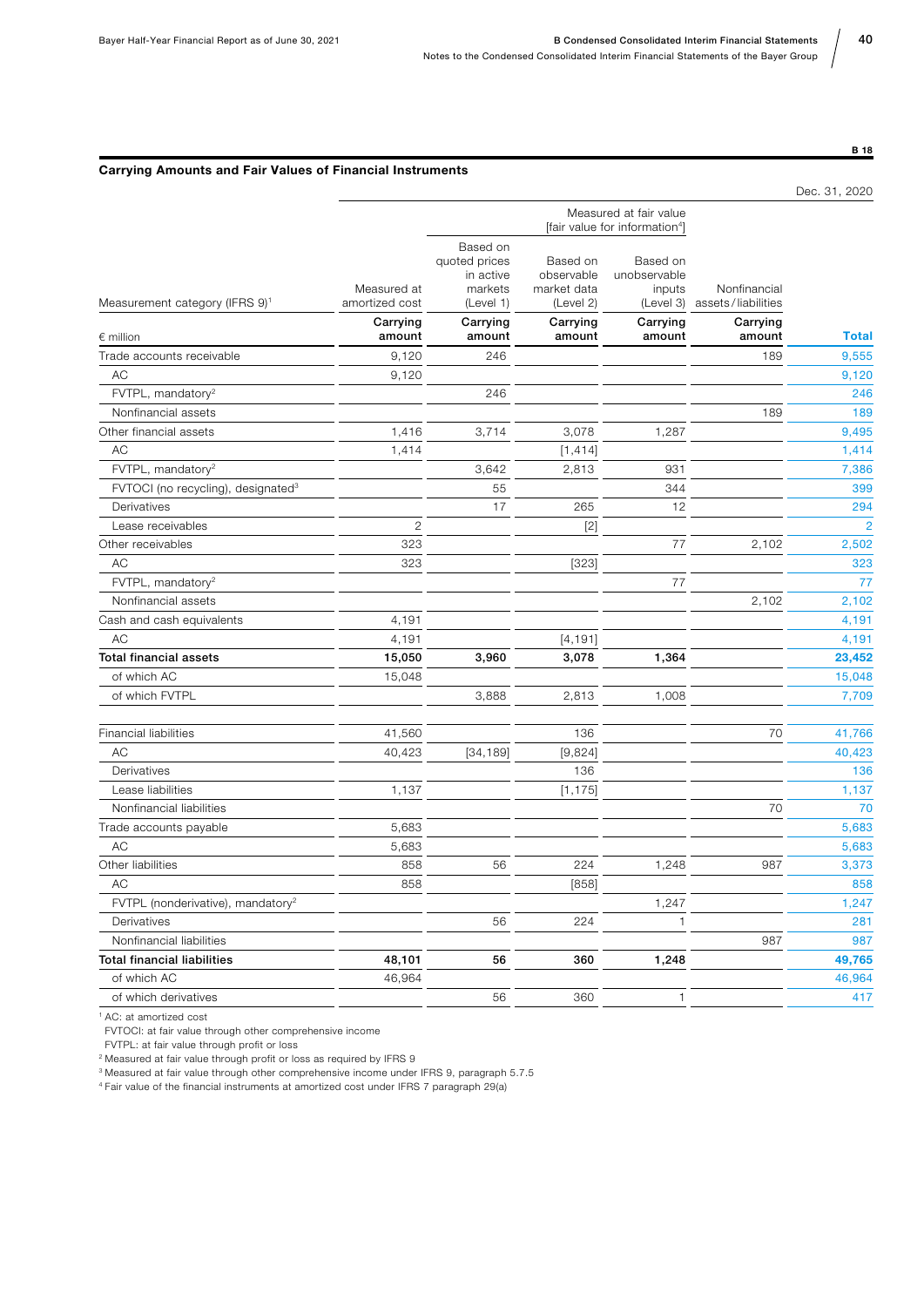41

Due to the short maturities of most trade accounts receivable and payable, other receivables and liabilities, and cash and cash equivalents, their carrying amounts at the closing date do not significantly differ from the fair values.

The fair values of financial assets and liabilities measured at amortized cost that are given for information are the present values of the respective future cash flows. The present values are determined by discounting the cash flows at a closing-date interest rate, taking into account the term of the assets or liabilities and also the creditworthiness of the counterparty in certain cases. Where a market price is available, however, this is deemed to be the fair value.

The fair values of financial assets measured at fair value correspond to quoted prices in active markets (Level 1), or are determined using valuation techniques based on observable market data as of the end of the reporting period (Level 2) or are the present values of the respective future cash flows, determined on the basis of unobservable inputs (Level 3).

The fair values of derivatives for which no publicly quoted prices exist in active markets (Level 1) are determined using valuation techniques based on observable market data as of the end of the reporting period (Level 2). In applying valuation techniques, credit or debt value adjustments are determined to account for the credit risk of the contractual party or Bayer.

Currency and commodity forward contracts are measured individually at their forward rates or forward prices on the closing date. These depend on spot rates or prices, including time spreads. The fair values of interest-rate hedging instruments and cross-currency interest-rate swaps were determined by discounting future cash flows over the remaining terms of the instruments at market rates of interest, taking into account any foreign currency translation as of the closing date in certain cases.

Fair values measured using unobservable inputs are categorized within Level 3 of the fair value hierarchy. This applies to certain debt or equity instruments, in some cases to the fair values of embedded derivatives, and to obligations for contingent consideration in business combinations. Credit risk is frequently the principal unobservable input used to determine the fair values of debt instruments classified as "FVTPL – at fair value through profit or loss" by the discounted cash flow method. Here the credit spreads of comparable issuers are applied. A significant increase in credit risk could result in a lower fair value, whereas a significant decrease could result in a higher fair value. However, a relative change of 10% in the credit spread does not materially affect the fair value.

When determining the fair values of contingent consideration from acquisitions recognized as financial liabilities within the "FVTPL (nonderivative) – at fair value through profit or loss" category, the principal unobservable input is the estimation of the probability that, for example, pre-defined milestones for research and development projects will be achieved or that sales targets will be attained, as well as the timing of the payments. Changes in these estimates may lead to significant increases or decreases in fair value.

Embedded derivatives are separated from their respective host contracts, provided these are not financial instruments. Such host contracts are generally sale or purchase agreements relating to the operational business. The embedded derivatives cause the cash flows from the contracts to vary with exchange-rate or price fluctuations, for example. The internal measurement of embedded derivatives is mainly performed using the discounted cash flow method, which is based on unobservable inputs. These include planned sales and purchase volumes, and prices derived from market data. Regular monitoring is carried out based on these fair values as part of quarterly reporting.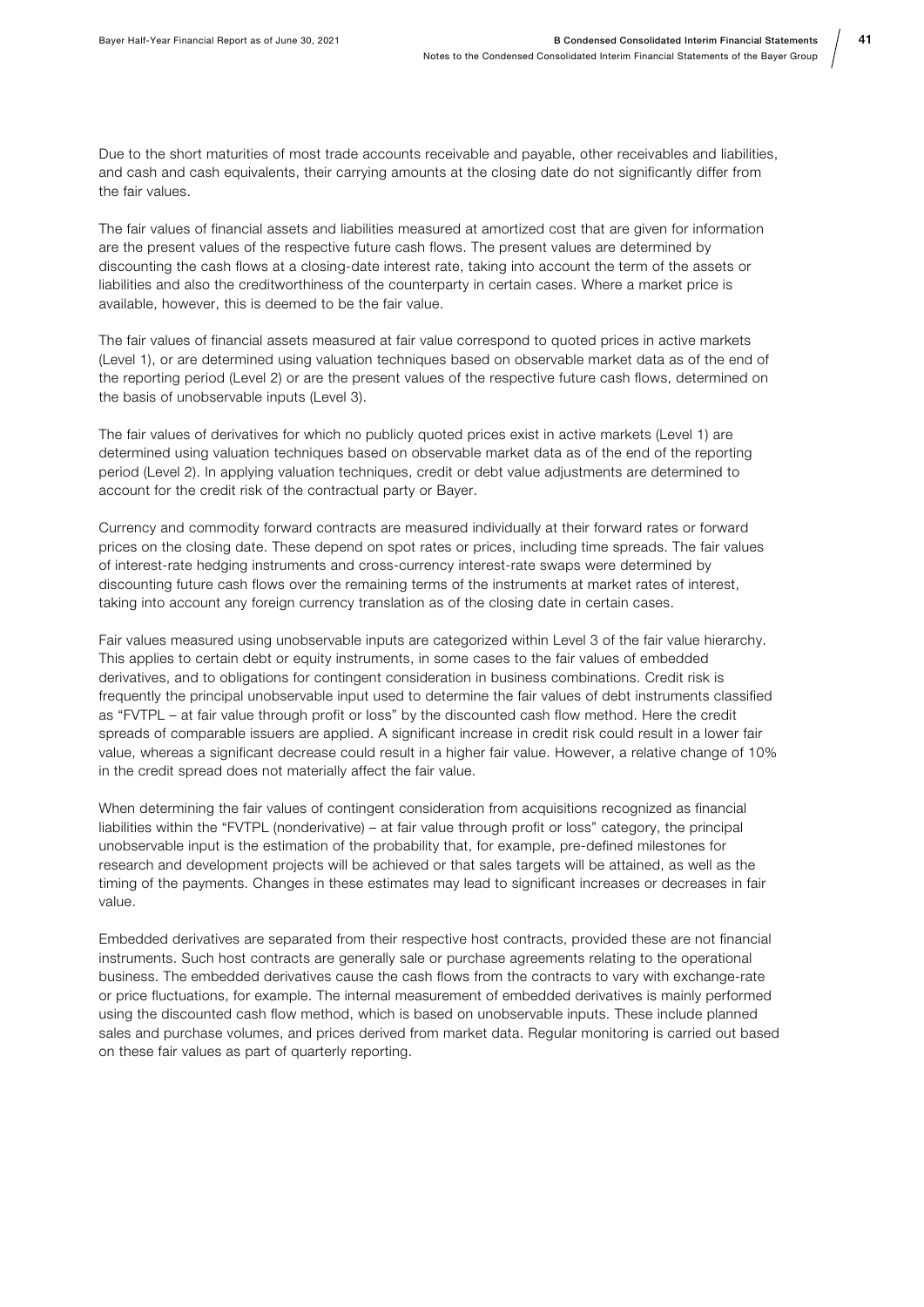The changes in the amount of financial assets and liabilities recognized at fair value based on unobservable inputs (Level 3) for each financial instrument category were as follows:

#### Development of Financial Assets and Liabilities (Level 3)

| $\epsilon$ million                                                                           | Assets -<br><b>FVTPL1</b> | <b>FVTOCI</b><br>(no recycling) <sup>1</sup> | Derivatives | Liabilities-<br><b>FVTPL</b><br>(net) (nonderivative) <sup>1</sup> | <b>Total</b> |
|----------------------------------------------------------------------------------------------|---------------------------|----------------------------------------------|-------------|--------------------------------------------------------------------|--------------|
| Carrying amounts (net), January 1, 2021                                                      | 1,008                     | 344                                          |             | (1, 247)                                                           | 116          |
| Gains (losses) recognized in profit or loss                                                  |                           |                                              |             | 41                                                                 | 41           |
| of which related to assets/liabilities recognized<br>in the statements of financial position |                           |                                              |             | 41                                                                 | 41           |
| Gains (losses) recognized outside profit or loss                                             |                           | 25                                           |             |                                                                    | 25           |
| Additions of assets (liabilities)                                                            | 5                         | 20                                           |             |                                                                    | 25           |
| Settlements of (assets) liabilities                                                          | (1)                       |                                              |             | 23                                                                 | 21           |
| Transfer into Level 1                                                                        |                           | (42)                                         |             |                                                                    | (42)         |
| Exchange differences                                                                         | 3                         |                                              |             | (38)                                                               | (27)         |
| Carrying amounts (net), June 30, 2021                                                        | 1,016                     | 353                                          |             | (1,221)                                                            | 159          |
| I Osa dalah D. 47 dan alaftatti asa ad magagunama and andamantas                             |                           |                                              |             |                                                                    |              |

See table B 17 for definitions of measurement categories.

#### Development of Financial Assets and Liabilities (Level 3)

| $\epsilon$ million                                                                           | Assets –<br><b>FVTPL1</b> | <b>FVTOCI</b><br>(no recycling) $1$ | <b>Derivatives</b> | Liabilities-<br><b>FVTPL</b><br>(net) (nonderivative) <sup>1</sup> | <b>Total</b> |
|----------------------------------------------------------------------------------------------|---------------------------|-------------------------------------|--------------------|--------------------------------------------------------------------|--------------|
| Carrying amounts (net), January 1, 2020                                                      | 987                       | 232                                 |                    | (193)                                                              | 1,033        |
| Gains (losses) recognized in profit or loss                                                  |                           |                                     |                    | (6)                                                                | (3)          |
| of which related to assets/liabilities recognized<br>in the statements of financial position | 4                         |                                     | '1)                | (6)                                                                | (3)          |
| Gains (losses) recognized outside profit or loss                                             |                           | 19                                  |                    |                                                                    | 19           |
| Additions of assets (liabilities)                                                            |                           | 2                                   |                    |                                                                    | 3            |
| Settlements of (assets) liabilities                                                          |                           |                                     |                    |                                                                    |              |
| Disposals from divestments/changes in scope<br>of consolidation                              |                           |                                     |                    |                                                                    |              |
| Carrying amounts (net), June 30, 2020                                                        | 992                       | 259                                 |                    | (198)                                                              | 1,059        |

1 See table B 18 for definitions of measurement categories.

The changes recognized in profit or loss were included in other operating income / expenses, as well as in the financial result in interest income, exchange gains or losses, and other financial income and expenses.

#### Equity instruments

Equity instruments are generally held for medium- to long-term strategic purposes and are therefore measured at fair value through other comprehensive income. Otherwise they are measured at fair value through profit or loss, as was the case with our interests in Covestro AG, Elanco Animal Health Inc., and Century Therapeutics LLC. The latter company was accounted for in the Bayer Group consolidated financial statements as an associate using the equity method until June 2021. Its IPO in June 2021 led to the loss of significant influence and resulted in a change in accounting method. Since then, the shares held by Bayer have been measured at fair value through profit or loss.

Changes in the fair value of equity instruments measured at fair value through other comprehensive income resulted in the recognition of a net gain of €212 million (before tax) in other comprehensive income. Changes in the fair value of equity instruments measured at fair value through profit or loss led to the recognition of a net gain of €129 million (before tax) in the financial result.

42

B 19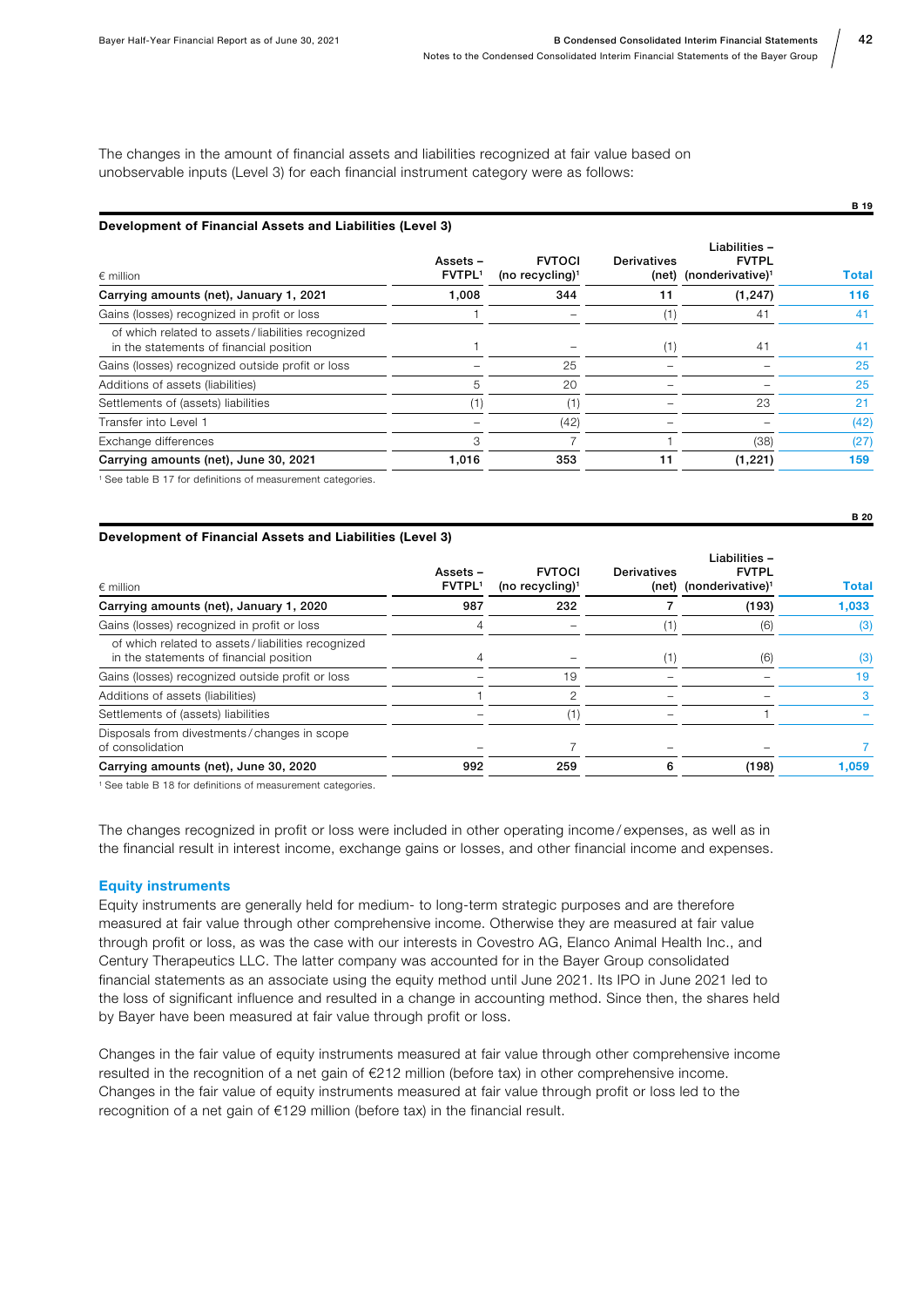#### Repayment of financial liabilities

Bayer AG redeemed at maturity a bond with a nominal volume of €750 million in January 2021. Bayer U.S. Finance II LLC, United States, repaid two bonds with a combined volume of US\$2.5 billion (€2.1 billion) in May and June 2021, respectively. In addition, Bayer Holding Ltd., Japan, redeemed at maturity a bond with a nominal volume of JPY10 billion (€75 million) in May 2021.

#### Sale of interests in Covestro and Elanco

The Bayer Group sold its remaining shares in Covestro AG and Elanco Animal Health Inc. over the course of the first half of the year.

#### Contingent liabilities

As of June 30, 2021, other contingent liabilities declined by approximately €0.4 billion. Contingent liabilities primarily related to tax and labor law as well as other matters in countries such as Germany, the United States, Brazil and Italy.

#### Legal Risks

To find out more about the Bayer Group's legal risks, please see Note [30] to the consolidated financial statements in the Bayer Annual Report 2020, which can be downloaded free of charge at www.bayer.com. Since the Bayer Annual Report 2020, the following significant changes have occurred in respect of the legal risks:

#### Product-related litigation

Roundup™ (glyphosate): A large number of lawsuits from plaintiffs claiming to have been exposed to glyphosate-based products manufactured by Bayer's subsidiary Monsanto have been served upon Monsanto in the United States. Glyphosate is the active ingredient contained in a number of Monsanto's herbicides, including Roundup™-branded products. Plaintiffs allege personal injuries resulting from exposure to those products, including non-Hodgkin lymphoma (NHL) and multiple myeloma, and seek compensatory and punitive damages. Additional lawsuits are anticipated.

In 2020, Monsanto reached an agreement in principle with plaintiffs, without admission of liability, to settle most of the current Roundup™ litigation and to put in place a mechanism to resolve potential future claims. Monsanto continues to make progress and per July 2021 has reached settlements and/or is close to settling in a substantial number of cases; including non-eligible cases this amounts to approximately 96,000 cases out of the approximately 125,000 cases reported in the Annual Report 2020.

The mechanism to resolve potential future claims involved a class settlement agreement between Monsanto and plaintiffs' counsel. This agreement required approval by Judge Chhabria of the U.S. District Court for the Northern District of California. In May 2021, Judge Chhabria denied the class agreement. Following the judge's denial, in May 2021 Bayer announced a series of measures to resolve potential future glyphosate litigation, combining both legal and commercial actions. In July, Bayer provided an update on the progress made and announced additional details. Bayer has developed two scenarios based on a potential ruling by the Supreme Court of the United States in the Hardeman case. If the Supreme Court accepts the petition, which Bayer plans to file in August, for review and rules in favor of Bayer, it would effectively end potential future litigation. The second scenario assumes that the Supreme Court either refuses to hear the Hardeman case or issues a ruling in favor of the plaintiff, in which case Bayer would activate its own claims administration program. Bayer has implemented corresponding accounting measures for this scenario, resulting in a discounted allocation to provisions for litigations of €3.5 billion in the second quarter of 2021 on top of the existing provisions.

Bayer is confident that this provides an effective path to manage and address any risks from potential future Roundup™ litigation, while simultaneously giving Bayer more control going forward. Bayer continues to believe there is no reason for safety concerns in connection with these products.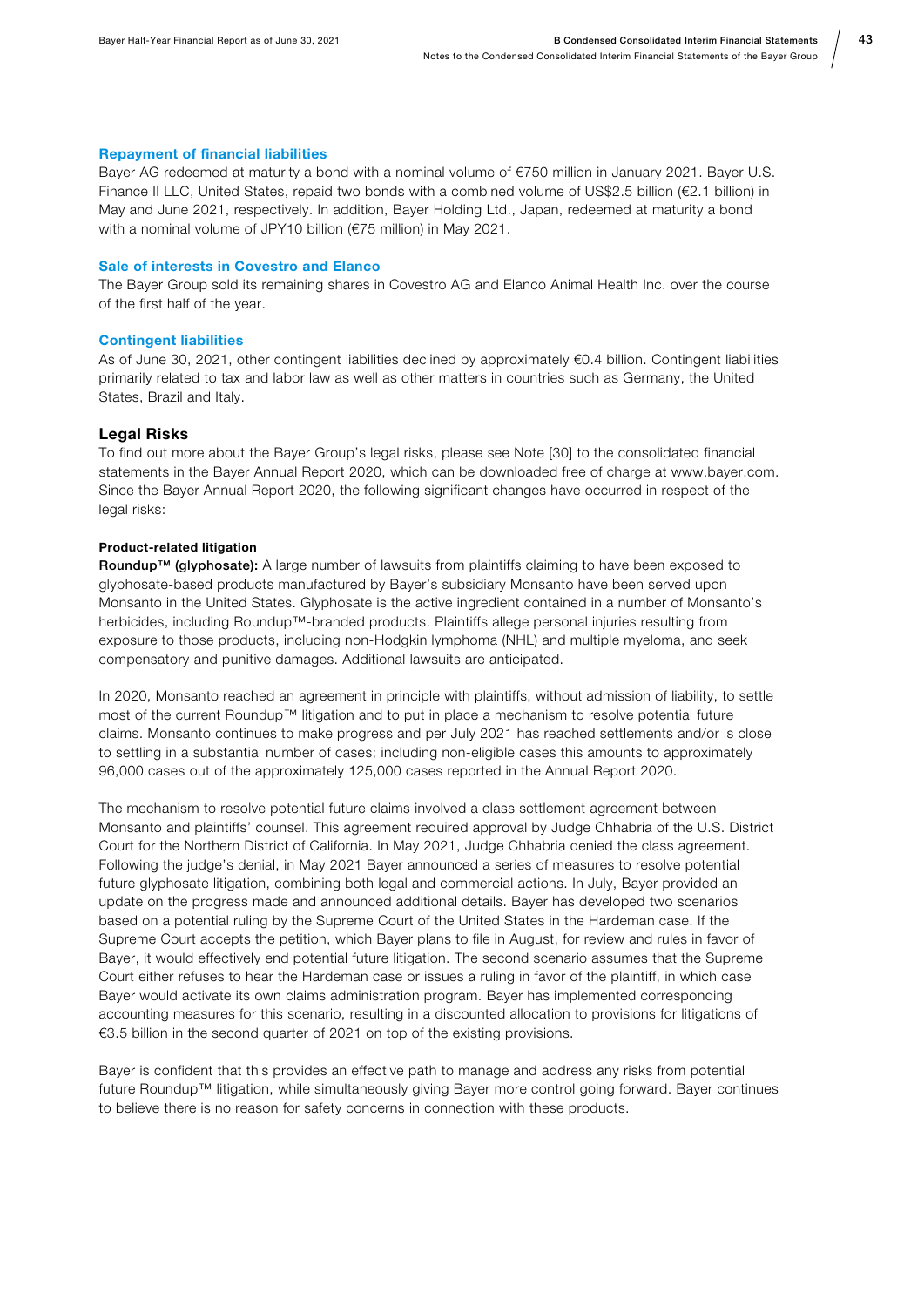The three cases that have so far gone to trial – Johnson, Hardeman and Pilliod – are not covered by the settlement. In May 2021, the 9<sup>th</sup> Circuit ruled against Monsanto in the Hardeman appeal. The company will petition the Supreme Court of the United States for review in Hardeman. The Pilliod appeal remains pending before the California Court of Appeal. The Johnson case was concluded with payment of the US\$20.5 million final judgment plus interest in March 2021.

As of July 13, 2021, a total of 22 Canadian lawsuits relating to Roundup™ and 11 seeking class action certification had been served upon Bayer.

Dicamba: As of July 13, 2021, lawsuits from approximately 230 plaintiffs had been served upon Bayer's subsidiary Monsanto and co-defendant BASF in both state and federal courts in the United States alleging that Monsanto's XtendiMax™ herbicide as well as other products containing dicamba caused crop damage from off-target movement. In 2020, Monsanto reached a global agreement with the plaintiffs to settle the dicamba litigation. Following the dicamba settlement, two additional dicamba lawsuits were filed and served upon Bayer: In May 2021, a honey producer (Coy's Honey Farms) filed suit in the Eastern District of Arkansas against Bayer and BASF alleging damages to his honey business caused by dicamba. The case will be transferred to the Dicamba MDL in Missouri. In June 2021, approximately 60 Texas vineyard growers filed a single lawsuit in Jefferson County, Texas state court alleging dicamba damage to their vineyards. The lawsuit names Bayer, Monsanto and BASF as defendants. In July 2021, the lawsuit was removed to the Eastern District of Texas and was listed on a tag-along letter seeking transfer to the Dicamba MDL.

#### Patent disputes

Betaferon™/ Betaseron™: In Bayer's patent litigation against Biogen MA Inc. in a U.S. federal court regarding Betaseron™, Bayer's drug product for the treatment of multiple sclerosis, the U.S. federal court entered final judgment in favor of EMD Serono, Inc. and Pfizer Inc. and, separately, in favor of Bayer and Novartis Pharmaceuticals Corporation ("Novartis") in March 2021. This terminates the patent dispute regarding Betaseron™ and Extavia™, another drug product for the treatment of multiple sclerosis which is manufactured by Bayer, but distributed in the United States by Novartis.

Jivi™ (BAY94-9027): In 2018, Nektar Therapeutics ("Nektar"), Baxalta Incorporated and Baxalta U.S., Inc. (together "Baxalta") filed a complaint in a U.S. federal court against Bayer alleging that BAY94-9027, approved as Jivi™ in the United States for the treatment of hemophilia, infringes five patents by Nektar. In parallel proceedings before the same U.S. federal court over infringement of a Bayer patent by Baxalta's hemophilia treatment Adynovate™, the court ordered Baxalta in 2019 to pay US\$182 million to Bayer. In March 2021, the U.S. Court of Appeals for the Federal Circuit affirmed the order in favor of Bayer. In May 2021, Bayer, Baxalta and Nektar agreed to settle their patent disputes. Bayer and Baxalta will both be able to continue to market their respective hemophilia treatments.

#### Further legal proceedings

PCBs: Bayer's subsidiary Monsanto has been named in lawsuits brought by various governmental entities in the United States claiming that Monsanto, Pharmacia and Solutia, collectively as a manufacturer of PCBs, should be responsible for a variety of damages due to PCBs in the environment, including bodies of water, regardless of how PCBs came to be located there. PCBs are chemicals that were widely used for various purposes until the manufacture of PCBs was prohibited by the EPA in the United States in 1979. Monsanto also faces numerous lawsuits claiming personal injury and/or property damage due to use of and exposure to PCB products. In July 2021, a jury in King County, Washington, awarded a total amount of US\$185 million (compensatory and punitive damages) to three plaintiffs alleging personal injury from allegedly being exposed to PCB in their workplace, the Sky Valley Education Center. Bayer disagrees with the verdict and plans to pursue post-trial motions and, if necessary, an appeal. The undisputed evidence in this case does not support the conclusions that plaintiffs were exposed to unsafe levels of PCBs or that any exposure could have possibly caused their claimed injuries. There are approximately 200 possible plaintiffs in connection with the relevant building. We believe that we also have meritorious defenses in these matters and intend to defend ourselves vigorously.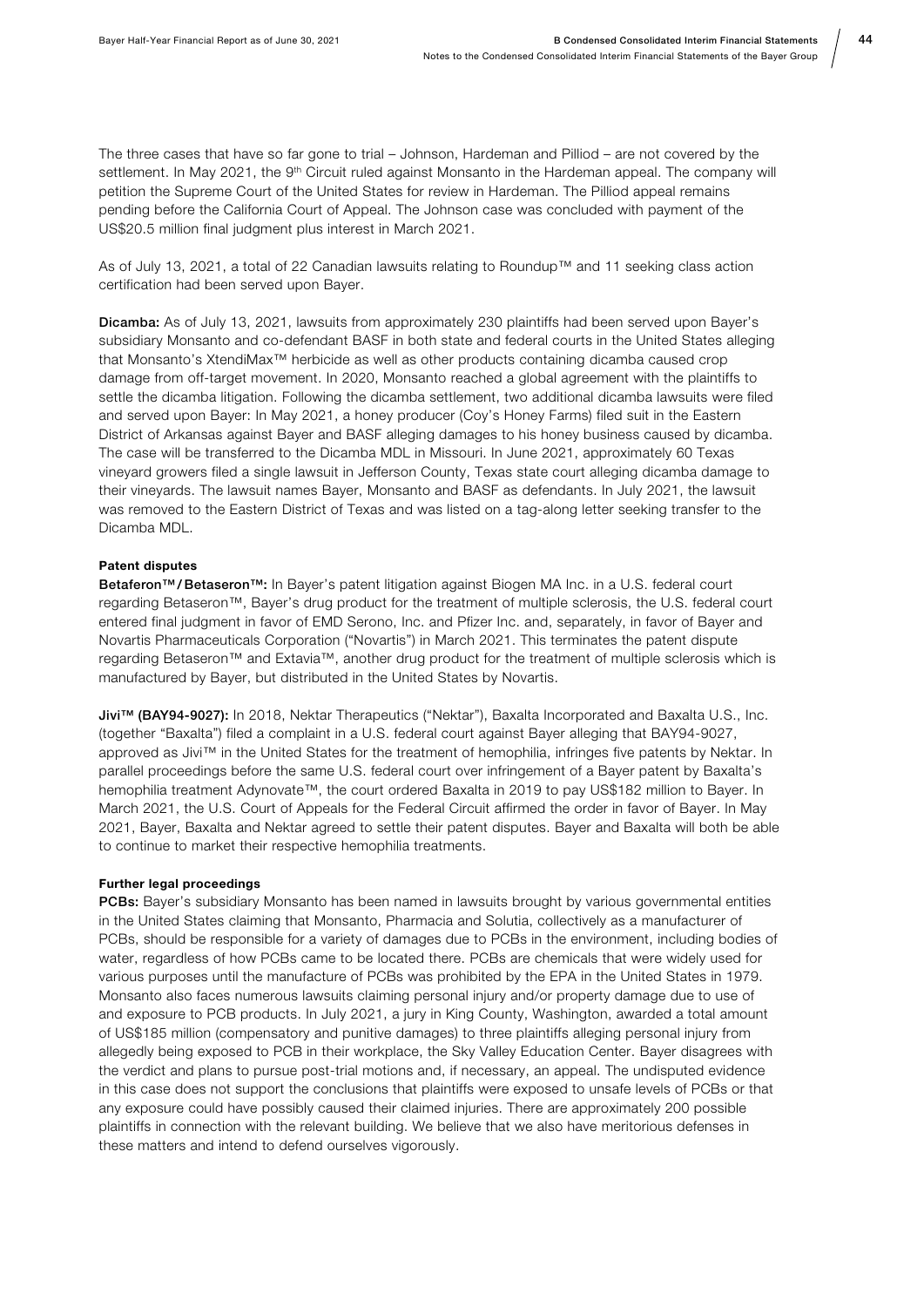#### Notes to the Statements of Cash Flows

Net operating cash flow from continuing operations in the first half of 2021 amounted to minus €768 million (H1 2020: €2,062 million). The decline compared with the prior-year period was due in particular to net cash outflows of €3.1 billion to resolve litigations. Cash inflows from the patent dispute surrounding our product Jivi™ were among the factors that had a positive impact. The high, positive change in other working capital in the second quarter of 2021 pertained in particular to the  $\epsilon$ 3.5 billion discounted allocation to provisions for the glyphosate litigations, which neutralizes the corresponding effect in EBIT.

The net cash inflow for investing activities in the first half of the year amounted to €4,392 million (H1 2020: net cash outflow of €1,019 million). We invested €822 million (H1 2020: €976 million) in property, plant and equipment and intangible assets. Cash outflows for divestments came to €57 million (H1 2020: €65 million) and were attributable to the final purchase price adjustment from the sale of the Animal Health business. Cash outflows for acquisitions amounted to €23 million (H1 2020: €106 million) and mainly comprised a payment for the achievement of a research-based milestone. Net cash inflows from current financial assets totaled €4,891 million (H1 2020: net cash outflows of €274 million) and primarily arose from the sale of investments in money market funds.

There was a net cash outflow of €4,490 million for financing activities (H1 2020: €1,090 million). This included net loan repayments of €2,000 million (H1 2020: net borrowings of €2,298 million). Net interest payments came to €525 million (H1 2020: €637 million). We paid out €1,965 million in dividends (H1 2020: €2,751 million).

#### Related Parties

Related parties as defined in IAS 24 (Related Party Disclosures) are those legal entities and natural persons that are able to exert influence on Bayer AG and its subsidiaries or over which Bayer AG or its subsidiaries exercise control or joint control or have a significant influence. They include, in particular, nonconsolidated subsidiaries, joint ventures and associates included in the consolidated financial statements at cost of acquisition or using the equity method, post-employment benefit plans and the corporate officers of Bayer AG.

Related-party transactions were not material from the viewpoint of the Bayer Group.

#### Other information

On April 27, 2021, the Annual Stockholders' Meeting approved the proposal by the Board of Management and the Supervisory Board that a dividend of €2.00 per share entitled to the dividend be paid for the 2020 fiscal year.

The actions of the members of the Board of Management and the Supervisory Board serving in 2020 were ratified in accordance with the proposals by the Board of Management and the Supervisory Board.

Two stockholder representatives were elected to the Supervisory Board in accordance with the nominations submitted by the Supervisory Board.

The proposal by the Board of Management and Supervisory Board to amend the compensation of the Supervisory Board, which is set forth in Article 12 of the company's Articles of Incorporation, was approved by the Annual Stockholders' Meeting.

In accordance with the proposal by the Supervisory Board, Deloitte GmbH Wirtschaftsprüfungsgesellschaft, Munich, Germany, was elected auditor of the annual and consolidated financial statements for 2021, and also to review, if applicable, the condensed financial statements and interim management report as of June 30, 2021, and, if applicable, the condensed financial statements and interim management reports as of September 30, 2021, and March 31, 2022, if these are prepared.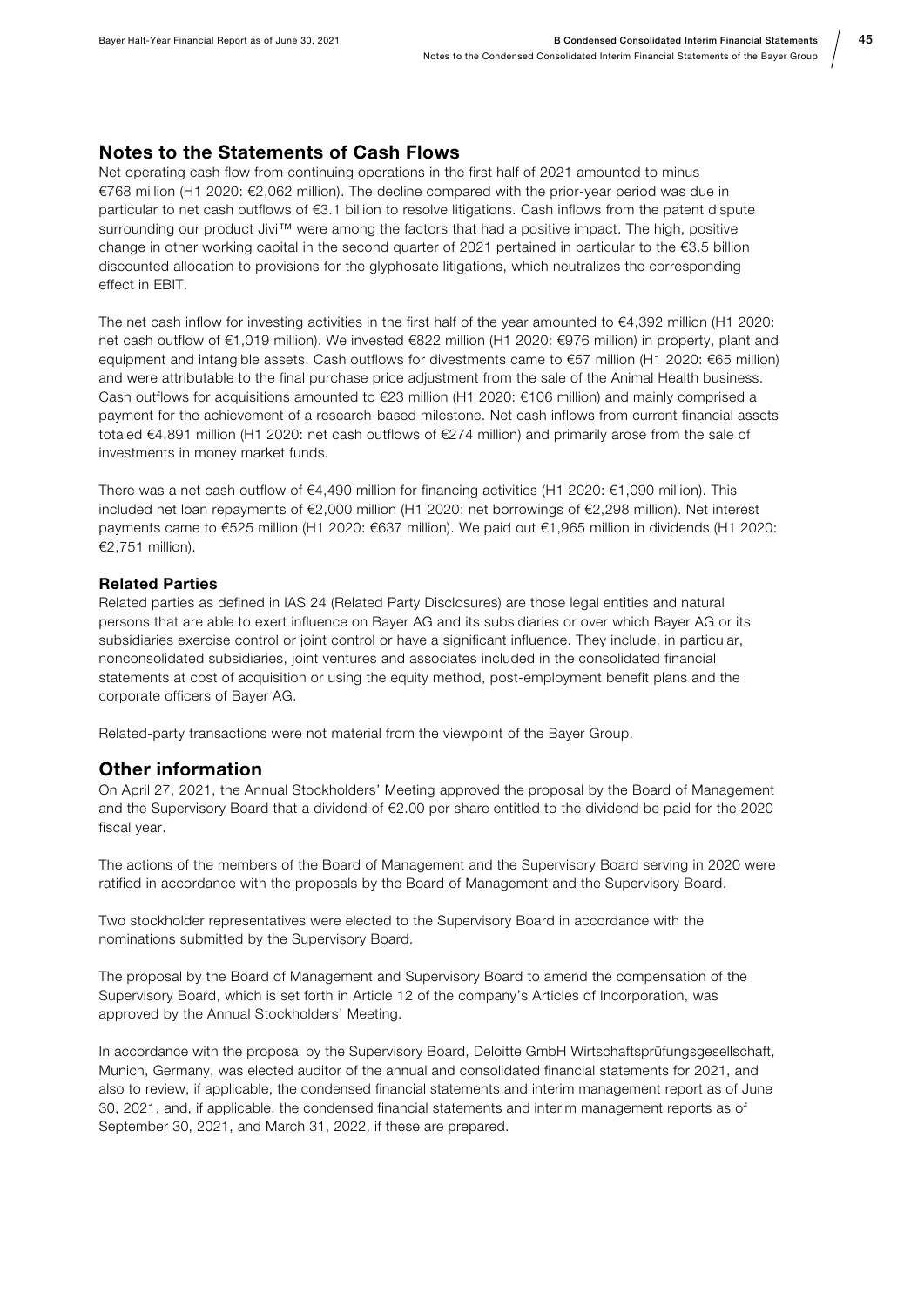### <span id="page-45-0"></span>Events after the end of the reporting period

### Acquisition of Vividion Therapeutics, Inc.

Bayer AG announced in August 2021 that it had entered into an agreement to acquire the biopharmaceutical company Vividion Therapeutics, Inc., San Diego, California, United States. Through the acquisition, Bayer will gain access to a cutting-edge chemoproteomics platform that is able to identify previously unknown binding pockets in undruggable targets. As part of the acquisition, Bayer will make an upfront payment of around €1,260 million along with success-based milestone payments of up to around €420 million. Closing of the transaction is contingent on customary closing conditions and is expected to take place in third quarter of 2021.

### Repayment of financial liabilities

In July 2021, Bayer U.S. Finance II LLC, United States, and Monsanto Company, United States, repaid two bonds with a combined volume of US\$500 million (€423 million).

Leverkusen, August 3, 2021

Bayer Aktiengesellschaft

The Board of Management

Werner Baumann Liam Condon Sarena Lin

Wolfgang Nickl Stefan Oelrich Heiko Schipper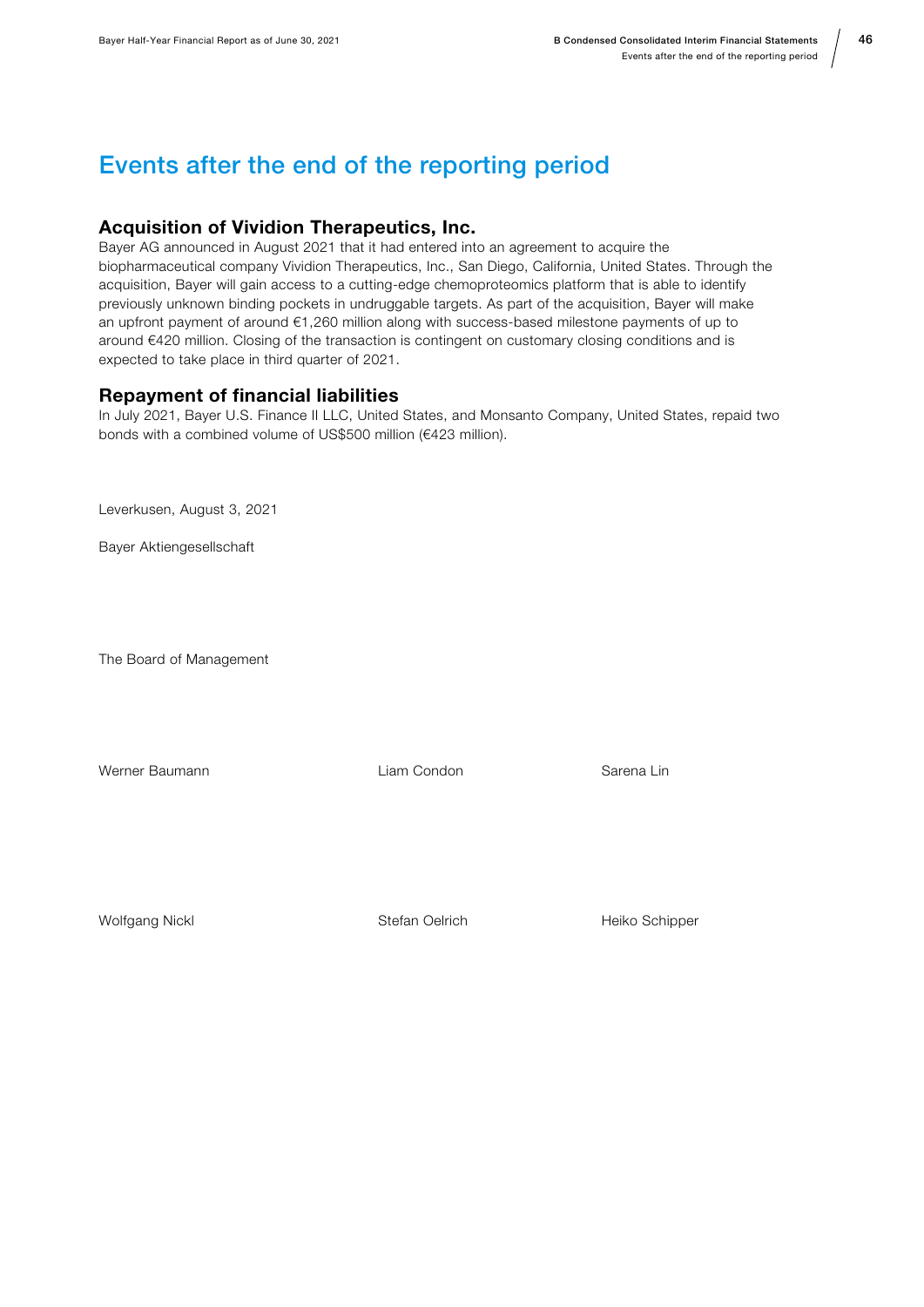# <span id="page-46-0"></span>Responsibility Statement

To the best of our knowledge, and in accordance with the applicable reporting principles for interim financial reporting, the consolidated interim financial statements give a true and fair view of the assets, liabilities, financial position and profit or loss of the Group in line with generally accepted accounting principles, and the interim Group management report includes a fair review of the development and performance of the business and the position of the Group, together with a description of the principal opportunities and risks associated with the expected development of the Group for the remaining months of the financial year.

Leverkusen, August 3, 2021

Bayer Aktiengesellschaft

The Board of Management

Werner Baumann Liam Condon Sarena Lin

Wolfgang Nickl Stefan Oelrich Heiko Schipper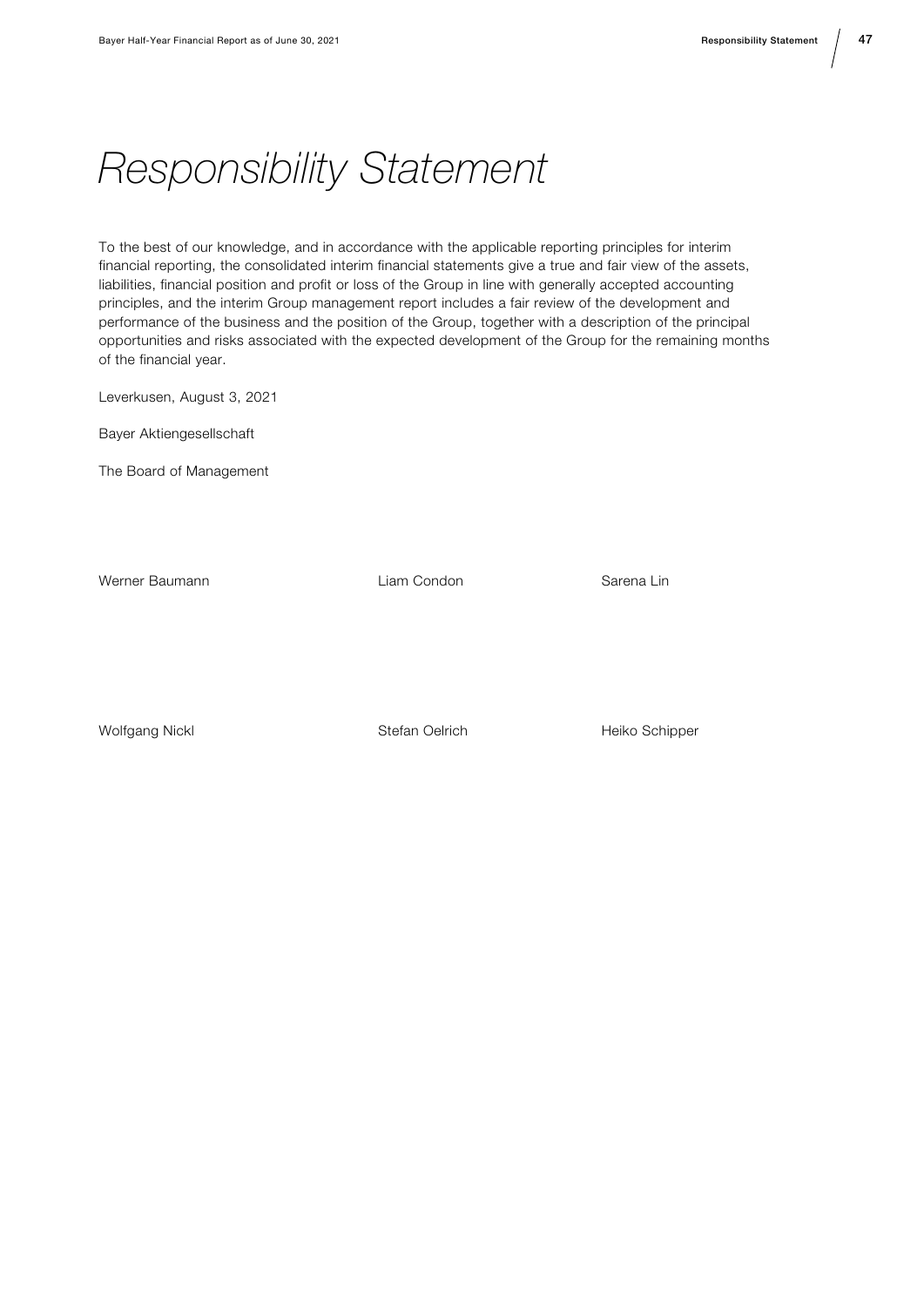# <span id="page-47-0"></span>Review Report

#### To Bayer Aktiengesellschaft, Leverkusen / Germany

We have reviewed the condensed interim consolidated financial statements – comprising the consolidated income statement and the consolidated statement of comprehensive income, the consolidated statement of financial position, the consolidated statement of cash flows, the condensed consolidated statement of changes in equity as well as selected explanatory notes to the financial statements – and the interim group management report for the period from 1. January until 30. June 2021 of Bayer Aktiengesellschaft, Leverkusen, that are part of the half-year financial report under § 115 WpHG (Wertpapierhandelsgesetz: German Securities Trading Act). The preparation of the interim consolidated financial statements in accordance with the IFRS applicable to interim financial reporting as adopted by the EU and of the interim group management report in accordance with the requirements of the WpHG applicable to interim group management reports is the responsibility of the entity's Management Board. Our responsibility is to express a conclusion on the interim consolidated financial statements and on the interim group management report based on our review.

We conducted our review of the interim consolidated financial statements and of the interim group management report in compliance with German generally accepted standards for Reviews of Financial Statements promulgated by the Institut der Wirtschaftsprüfer (Institute of Public Auditors in Germany) as well as in supplementary compliance with the International Standard on Review Engagements 2410 "Review of Interim Financial Information performed by the Independent Auditor of the Entity". Those standards require that we plan and perform the review to obtain a certain level of assurance to preclude through critical evaluation, that the interim consolidated financial statements are not prepared, in all material respects, in accordance with the IFRS applicable to interim financial reporting as adopted by the EU, or that the interim group management report is not been prepared, in material respects, in accordance with the requirements of the WpHG applicable to interim group management reports. A review is limited primarily to inquiries of personnel of the entity and analytical procedures applied to financial data and thus provides less assurance than an audit. Since, in accordance with our engagement, we have not performed an audit, we do not express an audit opinion.

Based on our review, nothing has come to our attention that causes us to believe that the interim consolidated financial statements of Bayer Aktiengesellschaft, Leverkusen, are not prepared, in all material respects, in accordance with the IFRS applicable to interim financial reporting as adopted by the EU, or that the group management report is not been prepared, in material respects, in accordance with the requirements of the WpHG applicable to interim group management reports.

München / Germany, 4. August 2021

Deloitte GmbH

Wirtschaftsprüfungsgesellschaft

Prof. Dr. Frank Beine Michael Mehren

Wirtschaftsprüfer Wirtschaftsprüfer